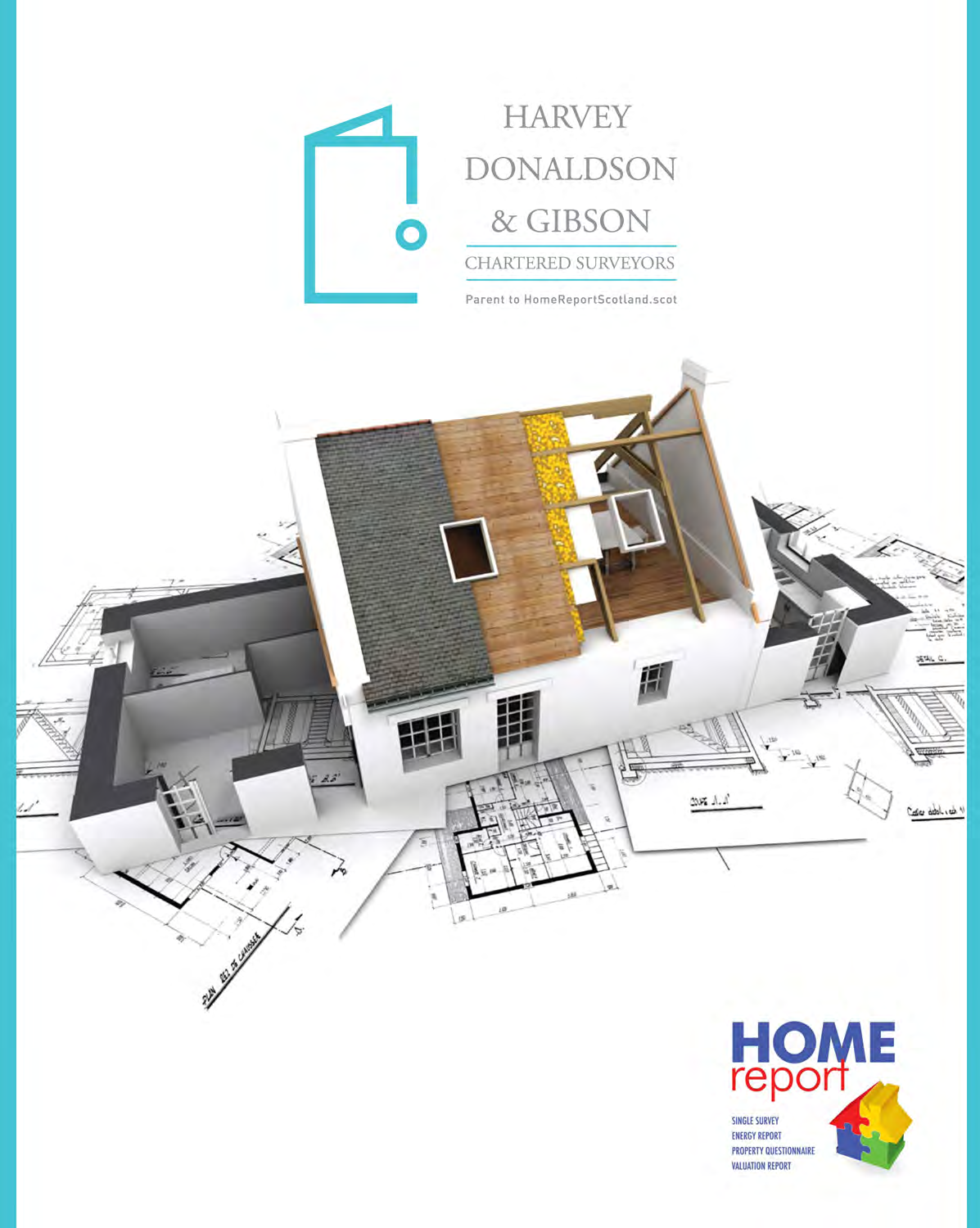

- 1. Single Survey
- 2. Energy Report
- 3. Property Questionnaire

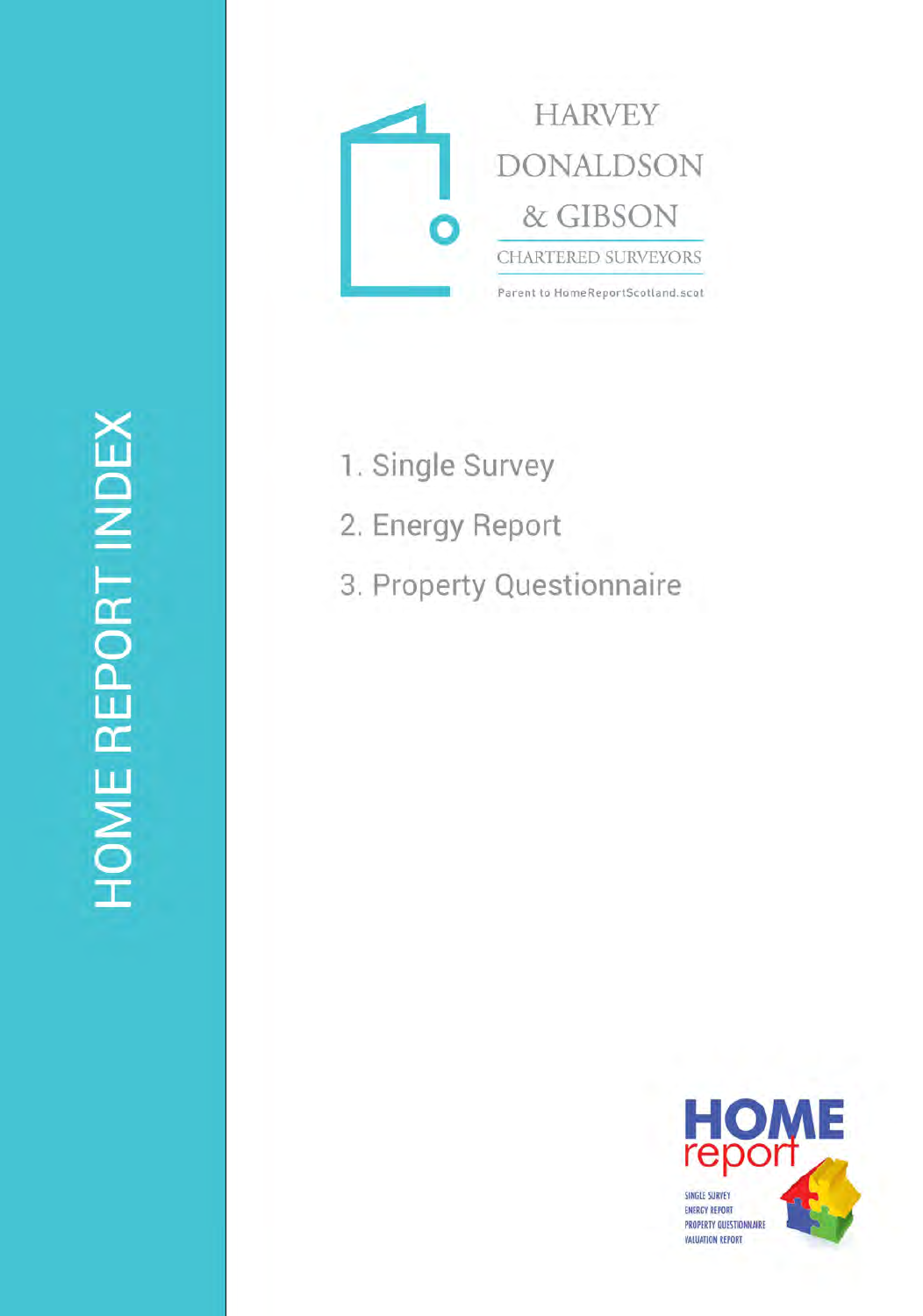### survey report on:

|  | <b>Property address</b><br>29 Hillview Road,<br>Darvel,<br>KA17 0DQ |  |
|--|---------------------------------------------------------------------|--|
|--|---------------------------------------------------------------------|--|

| <b>Customer</b> | Taylor Wimpey (West Scotland) |
|-----------------|-------------------------------|
|-----------------|-------------------------------|

| <b>Customer address</b> | Ground Floor, Unit C, Cirrus Building,<br>Marchburn Drive,<br>Glasgow Airport Business Park,<br>Paisley,<br><b>PA3 2SJ</b> |
|-------------------------|----------------------------------------------------------------------------------------------------------------------------|
|-------------------------|----------------------------------------------------------------------------------------------------------------------------|

| Prepared by<br>Harvey Donaldson and Gibson |
|--------------------------------------------|
|--------------------------------------------|

| Date of inspection | 7th February 2020 |
|--------------------|-------------------|
|--------------------|-------------------|

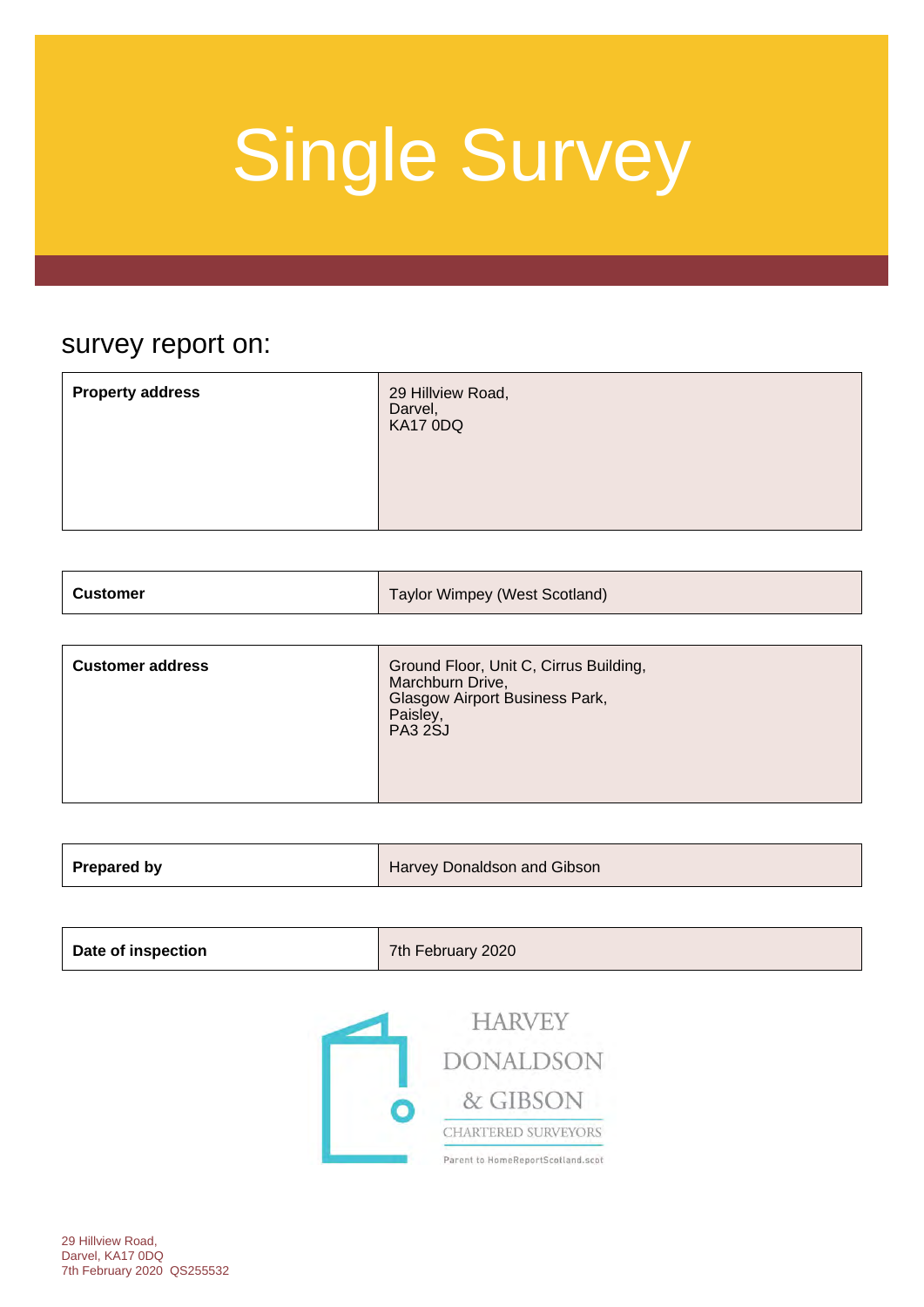### **PART 1 - GENERAL**

### **1.1 THE SURVEYORS**

The Seller has engaged the Surveyors to provide the Single Survey Report and a generic Mortgage Valuation Report for Lending Purposes. The Seller has also engaged the Surveyors to provide an Energy Report in the format prescribed by the accredited Energy Company.

The Surveyors are authorised to provide a transcript or retype of the generic Mortgage Valuation Report on to Lender specific pro-forma. Transcript reports are commonly requested by Brokers and Lenders. The transcript report will be in the format required by the Lender but will contain the same information, inspection date and valuation figure as the generic Mortgage Valuation Report and the Single Survey. The Surveyors will decline any transcript request which requires the provision of information additional to the information in the Report and the generic Mortgage Valuation Report until the Seller has conditionally accepted an offer to purchase made in writing.

Once the Seller has conditionally accepted an offer to purchase made in writing, the Purchaser's lender or conveyancer may request that the Surveyors provide general comment on standard appropriate supplementary documentation. In the event of a significant amount of documentation being provided to the Surveyors, an additional fee may be incurred by the Purchaser. Any additional fee will be agreed in writing.

If information is provided to the Surveyors during the conveyancing process which materially affects the valuation stated in the Report and generic Mortgage Valuation Report, the Surveyors reserve the right to reconsider the valuation. Where the Surveyors require to amend the valuation in consequence of such information, they will issue an amended Report and generic Mortgage Valuation Report to the Seller. It is the responsibility of the Seller to ensure that the amended Report and generic Mortgage Valuation Report are transmitted to every prospective Purchaser.

The individual Surveyor will be a member of the Royal Institution of Chartered Surveyors who is competent to survey, value and report upon Residential Property<sup>1</sup>.

If the Surveyors have had a previous business relationship within the past two years with the Seller or Seller's Agent or relative to the property, they will be obliged to indicate this by ticking the adjacent box.  $\boxed{\times}$ 

The ultimate holding company of Harvey Donaldson & Gibson is Countrywide plc. In Scotland, Countrywide plc also own Slater Hogg & Howison and Countrywide North. A full list of estate agents owned or under franchise to Countrywide plc is available on request. Harvey Donaldson & Gibson trades as an entirely separate company and has no financial interest whatsoever in the disposal of the property being inspected.

The Surveyors have a written complaints handling procedure. This is available from the offices of the Surveyors at the address stated.

### **1.2 THE REPORT**

The Surveyors will not provide an amended Report on the Property, except to correct factual inaccuracies.

The Report will identify the nature and source of information relied upon in its preparation.

The Surveyor shall provide a Market Value of the Property, unless the condition of the Property is such that it would be inappropriate to do so. A final decision on whether a loan will be granted rests with the Lender who may impose retentions in line with their lending criteria. The date of condition and value of the property will be the date of inspection.

Prior to 1 December 2008, Purchasers have normally obtained their own report from their chosen Surveyor. By contrast, a Single Survey is instructed by the Seller and made available to all potential Purchasers in expectation that the successful Purchaser will have relied upon it. The Royal Institution of

1 Which shall be in accordance with the current RICS Valuation Standards (The Red Book) and RICS Codes of Conduct.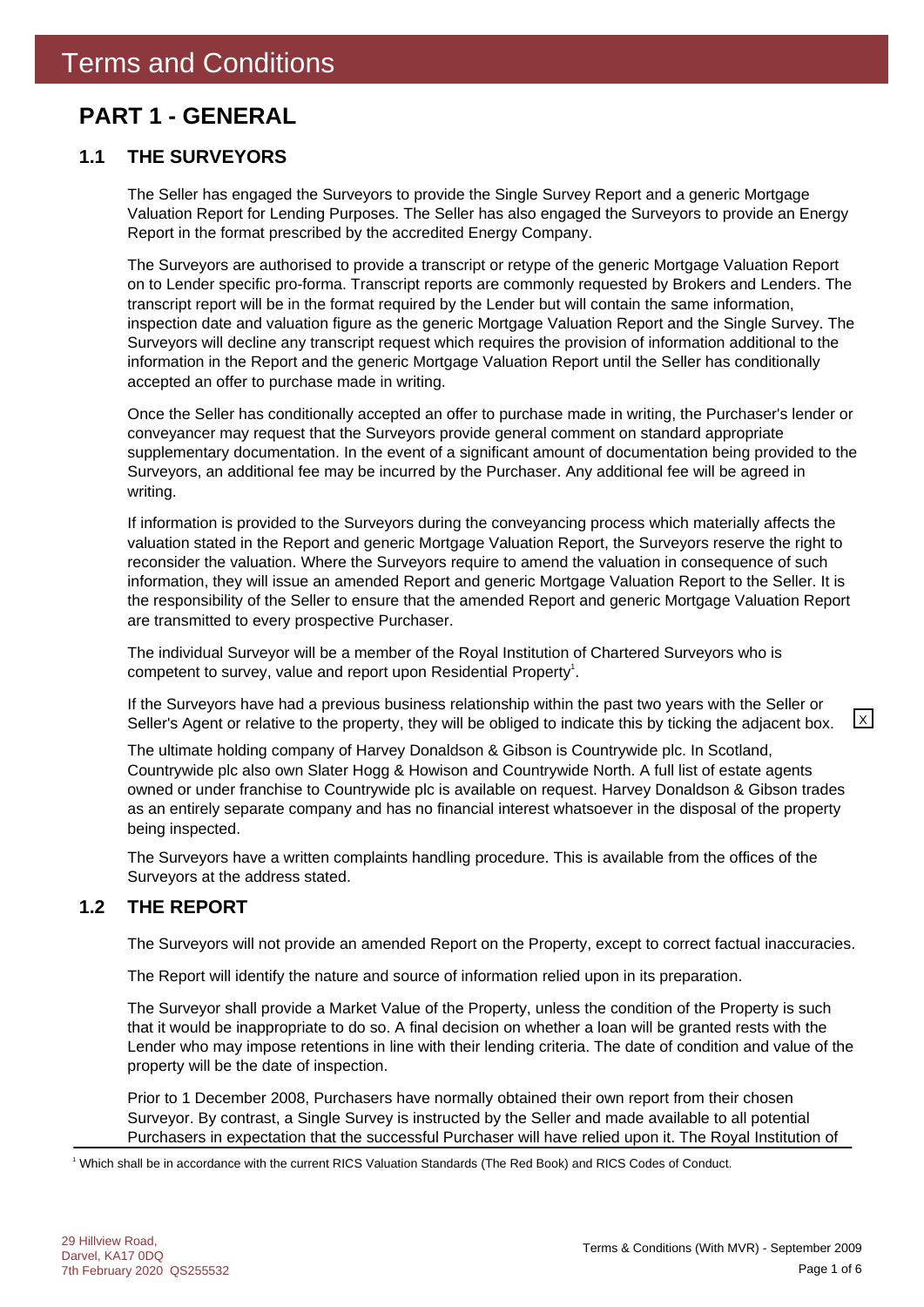Chartered Surveyors rules require disclosure of any potential conflict of interest when acting for the Seller and the Purchaser in the same transaction. The Single Survey may give rise to a conflict of interest and if this is of concern to any party they are advised to seek their own independent advice.

The Report and any expressions or assessments in it are not intended as advice to the Seller or Purchaser or any other person in relation to an asking price or any other sales or marketing decisions. The Report is based solely on the Property and is not to be relied upon in any manner whatsoever when considering the valuation or condition of any other property.

If certain minor matters are mentioned in the Report it should not be assumed that the Property is free of other minor defects.

Neither the whole nor any part of the Report may be published in any way, reproduced or distributed by any party other than the Seller, prospective purchasers and the Purchaser and their respective professional advisers without the prior written consent of the Surveyors.

### **1.3 LIABILITY**

The Report is prepared with the skill and care reasonably to be expected of a competent residential surveyor who is a member of the Royal Institution of Chartered Surveyors.

The Report is addressed to the Seller and was prepared in the expectation that it (or a complete copy) along with these Terms and Conditions (or a complete copy) would (or, as the case might be, would have been) be disclosed and delivered to:

- the Seller;
- any person(s) noting an interest in purchasing the Property from the Seller;
- any person(s) who make(s) (or on whose behalf is made) an offer to purchase the Property, whether or not that offer is accepted by the Seller;
- the Purchaser; and
- $\bullet$  the professional advisers of any of these.

The Surveyors acknowledge that their duty of skill and care in relation to the Report is owed to the Seller and to the Purchaser. The Surveyors accept no responsibility or liability whatsoever in relation to the Report to persons other than the Seller and the Purchaser. The Seller and Purchaser should be aware that if a Lender seeks to rely on this Report they do so at their own risk. In particular, the Surveyors accept no responsibility or liability whatsoever to any Lender in relation to the Report. Any such Lender relies upon the Report entirely at their own risk.

### **1.4 GENERIC MORTGAGE VALUATION REPORT**

The Surveyors undertake to the Seller that they will prepare a generic Mortgage Valuation Report, which will be issued along with the Single Survey. It is the responsibility of the Seller to ensure that the generic Mortgage Valuation Report is provided to every potential Purchaser.

### **1.5 TRANSCRIPT MORTGAGE VALUATION FOR LENDING PURPOSES**

The Surveyors undertake that on being asked to do so by a prospective purchaser, or his/her professional advisor or Lender, they will prepare a Transcript Mortgage Valuation Report for Lending Purposes on terms and conditions to be agreed between the Surveyors and Lender and solely for the use of the Lender and upon which the Lender may rely. The decision as to whether finance will be provided is entirely a matter for the Lender. The Transcript Mortgage Valuation Report will be prepared from information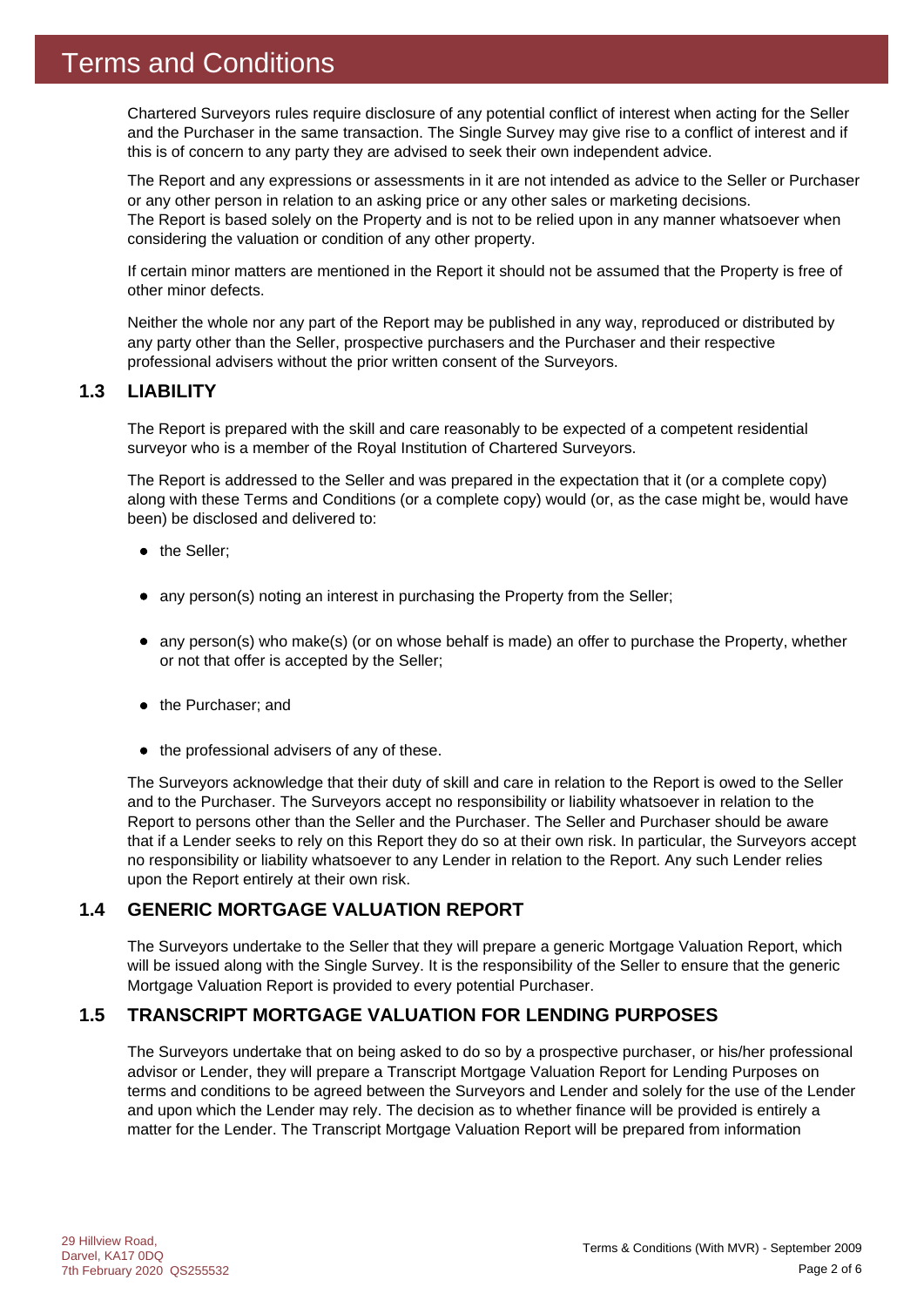contained in the Report and the generic Mortgage Valuation Report.<sup>2</sup>

### **1.6 INTELLECTUAL PROPERTY**

All intellectual property rights whatsoever (including copyright) in and to the Report, excluding the headings and rubrics, are the exclusive property of the Surveyors and shall remain their exclusive property unless they assign the same to any other party in writing.

### **1.7 PAYMENT**

The Surveyors are entitled to refrain from delivering the Report to anyone until the fee and other charges for it notified to the Seller have been paid. Additional fees will be charged for subsequent inspections and Reports.

### **1.8 CANCELLATION**

The Seller will be entitled to cancel the inspection by notifying the Surveyor's office at any time before the day of the inspection.

The Surveyor will be entitled not to proceed with the inspection (and will so report promptly to the Seller) if after arriving at the property, the Surveyor concludes that it is of a type of construction of which the Surveyor has insufficient specialist knowledge to be able to provide the inspection satisfactorily. The Surveyor will also be entitled not to proceed if after arriving at the property, the surveyor concludes that the property is exempt under Part 3 of The Housing (Scotland) Act 2006 as detailed in the (Prescribed Documents) Regulations 2008. If there is a potential threat to their health or personal safety, the inspection may be postponed or cancelled, at the Surveyor's discretion.

In the case of cancellation or the inspection not proceeding, the Surveyor will refund any fees paid by the Seller for the inspection and Report, except for expenses reasonably incurred and any fee due in light of the final paragraph of this section.

In the case of cancellation by the Seller, for whatever reason, after the inspection has taken place but before a written report is issued, the Surveyor will be entitled to raise an invoice equivalent to 80% of the agreed fee.

### **1.9 PRECEDENCE**

If there is any incompatibility between these Terms and Conditions and the Report, these Terms and Conditions take precedence.

### **1.1 DEFINITIONS**

- the "Lender" is the party who has provided or intends or proposes to provide financial assistance to the Purchaser towards the purchase of the Property and in whose favour a standard security will be granted over the Property;
- the "Transcript Mortgage Valuation Report for Lending Purposes" means a separate report, prepared by the Surveyor, prepared from information in the Report and the generic Mortgage Valuation Report, but in a style and format required by the Lender. The Transcript Mortgage Valuation Report for Lending Purposes will be prepared with the skill and care reasonably to be expected from a surveyor who is a member of the Royal Institution of Chartered Surveyors and who is competent to survey, value and report on the Property;
- the "Generic Mortgage Valuation Report" means a separate report, prepared by the Surveyor from information in the Report but in the Surveyor's own format;

 $^2$  Which shall be in accordance with the current RICS Valuation Standards (The Red Book) and RICS Rules of Conduct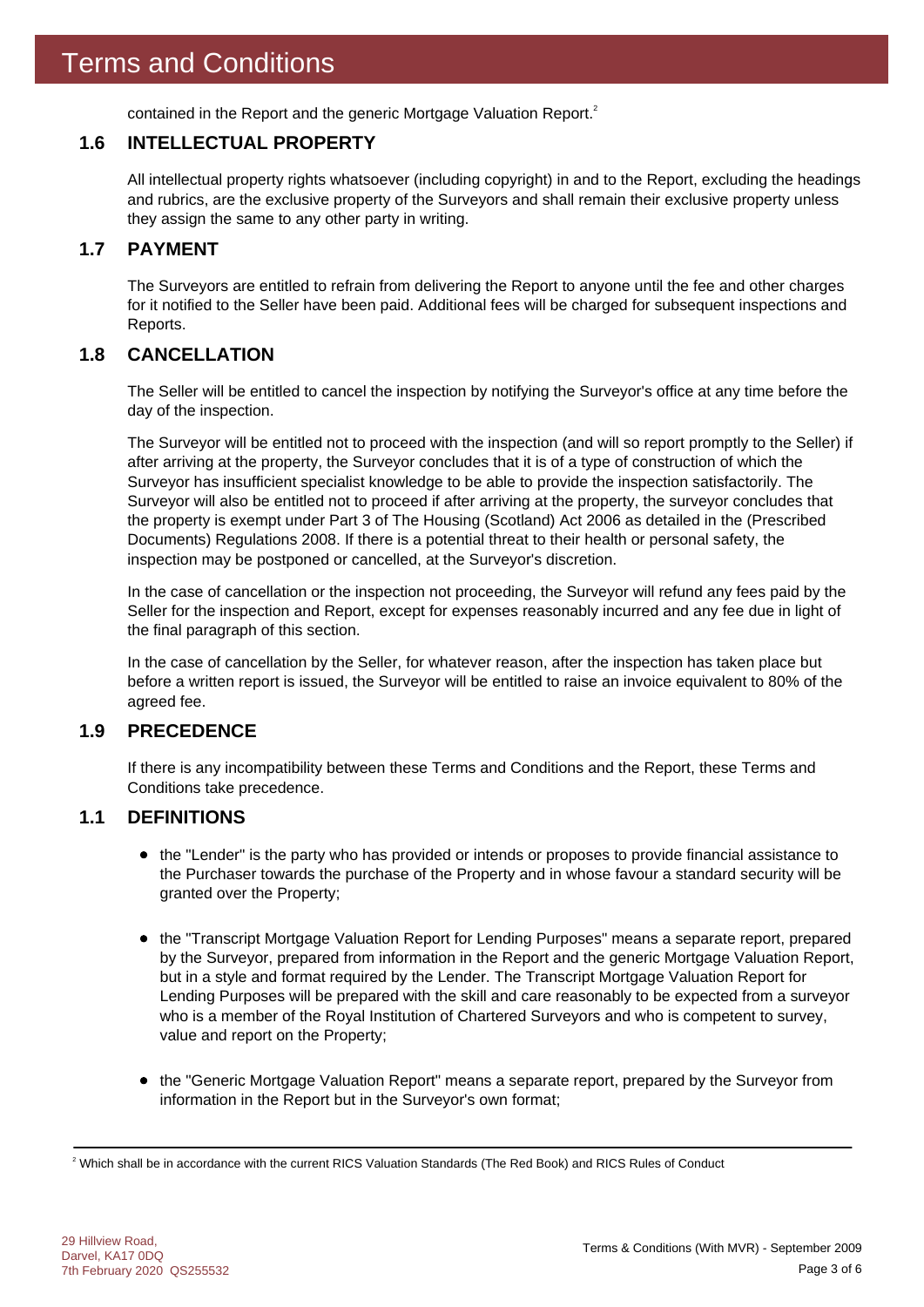### Terms and Conditions

- the "Market Value" *is the estimated amount for which a property should exchange on the date of valuation between a willing buyer and a willing seller in an arm's-length transaction after proper marketing wherein the parties had each acted knowledgeably, prudently and without compulsion;*
- the "Property" is the property which forms the subject of the Report;
- the "Purchaser" is the person (or persons) who enters into a contract to buy the Property from the Seller;
- a "prospective Purchaser" is anyone considering buying the Property;
- the "Report" is the report, of the kind described in Part 2 of these Terms and Conditions and in the form set out in part 1 of Schedule 1 of the Housing (Scotland) Act 2006 (Prescribed Documents) Regulations 2008;
- $\bullet$  the "Seller" is/are the proprietor(s) of the Property;
- the "Surveyor" is the author of the Report on the Property; and
- the "Surveyors" are the firm or company of which the Surveyor is an employee, director, member or partner (unless the Surveyor is not an employee, director, member or partner, when the "Surveyors" means the Surveyor) whose details are set out at the head of the Report.
- the "Energy Report" is the advice given by the accredited Energy Company, based on information collected by the Surveyor during the Inspection, and also includes an Energy Performance Certificate, in a Government approved format.

### **PART 2 - DESCRIPTION OF THE REPORT**

### **2.1 THE SERVICE**

The Single Survey is a Report by an independent Surveyor, prepared in an objective way regarding the condition and value of the Property on the day of the inspection, and who is a member of the Royal Institution of Chartered Surveyors. It includes an Energy Report as required by Statute and this is in the format of the accredited Energy Company. In addition, the Surveyor has agreed to supply a generic Mortgage Valuation Report.

### **2.2 THE INSPECTION**

The Inspection is a general surface examination of those parts of the Property which are accessible: in other words, *visible and readily available for examination from ground and floor levels, without risk of causing damage to the Property or injury to the Surveyor.*

All references to visual inspection refer to an inspection from within the property at floor level and from ground level within the site and adjoining public areas, without the need to move any obstructions. Any references to left or right are taken facing the front of the property.

The Inspection is carried out with the Seller's permission, without causing damage to the building or contents. Furniture, stored items and insulation are not moved.

Unless identified in the report the Surveyor will assume that no harmful or hazardous materials have been used in the construction. The presence or possible consequences of any site contamination will not be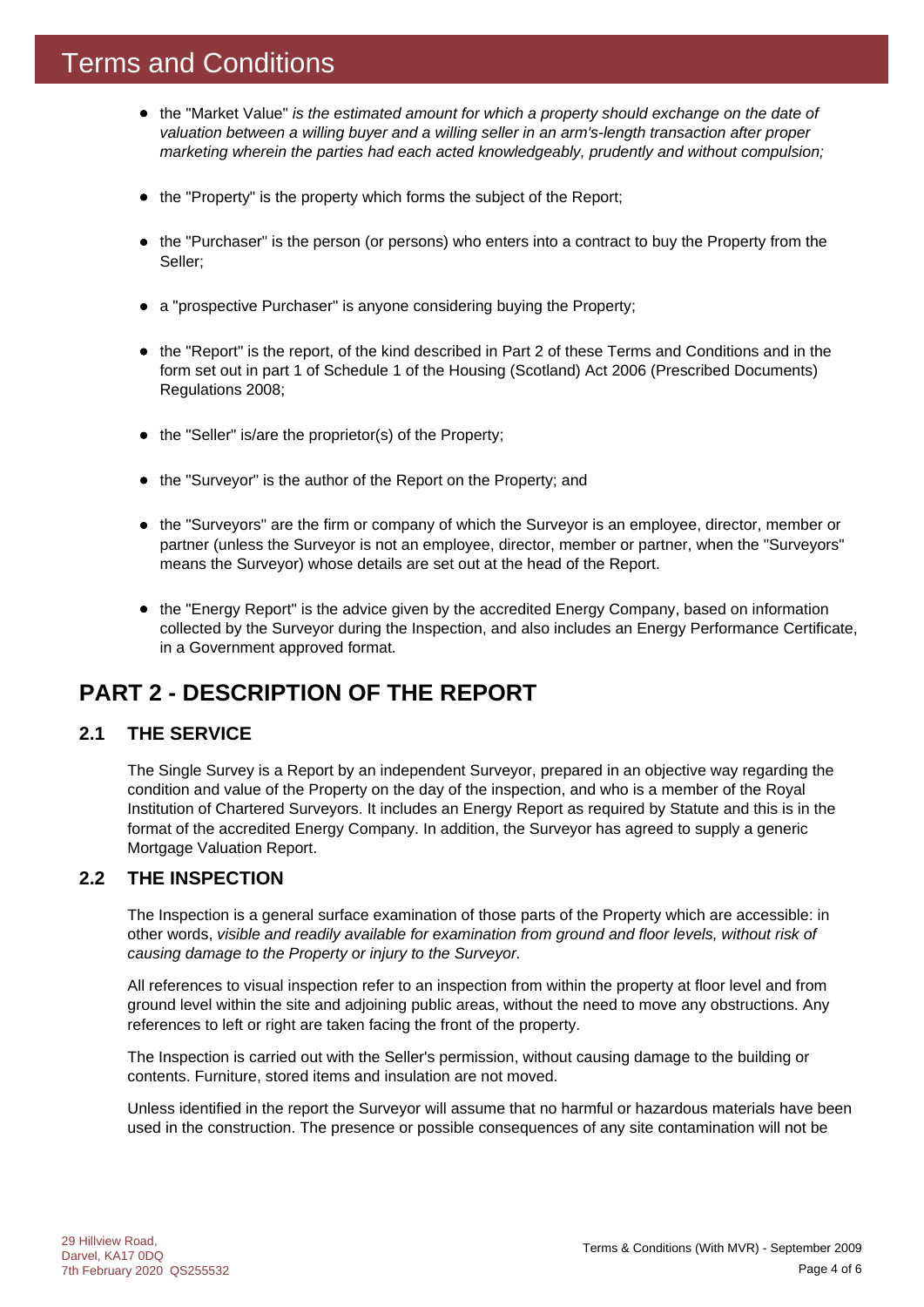researched.

The Surveyor will not carry out an asbestos inspection, and will not be acting as an asbestos inspector in completing a Single Survey of properties that may fall within the Control of Asbestos in the Workplace Regulations. In the case of flats it will be assumed that there is a duty holder, as defined in the Regulations and that a Register of Asbestos and effective Management Plan is in place, which does not require any expenditure, or pose a significant risk to health. No enquiry of the duty holder will be made.

### **2.3 THE REPORT**

The Report will be prepared by the Surveyor who carried out the property inspection and will describe various aspects of the property as defined by the headings of the Single Survey report with the comments being general and unbiased. The report on the location, style and condition of the property, will be concise and will be restricted to matters that could have a material effect upon value and will omit items that, in the Surveyor's opinion, are not significant. If certain minor matters are mentioned, it should not be interpreted that the property is free of any other minor defects.

Throughout the Report, the following repair categories will be used to give an overall opinion of the state of repair and condition of the property.

- 1 Category 3: Urgent repairs or replacement are needed now. Failure to deal with them may cause problems to other parts of the property or cause a safety hazard. Estimates for repairs or replacement are needed now.
- 2 Category 2: Repairs or replacement requiring future attention, but estimates are still advised.
- 3 Category 1: No immediate action or repair is needed.

**WARNING:** If left unattended, even for a relatively short period, Category 2 repairs can rapidly develop into more serious Category 3 repairs. The existence of Category 2 or Category 3 repairs may have an adverse effect on marketability, value and the sale price ultimately achieved for the property. This is particularly true during slow market conditions when the effect can be considerable.

Parts of the property, which cannot be seen or accessed, will not be reported upon and this will be stated. If the Surveyor suspects that a defect may exist within an unexposed area and which could have a material effect upon the value, he may recommend further investigation by specialist contractors.

### **2.4 SERVICES**

Surveyors are not equipped or qualified to test the services and therefore no comment can be interpreted as implying that the design, installation and function of the services are in accordance/compliance with regulations, safety and efficiency expectations. However, comment is made where there is cause to suspect significant defects or shortcomings with the installations. No tests are made of any services or appliances.

### **2.5 ACCESSIBILITY**

A section is included to help identify the basic information interested parties need to know to decide whether to view a property.

### **2.6 ENERGY REPORT**

A section is included that makes provision for an Energy Report, relative to the property. The Surveyor will collect physical data from the property and provide such data in a format required by an accredited Energy Company. The Surveyor cannot of course accept liability for any advice given by the Energy Company.

### **2.7 VALUATION AND CONVEYANCER ISSUES**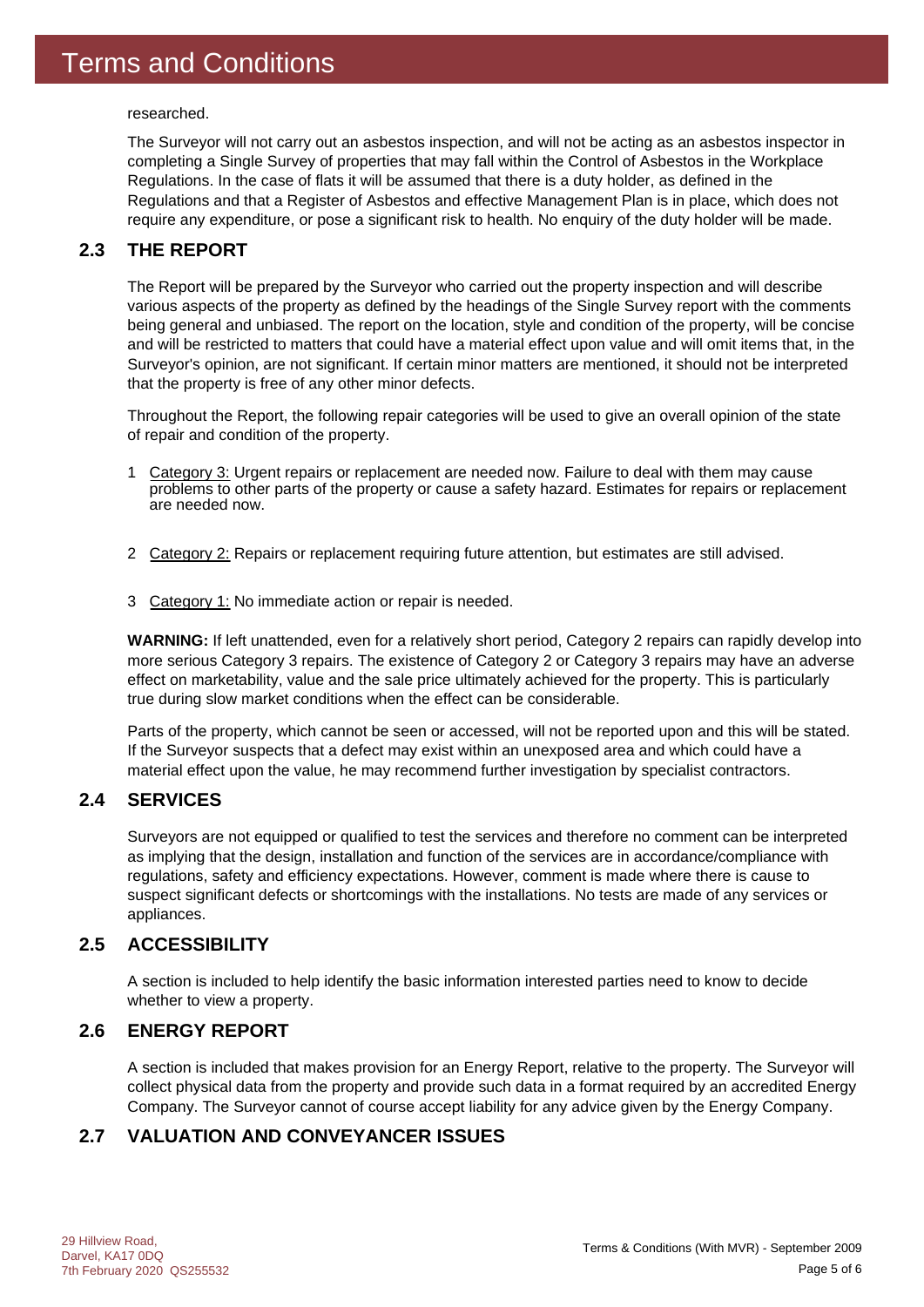The last section of the Report contains matters considered relevant to the Conveyancer (Solicitor). It also contains the Surveyor's opinion both of the market value of the property and of the re-instatement cost, as defined below.

"Market Value" *The estimated amount for which a property should exchange on the date of valuation between a willing buyer and a willing seller in an arm's-length transaction after proper marketing wherein the parties had each acted knowledgeably, prudently and without compulsion.* In arriving at the opinion of the Market Value the Surveyor also makes various standard assumptions covering, for example, vacant possession; tenure and other legal considerations; contamination and hazardous materials; the condition of un-inspected parts; the right to use mains services; and the exclusion of curtains, carpets etc. from the valuation. In the case of flats, the following further assumptions are made that:

- There are rights of access and exit over all communal roadways, corridors, stairways etc. and to use communal grounds, parking areas, and other facilities;
- There are no particularly troublesome or unusual legal restrictions;
- There is no current dispute between the occupiers of the flats or any outstanding claims or losses; and the costs of repairs to the building are shared among the co-proprietors on an equitable basis.

Any additional assumption, or any found not to apply, is reported.

"Re-instatement cost" *is an estimate for insurance purposes of the current cost of rebuilding the Property in its present form* unless otherwise stated. This includes the cost of rebuilding the garage and permanent outbuildings, site clearance and professional fees, but excludes VAT (except on the fees).

Sellers or prospective Purchasers may consider it prudent to instruct a reinspection and revaluation after a period of 12 weeks (or sooner if appropriate) to reflect changing circumstances in the market and/or in the physical condition of the Property.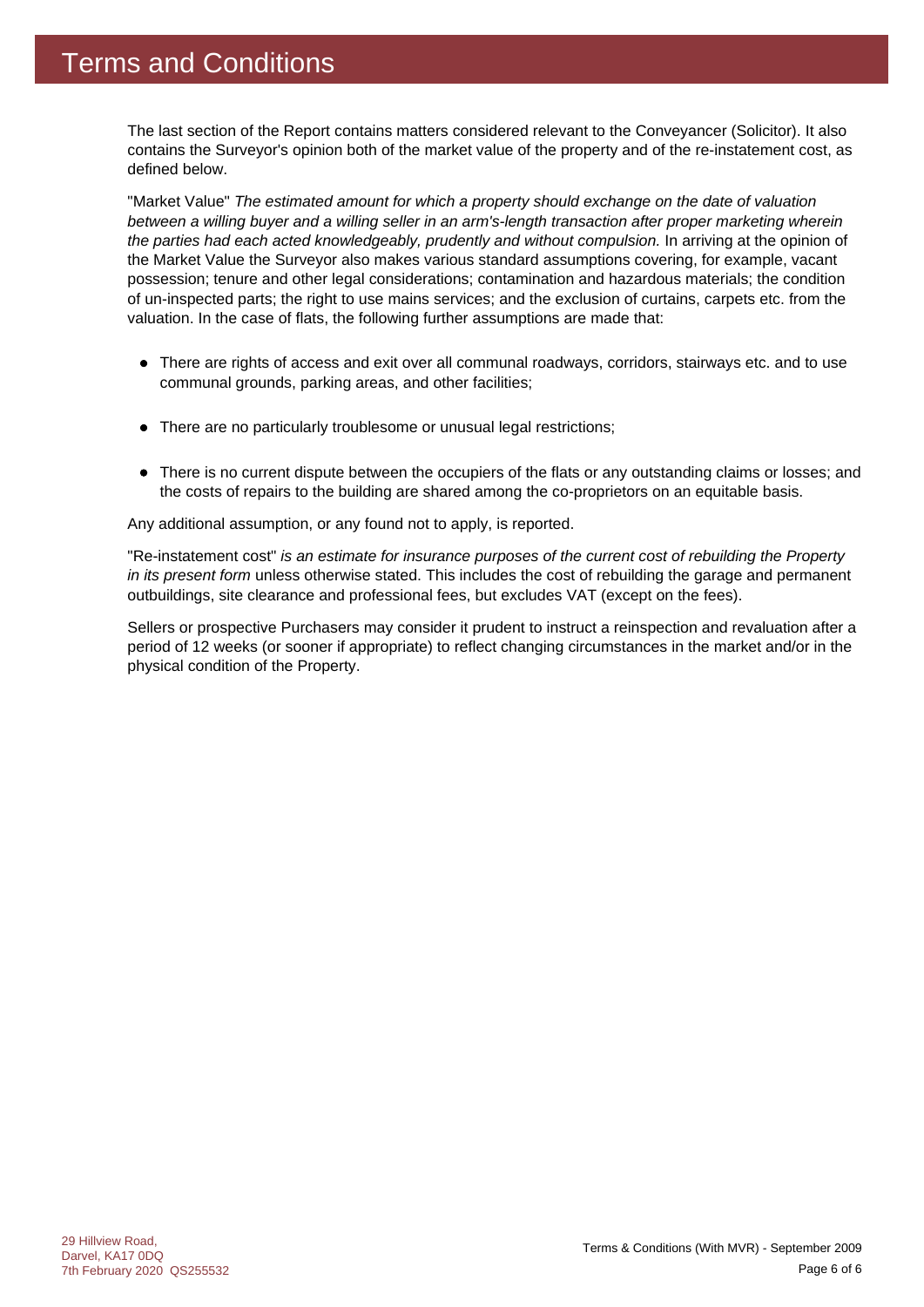### **1. Information and scope of inspection**

This section tells you about the type, accommodation, neighbourhood, age and construction of the property. It also tells you about the extent of the inspection and highlights anything that the surveyor could not inspect.

All references to visual inspection refer to an inspection from within the property without moving any obstructions and externally from ground level within the site and adjoining public areas. Any references to left or right in a description of the exterior of the property refer to the view of someone standing facing that part of the property from the outside.

The inspection is carried out without causing damage to the building or its contents and without endangering the occupiers or the surveyor. Heavy furniture, stored items and insulation are not moved. Unless identified in the report the surveyor will assume that no harmful or hazardous materials or techniques have been used in the construction. The presence or possible consequences of any site contamination will not be researched.

Services such as TV/cable connection, internet connection, swimming pools and other leisure facilities etc. will not be inspected or reported on.

| <b>Description</b>                          | The subjects comprise a detached bungalow.                                                                                                                                          |
|---------------------------------------------|-------------------------------------------------------------------------------------------------------------------------------------------------------------------------------------|
|                                             |                                                                                                                                                                                     |
| <b>Accommodation</b>                        | Hall, living room, three bedrooms (one with dressing room), dining<br>kitchen, bathroom, en suite shower room and conservatory.                                                     |
|                                             |                                                                                                                                                                                     |
| Gross internal floor area (m <sup>2</sup> ) | 152 approx                                                                                                                                                                          |
|                                             |                                                                                                                                                                                     |
| Neighbourhood and location                  | The property is situated within an established residential area<br>developed with properties of varying age and style. All the usual<br>amenities and facilities readily available. |
|                                             |                                                                                                                                                                                     |
| Aqe                                         | 23 vears                                                                                                                                                                            |

|         | - - - - -                           |
|---------|-------------------------------------|
|         |                                     |
| Weather | Overcast and dry with sunny spells. |
|         |                                     |
|         |                                     |

| <b>Chimney stacks</b> | None. |
|-----------------------|-------|
|                       |       |

| Roofing including roof space | Sloping roofs were visually inspected with the aid of<br>binoculars where appropriate.                                                                                 |
|------------------------------|------------------------------------------------------------------------------------------------------------------------------------------------------------------------|
|                              | Flat roofs were visually inspected from vantage points within<br>the property and where safe and reasonable to do so from a<br>3m ladder externally.                   |
|                              | Roof spaces were visually inspected and were entered where<br>there was safe and reasonable access, normally defined as<br>being from a 3m ladder within the property. |
|                              | If this is not possible, then physical access to the roof space<br>may be taken by other means if the Surveyor deems it safe<br>and reasonable to do so.               |
|                              | The roof is pitched, timber framed and covered with concrete<br>interlocking tiles, incorporating lead lined valley gutters.                                           |
|                              | The roof space is heavily insulated at ceiling joist level.                                                                                                            |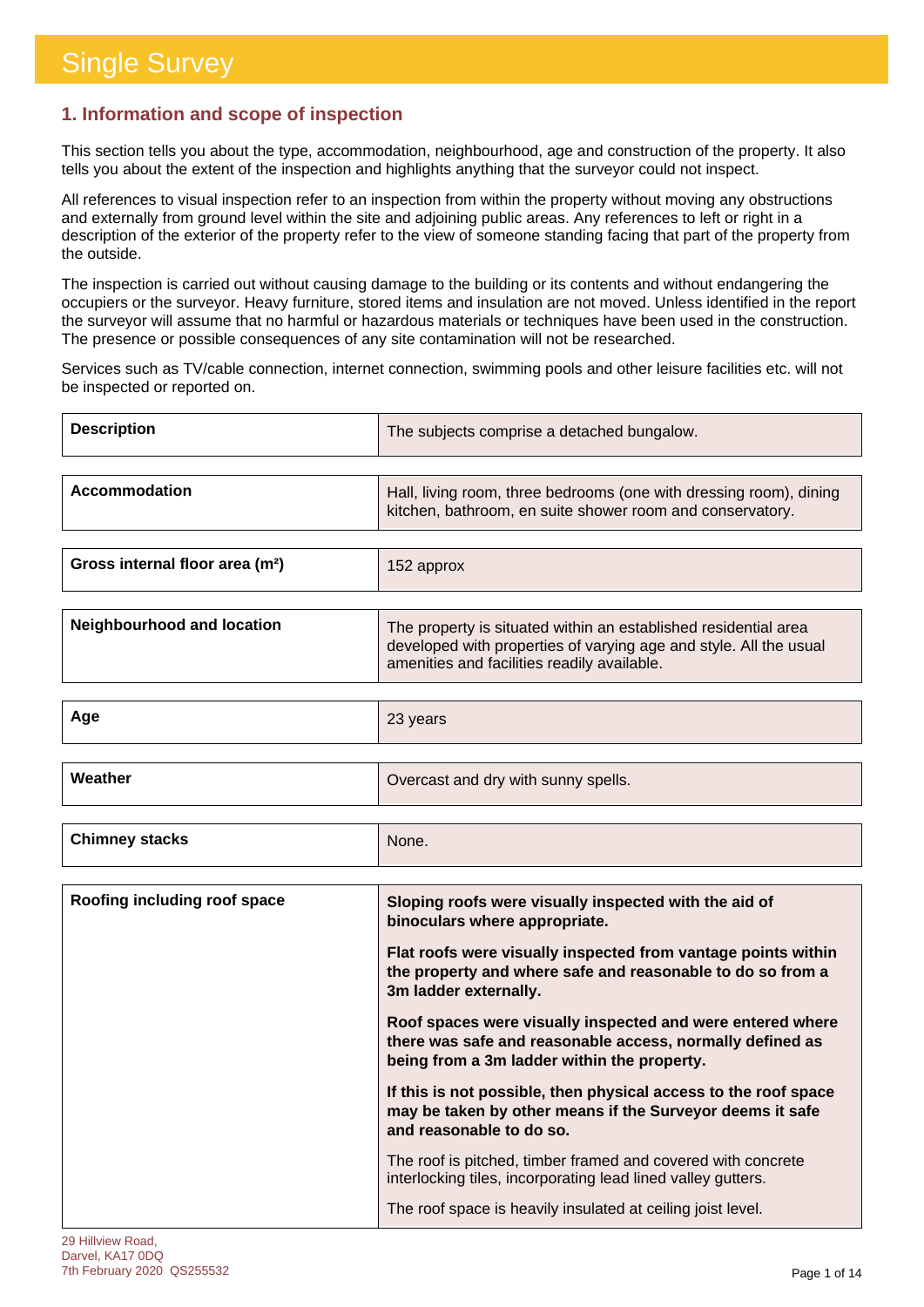| <b>Rainwater fittings</b> | Visually inspected with the aid of binoculars where<br>appropriate.<br>The rainwater fittings are plastic components.                                                                                                                       |
|---------------------------|---------------------------------------------------------------------------------------------------------------------------------------------------------------------------------------------------------------------------------------------|
| <b>Main walls</b>         | Visually inspected with the aid of binoculars where<br>appropriate.<br>Foundations and concealed parts were not exposed or<br>inspected.<br>The walls are of modern timber framed cavity construction, with<br>rendered and brick finishes. |

| Windows, external doors and joinery | Internal and external doors were opened and closed where<br>keys were available.                                                                      |
|-------------------------------------|-------------------------------------------------------------------------------------------------------------------------------------------------------|
|                                     | Random windows were opened and closed where possible.                                                                                                 |
|                                     | Doors and windows were not forced open.                                                                                                               |
|                                     | The windows are timber framed double glazed units. The front door<br>is timber. The fascia boards and soffits at the eaves of the roof are<br>timber. |

| <b>External decorations</b> | <b>Visually inspected.</b>                                     |
|-----------------------------|----------------------------------------------------------------|
|                             | The external timbers and rendered walls have painted finishes. |
|                             |                                                                |

| Conservatories / porches | <b>Visually inspected.</b>                                                                                                                 |
|--------------------------|--------------------------------------------------------------------------------------------------------------------------------------------|
|                          | The conservatory is of upvc double glazed design with brick base<br>walls. The roof is pitched and covered with polycarbonate<br>sheeting. |

| <b>Communal areas</b><br>None.<br>. |  |
|-------------------------------------|--|
|                                     |  |

| Garages and permanent outbuildings | <b>Visually inspected.</b>                                                              |
|------------------------------------|-----------------------------------------------------------------------------------------|
|                                    | There is a detached single car garage of rendered brick/block and<br>tile construction. |

| <b>Outside areas and boundaries</b> | Visually inspected.                                                                                                                           |
|-------------------------------------|-----------------------------------------------------------------------------------------------------------------------------------------------|
|                                     | There are garden grounds to the front and rear of the property.<br>There is a mono blocked driveway. The boundaries are defined by<br>hedges. |

| <b>Ceilings</b> | Visually inspected from floor level. |
|-----------------|--------------------------------------|
|                 | The ceilings are plasterboard.       |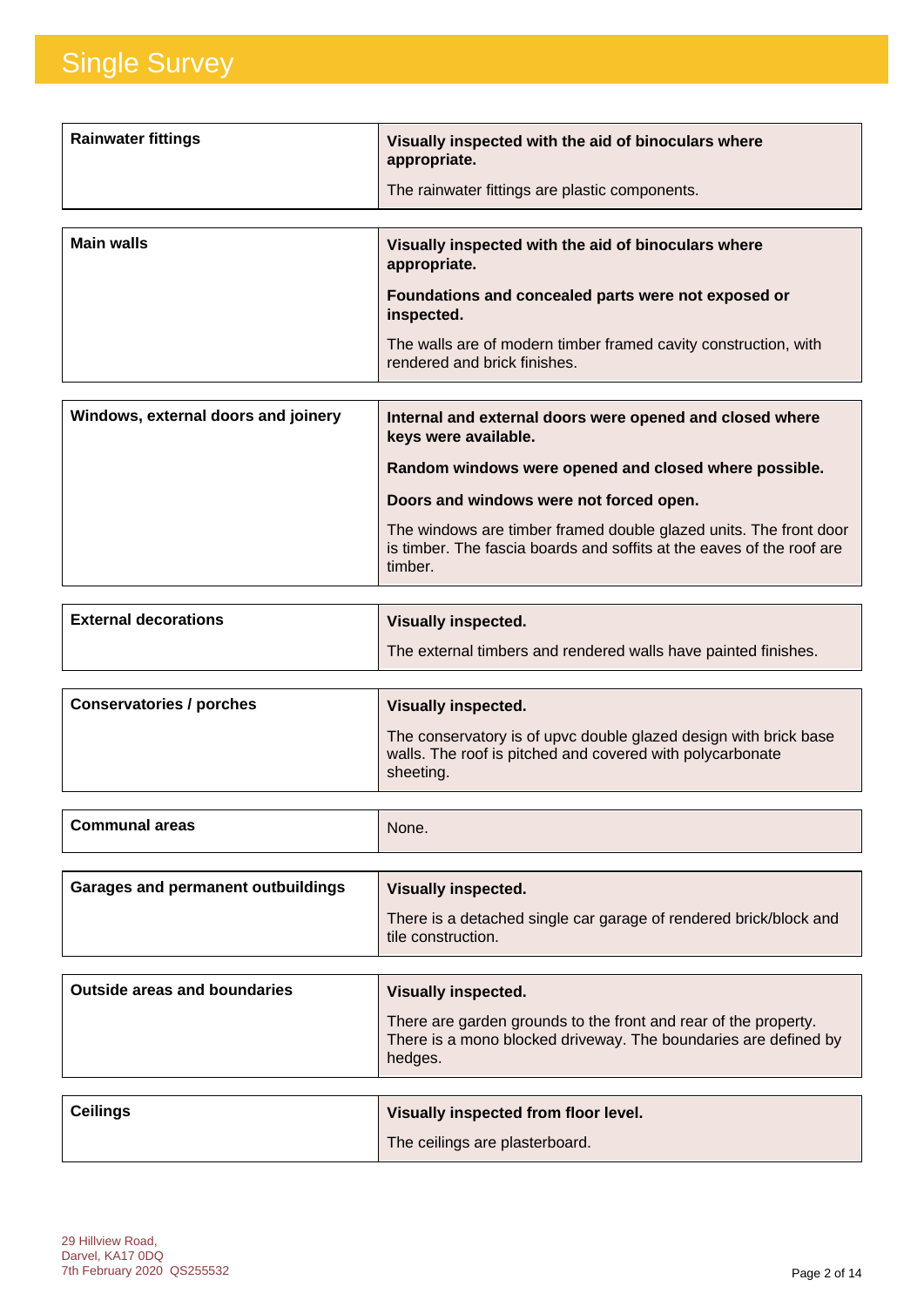| Internal walls | Visually inspected from floor level.                                                             |
|----------------|--------------------------------------------------------------------------------------------------|
|                | Using a moisture meter, walls were randomly tested for<br>dampness where considered appropriate. |
|                | The internal walls and partitions are timber framed, lined with<br>plasterboard.                 |

| <b>Floors including sub floors</b> | Surfaces of exposed floors were visually inspected. No<br>carpets or floor coverings were lifted.                                                                                                                                                          |
|------------------------------------|------------------------------------------------------------------------------------------------------------------------------------------------------------------------------------------------------------------------------------------------------------|
|                                    | Sub-floor areas were inspected only to the extent visible from<br>a readily accessible and unfixed hatch by way of an inverted<br>"head and shoulders" inspection at the access point.                                                                     |
|                                    | Physical access to the sub floor area may be taken if the<br>Surveyor deems it is safe and reasonable to do so, and<br>subject to a minimum clearance of 1m between the underside<br>of floor joists and the solum as determined from the access<br>hatch. |
|                                    | The floors are of suspended timber construction. All floors were<br>covered with fixed coverings.                                                                                                                                                          |
|                                    | No sub floor inspection has been undertaken. The access hatches<br>were covered over.                                                                                                                                                                      |

| Internal joinery and kitchen fittings | Built-in cupboards were looked into but no stored items were<br>moved.                                                                                                                                                       |
|---------------------------------------|------------------------------------------------------------------------------------------------------------------------------------------------------------------------------------------------------------------------------|
|                                       | Kitchen units were visually inspected excluding appliances.                                                                                                                                                                  |
|                                       | Internal joinery comprises timber skirtings, door facings and door<br>surrounds, and moulded timber and glazed timber internal pass<br>doors. Kitchen fittings comprise a range of wall and base units and<br>work surfaces. |

| <b>Chimney breasts and fireplaces</b> | <b>Visually inspected.</b>                                                                                       |
|---------------------------------------|------------------------------------------------------------------------------------------------------------------|
|                                       | No testing of the flues or fittings was carried out.                                                             |
|                                       | There are no chimney breasts. There is a decorative fireplace with<br>moveable electric fire in the living room. |

| Visually inspected.                           |
|-----------------------------------------------|
| Painted and artex finishes have been applied. |
|                                               |
|                                               |

| <b>Cellars</b> | None. |
|----------------|-------|
|                |       |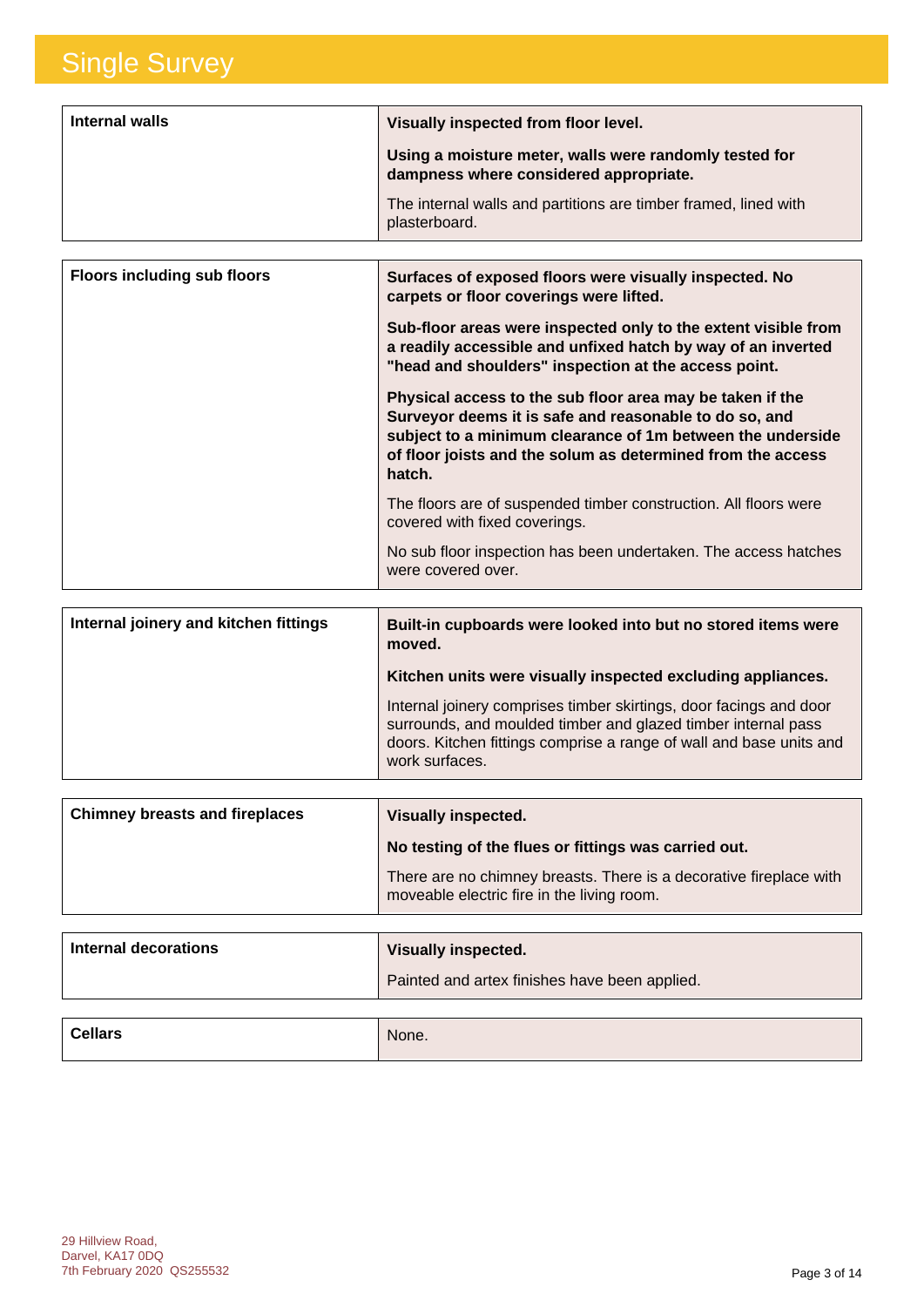| <b>Electricity</b> | Accessible parts of the wiring were visually inspected without<br>removing fittings. No tests whatsoever were carried out to the<br>system or appliances. Visual inspection does not assess any<br>services to make sure they work properly and efficiently and<br>meet modern standards. If any services are turned off, the<br>surveyor will state that in the report and will not turn them on. |
|--------------------|----------------------------------------------------------------------------------------------------------------------------------------------------------------------------------------------------------------------------------------------------------------------------------------------------------------------------------------------------------------------------------------------------|
|                    | Electricity is supplied from the mains. The meter and consumer unit<br>are located in the hall.                                                                                                                                                                                                                                                                                                    |
|                    |                                                                                                                                                                                                                                                                                                                                                                                                    |

| Gas | Accessible parts of the system were visually inspected<br>without removing fittings. No tests whatsoever were carried<br>out to the system or appliances. Visual inspection does not<br>assess any services to make sure they work properly and<br>efficiently and meet modern standards. If any services are<br>turned off, the surveyor will state that in the report and will<br>not turn them on.<br>Gas is supplied from the mains. The meter is located in an external<br>meter box. |
|-----|--------------------------------------------------------------------------------------------------------------------------------------------------------------------------------------------------------------------------------------------------------------------------------------------------------------------------------------------------------------------------------------------------------------------------------------------------------------------------------------------|
|-----|--------------------------------------------------------------------------------------------------------------------------------------------------------------------------------------------------------------------------------------------------------------------------------------------------------------------------------------------------------------------------------------------------------------------------------------------------------------------------------------------|

| Water, plumbing, bathroom fittings | Visual inspection of the accessible pipework, water tanks,<br>cylinders and fittings without removing any insulation. |
|------------------------------------|-----------------------------------------------------------------------------------------------------------------------|
|                                    | No tests whatsoever were carried out to the system or<br>appliances.                                                  |
|                                    | Water is supplied from the mains. The distribution pipes are a<br>mixture of copper and plastic.                      |
|                                    | The bathroom contains a jacuzzi bath, wash hand basin and w.c.                                                        |
|                                    | The shower room contains a shower, wash hand basin and w.c.<br>(re-fitted)                                            |

| Heating and hot water | Accessible parts of the system were visually inspected apart<br>from communal systems, which were not inspected.                                            |
|-----------------------|-------------------------------------------------------------------------------------------------------------------------------------------------------------|
|                       | No tests whatsoever were carried out to the system or<br>appliances.                                                                                        |
|                       | The property is heated by a gas fired combination boiler in the<br>dining kitchen via hot water radiators. Hot water is supplied direct<br>from the boiler. |

| <b>Drainage</b> | Drainage covers etc were not lifted.                        |
|-----------------|-------------------------------------------------------------|
|                 | Neither drains nor drainage systems were tested.            |
|                 | The property is believed to be connected to mains drainage. |

| Fire, smoke and burglar alarms | <b>Visually inspected.</b>                                           |
|--------------------------------|----------------------------------------------------------------------|
|                                | No tests whatsoever were carried out to the system or<br>appliances. |
|                                | The property has battery operated smoke detectors.                   |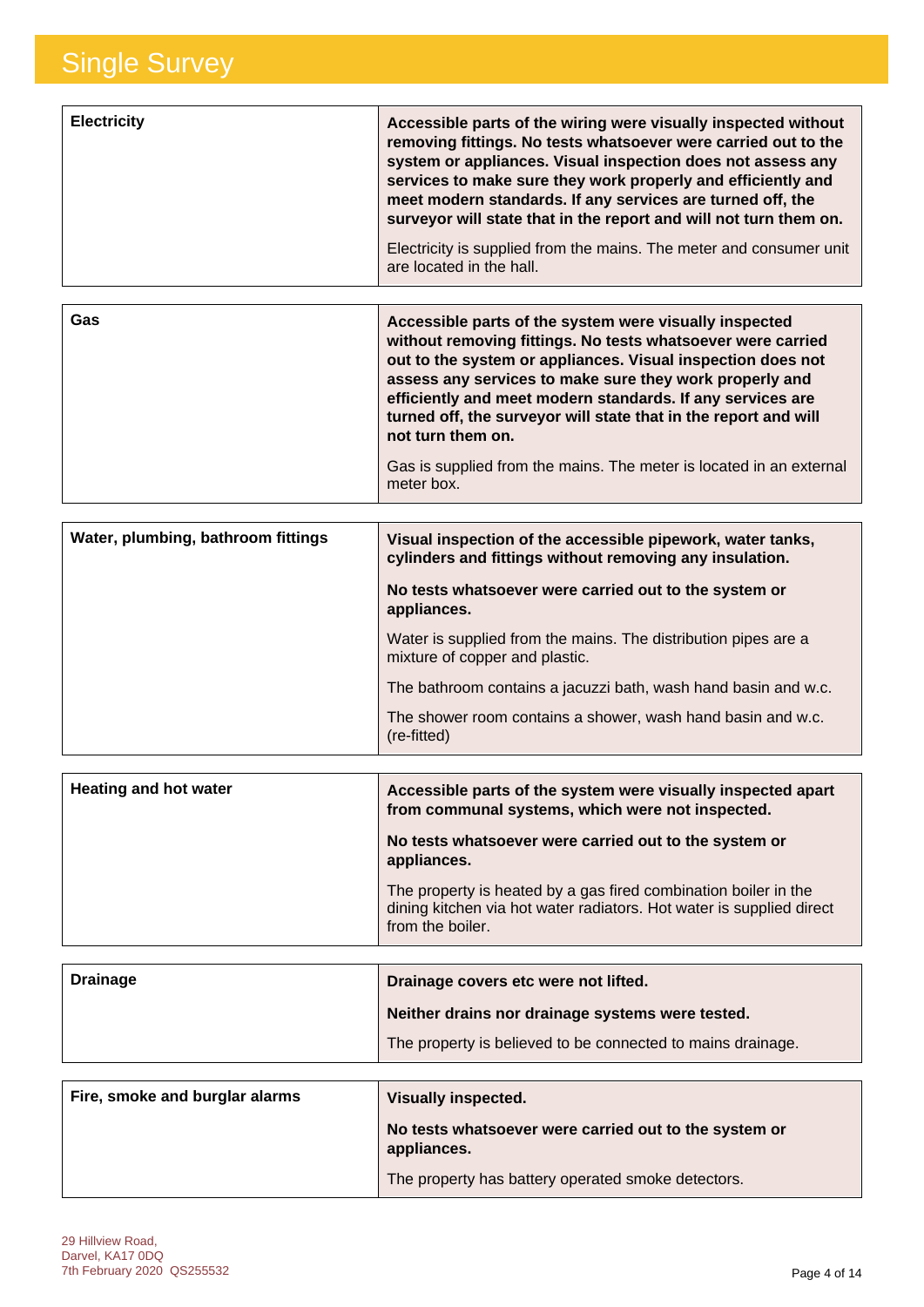| Any additional limits to inspection | For flats / maisonettes                                                                                                                                                                                                                                                                                                                                                              |
|-------------------------------------|--------------------------------------------------------------------------------------------------------------------------------------------------------------------------------------------------------------------------------------------------------------------------------------------------------------------------------------------------------------------------------------|
|                                     | Only the subject flat and internal communal areas giving<br>access to the flat were inspected.                                                                                                                                                                                                                                                                                       |
|                                     | If the roof space or under-building / basement is communal,<br>reasonable and safe access is not always possible. If no<br>inspection was possible, this will be stated. If no inspection<br>was possible, the surveyor will assume that there are no<br>defects that will have a material effect on the valuation.                                                                  |
|                                     | The building containing the flat, including any external<br>communal areas, was visually inspected only to the extent<br>that the surveyor is able to give an opinion on the general<br>condition and standard of maintenance.                                                                                                                                                       |
|                                     | The property was occupied, furnished and all floors were covered<br>with fitted/fixed coverings.                                                                                                                                                                                                                                                                                     |
|                                     | There was no access to the sub-floor area.                                                                                                                                                                                                                                                                                                                                           |
|                                     | Within the roof space, the presence of quilt insulation and stored<br>items restricted the scope of inspection.                                                                                                                                                                                                                                                                      |
|                                     | This report does not constitute a full and detailed description of the<br>property and a structural investigation was not carried out. No<br>inspection was undertaken of woodwork or other parts of the<br>structure which are covered, unexposed or otherwise inaccessible<br>and as a result no guarantee can be given that such parts of the<br>structure are free from defects. |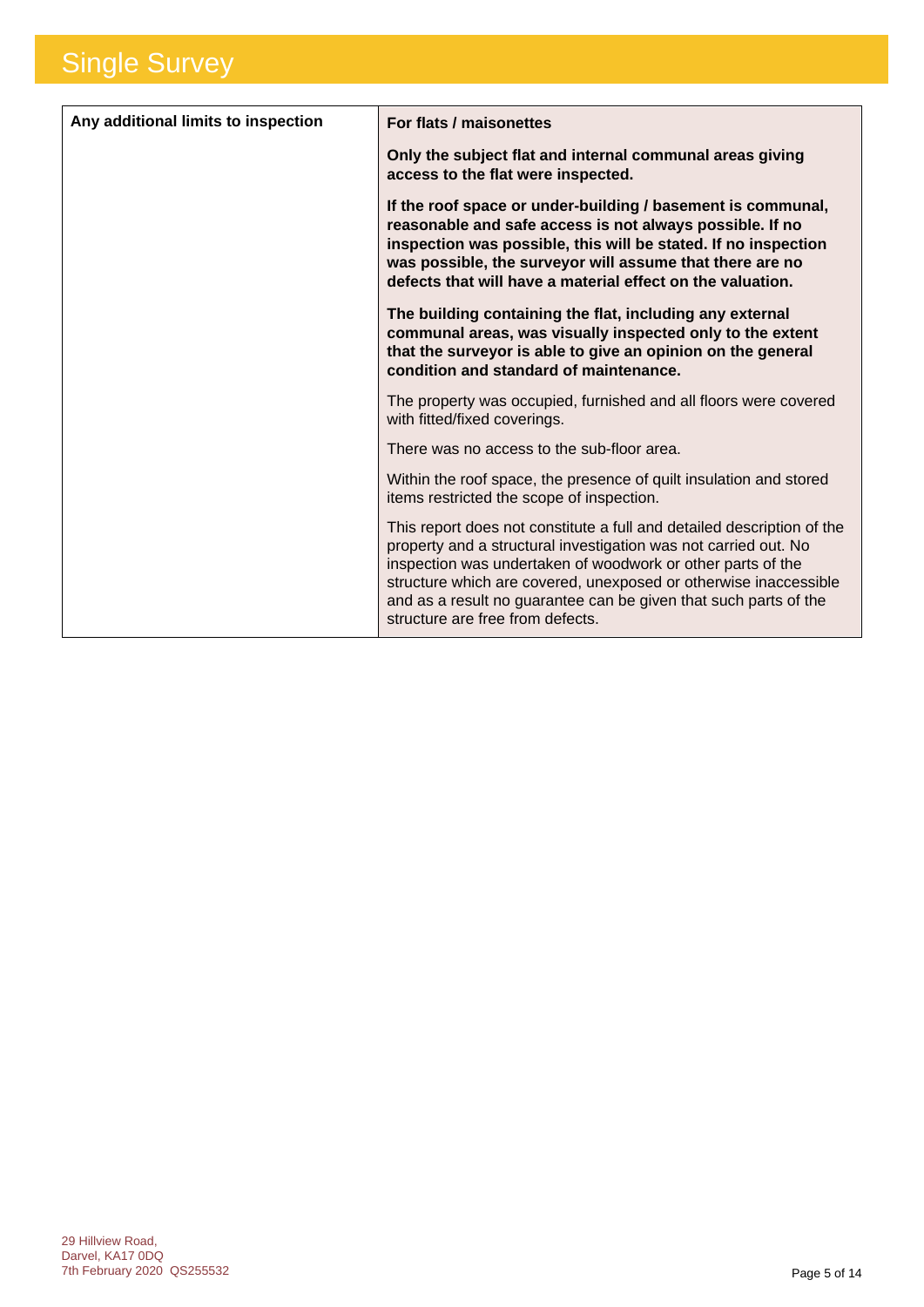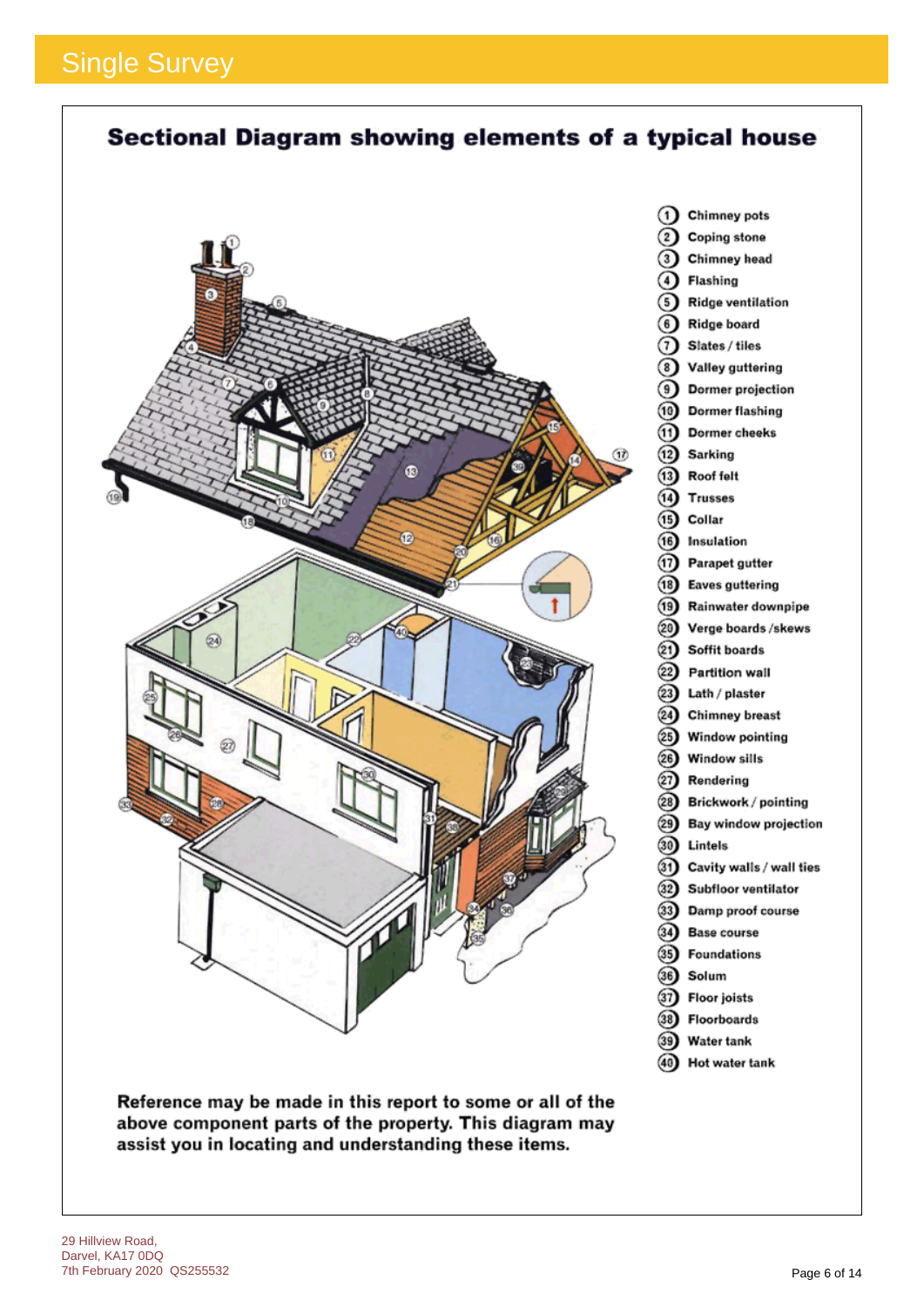### **2. Condition**

This section identifies problems and tells you about the urgency of any repairs by using one of the following three categories:

| <b>Category 3</b>                                                                                                                                                                                                       | <b>Category 2</b>                                                                         | <b>Category 1</b>                           |
|-------------------------------------------------------------------------------------------------------------------------------------------------------------------------------------------------------------------------|-------------------------------------------------------------------------------------------|---------------------------------------------|
| Urgent repairs or replacement are<br>needed now. Failure to deal with<br>them may cause problems to other<br>parts of the property or cause a<br>safety hazard. Estimates for repairs<br>or replacement are needed now. | Repairs or replacement requiring<br>future attention, but estimates are<br>still advised. | No immediate action or repair is<br>needed. |

| <b>Structural movement</b> |                                                                                                                                                                                                                                                                                                                                                                                                                                      |
|----------------------------|--------------------------------------------------------------------------------------------------------------------------------------------------------------------------------------------------------------------------------------------------------------------------------------------------------------------------------------------------------------------------------------------------------------------------------------|
| <b>Repair category</b>     |                                                                                                                                                                                                                                                                                                                                                                                                                                      |
| <b>Notes</b>               | No visible evidence of significant structural movement was noted within the<br>limitations of the inspection.<br>All buildings move seasonally as a result of external factors such as gravity,<br>temperature, moisture content and vibrations. Consequently most buildings will<br>have some minor cracks related to these factors. Minor cracks can be filled but<br>often recur seasonally due to normal movement in a building. |

| Dampness, rot and infestation |                                                      |
|-------------------------------|------------------------------------------------------|
| <b>Repair category</b>        |                                                      |
| <b>Notes</b>                  | None noted within the limitations of the inspection. |

| <b>Chimney stacks</b>  |                          |
|------------------------|--------------------------|
| <b>Repair category</b> | $\overline{\phantom{a}}$ |
| <b>Notes</b>           | Not applicable.          |

| Roofing including roof space |                                                                                                                            |
|------------------------------|----------------------------------------------------------------------------------------------------------------------------|
| <b>Repair category</b>       |                                                                                                                            |
| <b>Notes</b>                 | No obvious significant defects were noted to the roof structure or coverings, within<br>the limitations of the inspection. |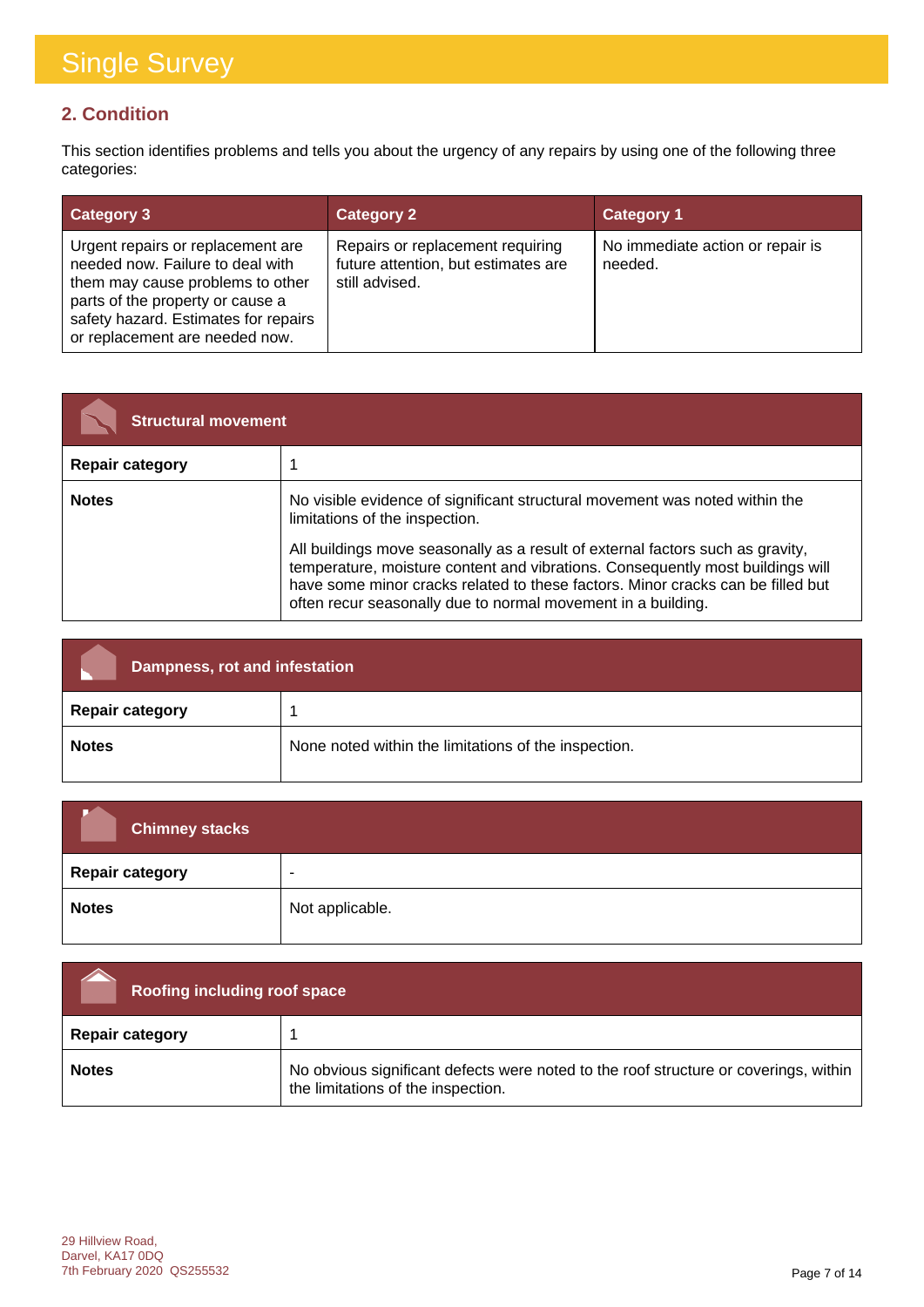| <b>Rainwater fittings</b> |                                                                                                                                                                                                                                                                       |
|---------------------------|-----------------------------------------------------------------------------------------------------------------------------------------------------------------------------------------------------------------------------------------------------------------------|
| <b>Repair category</b>    |                                                                                                                                                                                                                                                                       |
| <b>Notes</b>              | No obvious significant disrepair was noted to the rainwater goods. It will however<br>be appreciated that the inspection was carried out during dry weather conditions.<br>Sometimes defects in rainwater goods are only apparent during, or after heavy<br>rainfall. |

| <b>Main walls</b>      |                                                                            |
|------------------------|----------------------------------------------------------------------------|
| <b>Repair category</b> |                                                                            |
| <b>Notes</b>           | No obvious significant defects were noted to the accessible wall surfaces. |

| Windows, external doors and joinery |                                                                                                       |
|-------------------------------------|-------------------------------------------------------------------------------------------------------|
| <b>Repair category</b>              |                                                                                                       |
| <b>Notes</b>                        | No obvious significant defects were noted to the windows, door or other external<br>joinery fixtures. |

| <b>External decorations</b><br>$\bigcap_{\mathbb{R}}$ |                                       |
|-------------------------------------------------------|---------------------------------------|
| <b>Repair category</b>                                |                                       |
| <b>Notes</b>                                          | No obvious significant defects noted. |

| 同<br><b>Conservatories/porches</b> |                                                                |
|------------------------------------|----------------------------------------------------------------|
| <b>Repair category</b>             |                                                                |
| <b>Notes</b>                       | No obvious significant defects were noted to the conservatory. |

| $\sim$ Communal areas<br>depty |                 |
|--------------------------------|-----------------|
| <b>Repair category</b>         |                 |
| <b>Notes</b>                   | Not applicable. |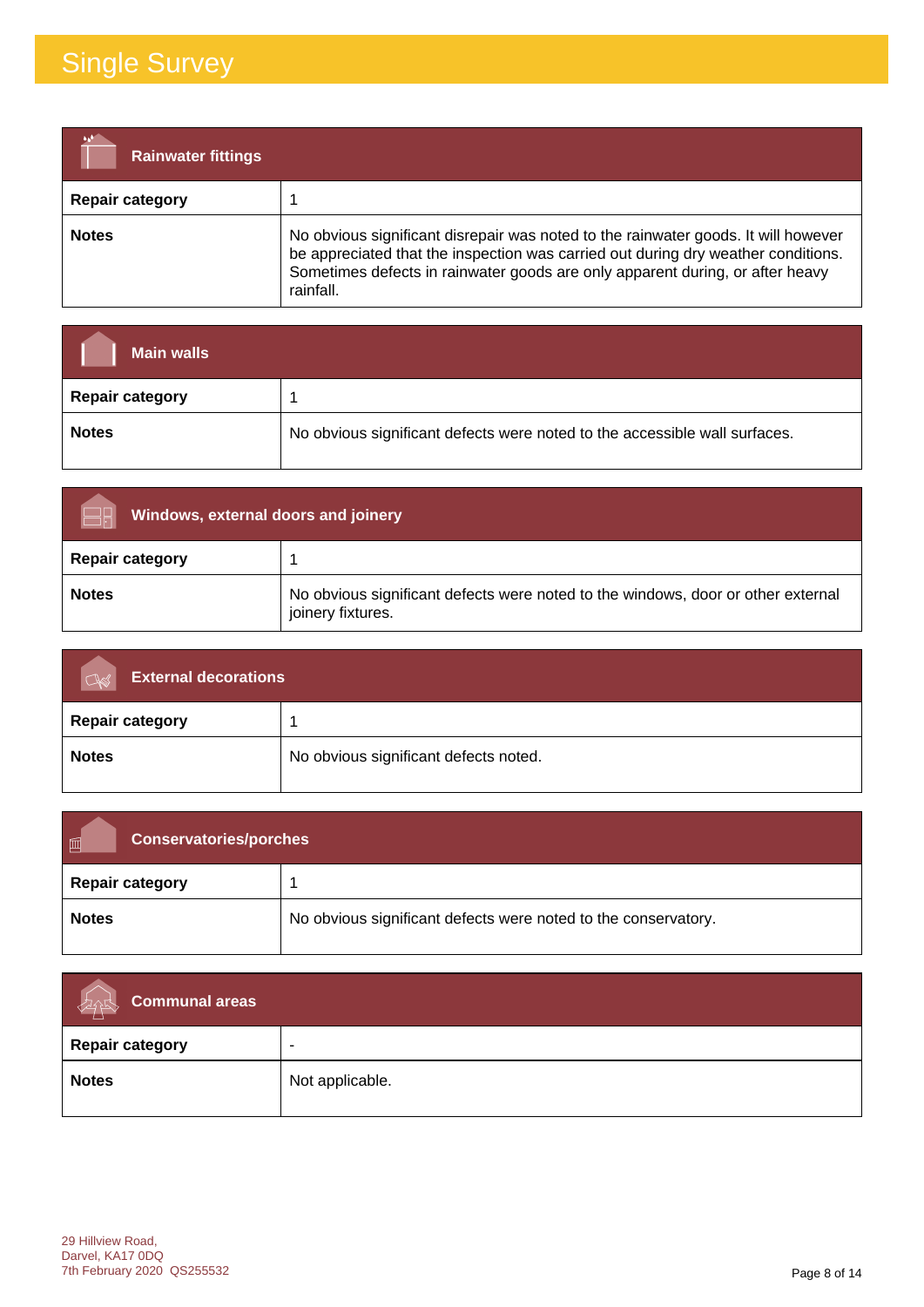| <b>Garages and permanent outbuildings</b> |                                                     |
|-------------------------------------------|-----------------------------------------------------|
| <b>Repair category</b>                    |                                                     |
| <b>Notes</b>                              | No obvious significant defects noted to the garage. |

| Outside areas and boundaries |                                                           |
|------------------------------|-----------------------------------------------------------|
| <b>Repair category</b>       |                                                           |
| <b>Notes</b>                 | Outside areas and boundaries appear adequate for purpose. |

| <b>Ceilings</b>        |                                                            |
|------------------------|------------------------------------------------------------|
| <b>Repair category</b> |                                                            |
| <b>Notes</b>           | No obvious significant defects were noted to the ceilings. |

| Internal walls         |                                                                  |
|------------------------|------------------------------------------------------------------|
| <b>Repair category</b> |                                                                  |
| <b>Notes</b>           | No obvious significant defects were noted to the internal walls. |

| <b>Floors including sub-floors</b> |                                                                                                       |
|------------------------------------|-------------------------------------------------------------------------------------------------------|
| <b>Repair category</b>             |                                                                                                       |
| <b>Notes</b>                       | No obvious significant defects were noted to the floors, within the limitations of the<br>inspection. |

| Internal joinery and kitchen fittings<br><b>Information</b> |                                                                                        |
|-------------------------------------------------------------|----------------------------------------------------------------------------------------|
| <b>Repair category</b>                                      |                                                                                        |
| <b>Notes</b>                                                | No obvious significant defects were noted to the internal joinery or kitchen fittings. |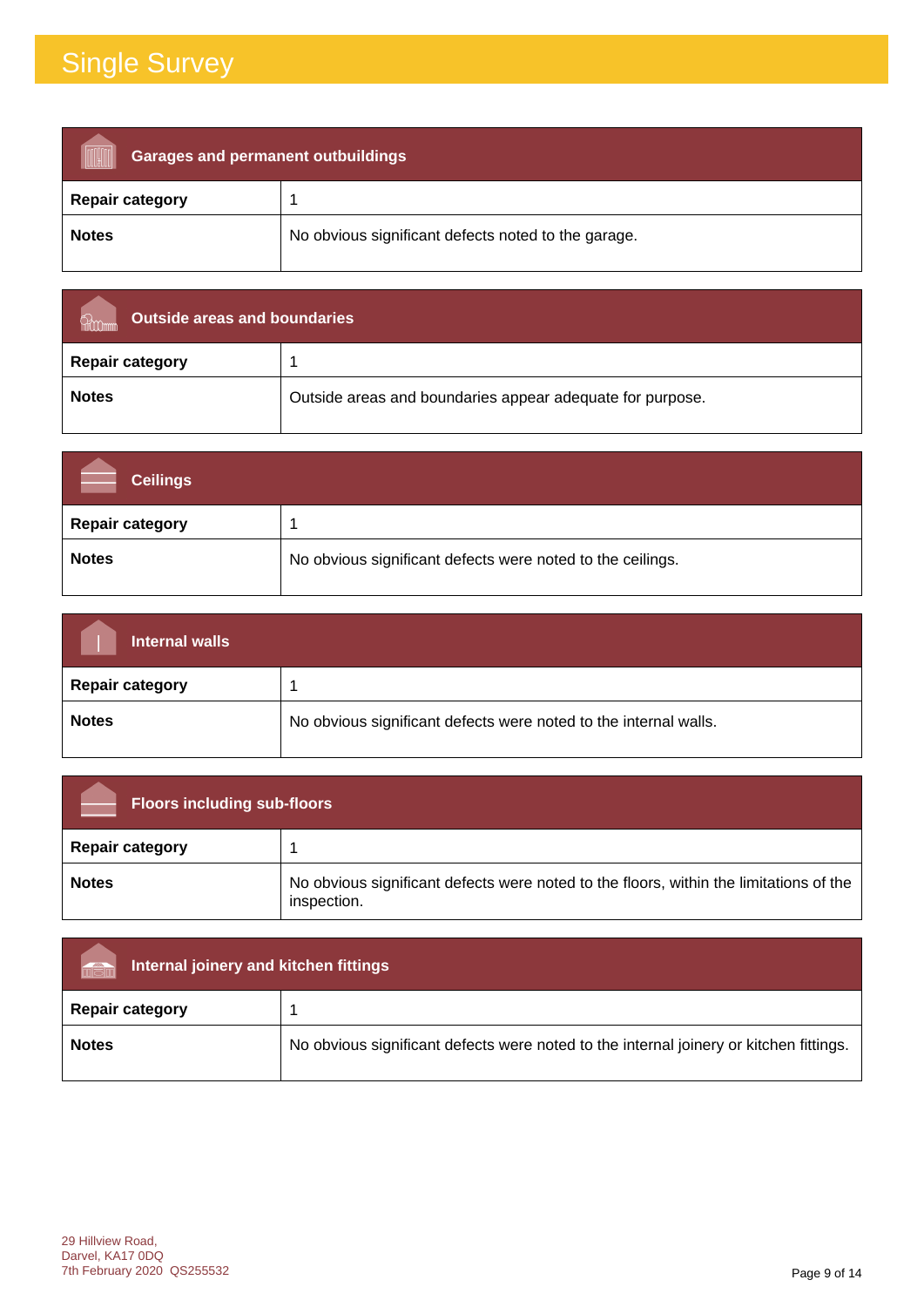| <b>Chimney breasts and fireplaces</b><br>$\blacksquare$ |                                       |
|---------------------------------------------------------|---------------------------------------|
| <b>Repair category</b>                                  |                                       |
| <b>Notes</b>                                            | No obvious significant defects noted. |

| Internal decorations<br>$\triangleright$ |                                                                        |  |
|------------------------------------------|------------------------------------------------------------------------|--|
| <b>Repair category</b>                   |                                                                        |  |
| <b>Notes</b>                             | No obvious significant defects were noted to the internal decorations. |  |

| <b>Cellars</b><br>$\mathbb{R}^n$ |                          |
|----------------------------------|--------------------------|
| <b>Repair category</b>           | $\overline{\phantom{a}}$ |
| <b>Notes</b>                     | Not applicable.          |

| <b>Electricity</b>     |                                                                                                                                                                                                                                                                                                                                     |
|------------------------|-------------------------------------------------------------------------------------------------------------------------------------------------------------------------------------------------------------------------------------------------------------------------------------------------------------------------------------|
| <b>Repair category</b> |                                                                                                                                                                                                                                                                                                                                     |
| <b>Notes</b>           | No obvious significant defects were noted, however, only the most recently<br>constructed or re-wired properties have installations which fully comply with<br>current regulations. It is good practice to have electrical systems fully tested upon<br>a change in ownership, where upgrading may be identified by the contractor. |

| Gas                    |                                                                                                                                                                  |
|------------------------|------------------------------------------------------------------------------------------------------------------------------------------------------------------|
| <b>Repair category</b> |                                                                                                                                                                  |
| <b>Notes</b>           | It is recommended good practice that all gas installations should be checked<br>periodically. This should be regarded as a routine safety and maintenance check. |

| Water, plumbing and bathroom fittings<br>F. |                                                                                               |  |
|---------------------------------------------|-----------------------------------------------------------------------------------------------|--|
| <b>Repair category</b>                      |                                                                                               |  |
| <b>Notes</b>                                | No obvious significant defects were noted to the accessible plumbing or sanitary<br>fittings. |  |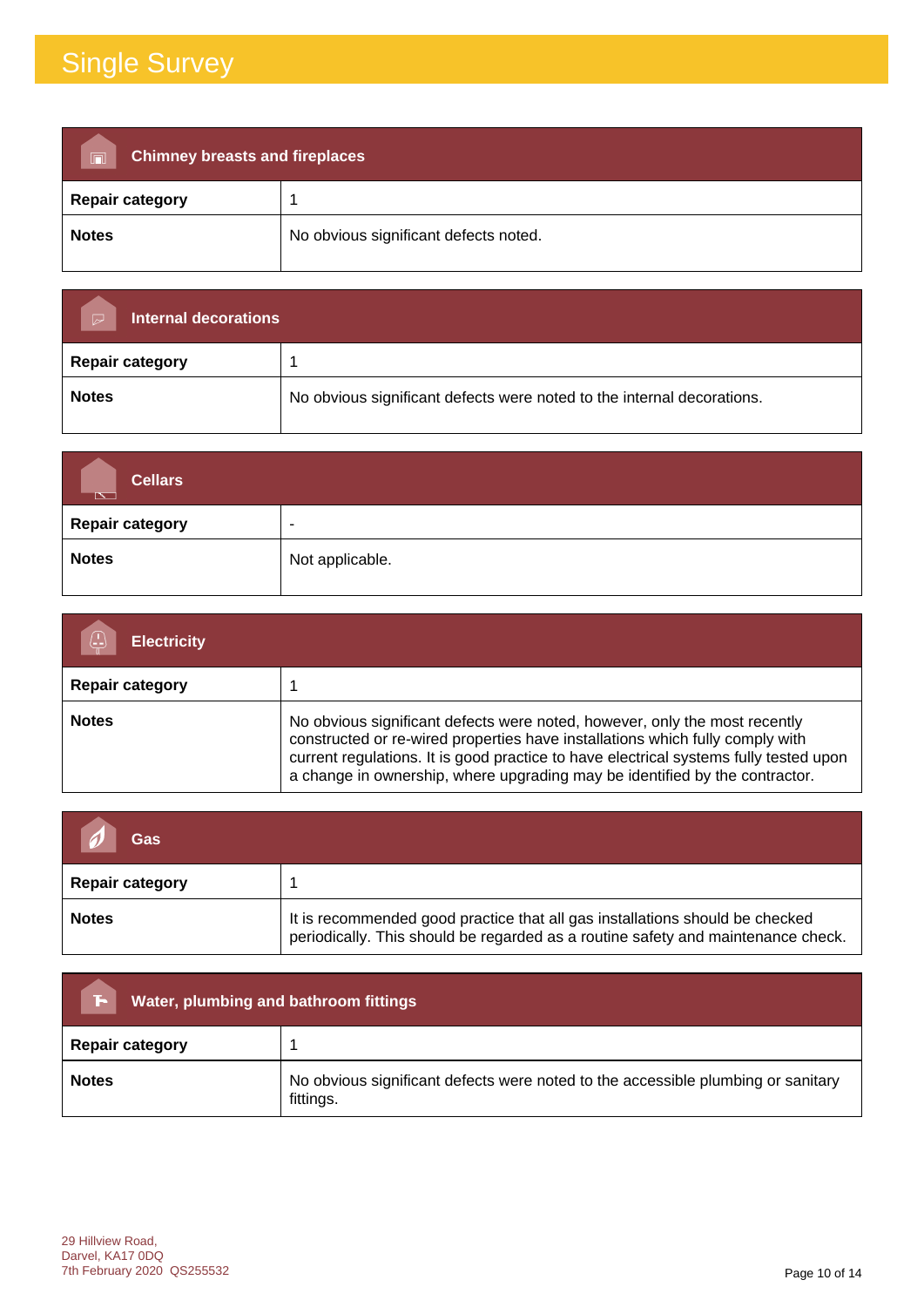| <b>Heating and hot water</b> |                                                                                                                                                                                                                                                                                                                                   |
|------------------------------|-----------------------------------------------------------------------------------------------------------------------------------------------------------------------------------------------------------------------------------------------------------------------------------------------------------------------------------|
| <b>Repair category</b>       |                                                                                                                                                                                                                                                                                                                                   |
| <b>Notes</b>                 | The boiler is a mid aged model and may have a limited remaining life expectancy.                                                                                                                                                                                                                                                  |
|                              | The system was not running at the time of inspection but appeared serviceable.                                                                                                                                                                                                                                                    |
|                              | It is recommended good practice that gas boilers are serviced on an annual basis<br>by an appropriately qualified person. The boiler's service history should be<br>checked by referring to the service records. If there is no record of a recent<br>service, the boiler should be checked by an appropriately qualified person. |

| <b>Drainage</b>        |                                                                                                                |
|------------------------|----------------------------------------------------------------------------------------------------------------|
| <b>Repair category</b> |                                                                                                                |
| <b>Notes</b>           | No obvious significant defects were noted to the drainage system, within the<br>limitations of the inspection. |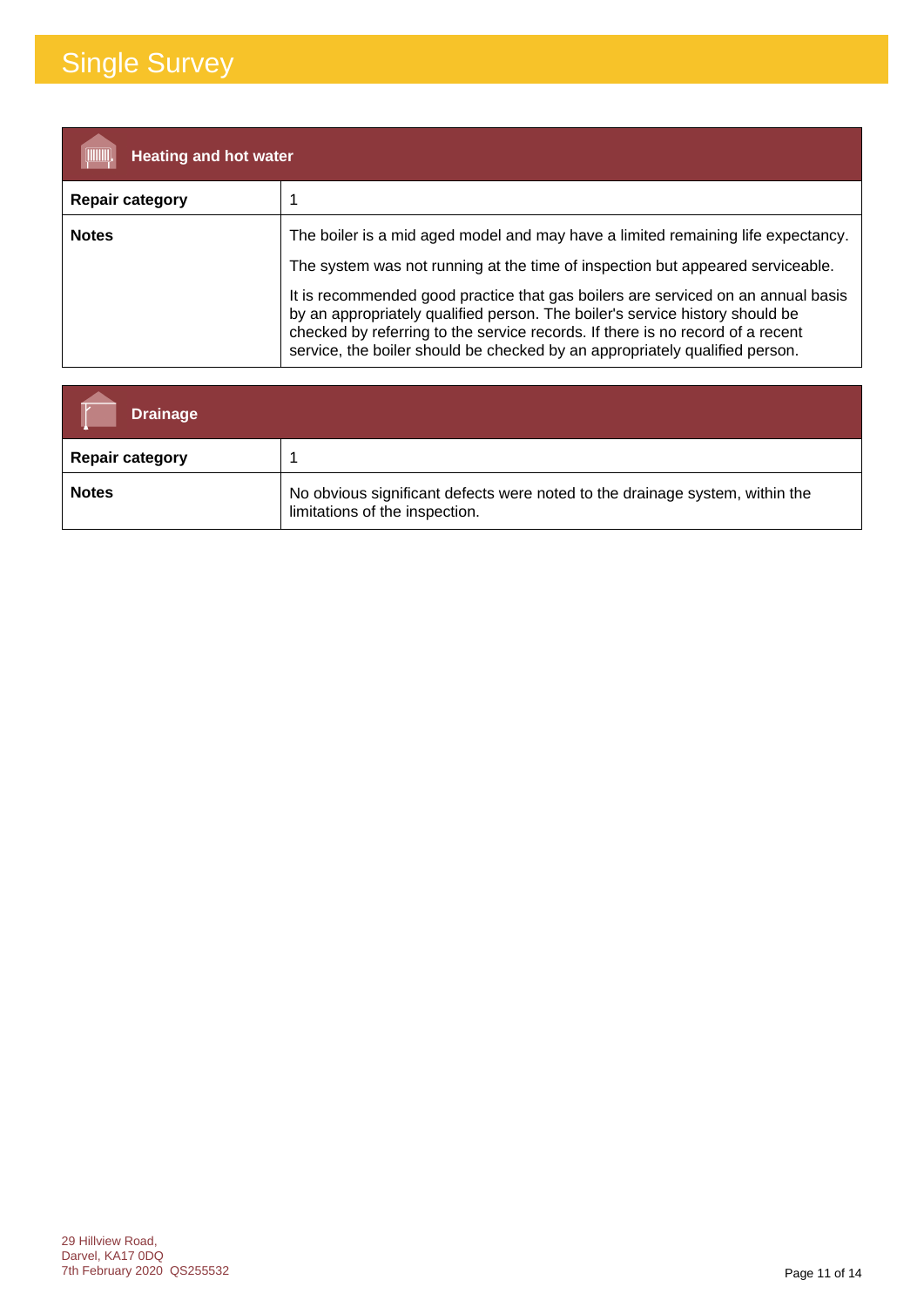Set out below is a summary of the condition of the property which is provided for reference only. You should refer to the previous comments for detailed information.

| <b>Structural movement</b>            | 1 |
|---------------------------------------|---|
| Dampness, rot and infestation         | 1 |
| Chimney stacks                        |   |
| Roofing including roof space          | 1 |
| Rainwater fittings                    | 1 |
| Main walls                            | 1 |
| Windows, external doors and joinery   | 1 |
| <b>External decorations</b>           | 1 |
| Conservatories/porches                | 1 |
| Communal areas                        |   |
| Garages and permanent outbuildings    | 1 |
| Outside areas and boundaries          | 1 |
| Ceilings                              | 1 |
| Internal walls                        | 1 |
| Floors including sub-floors           | 1 |
| Internal joinery and kitchen fittings | 1 |
| Chimney breasts and fireplaces        | 1 |
| Internal decorations                  | 1 |
| Cellars                               |   |
| Electricity                           | 1 |
| Gas                                   | 1 |
| Water, plumbing and bathroom fittings | 1 |
| Heating and hot water                 | 1 |
| Drainage                              | 1 |

### **Category 3**

Urgent repairs or replacement are needed now. Failure to deal with them may cause problems to other parts of the property or cause a safety hazard. Estimates for repairs or replacement are needed now.

### **Category 2**

Repairs or replacement requiring future attention, but estimates are still advised.

### **Category 1**

No immediate action or repair is needed.

### **Remember**

The cost of repairs may influence the amount someone is prepared to pay for the property. We recommend that relevant estimates and reports are obtained in your own name.

### **Warning**

If left unattended, even for a relatively short period, Category 2 repairs can rapidly develop into more serious Category 3 repairs. The existence of Category 2 or Category 3 repairs may have an adverse effect on marketability, value and the sale price ultimately achieved for the property. This is particularly true during slow market conditions where the effect can be considerable.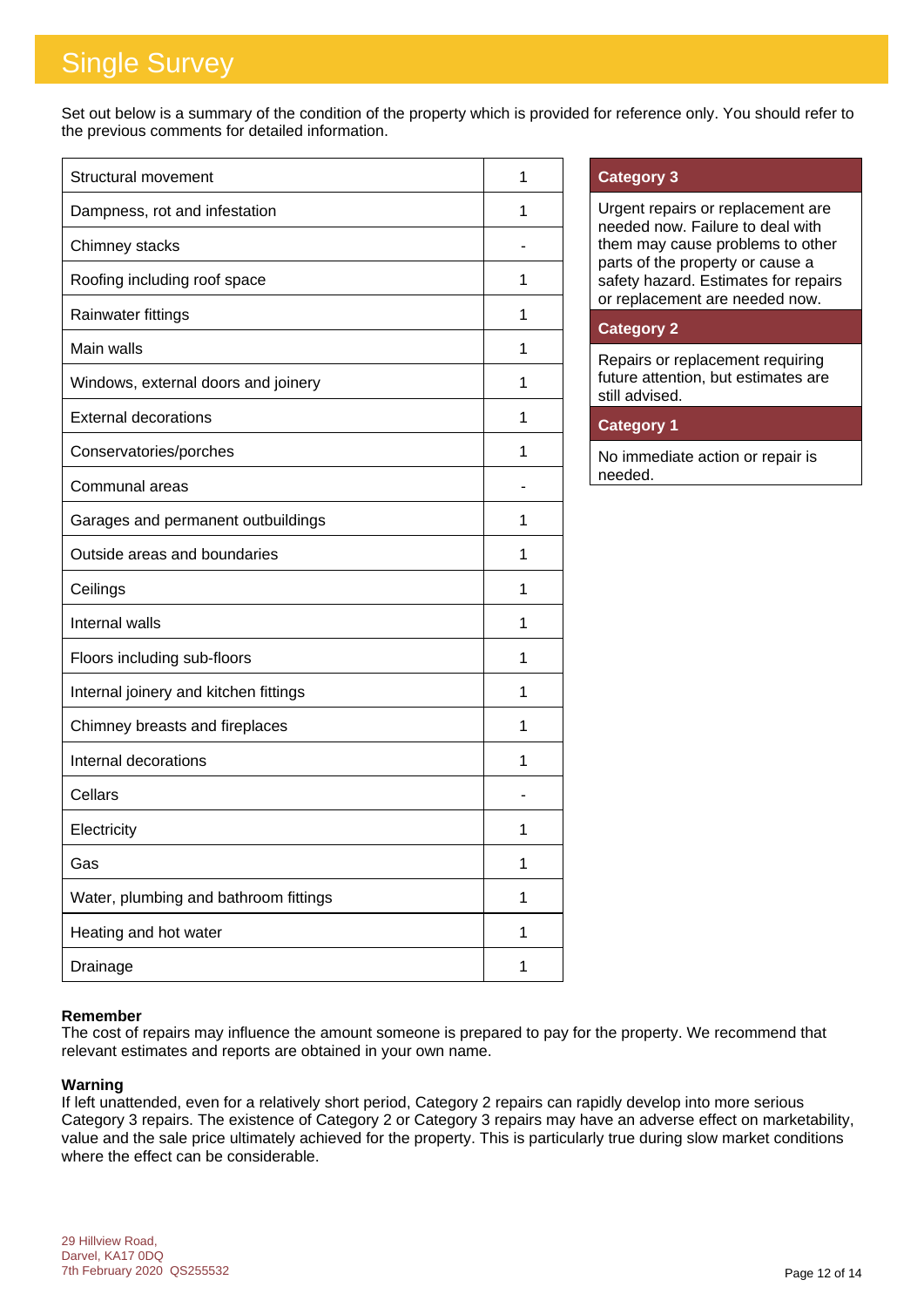### **3. Accessibility information**

### **Guidance notes on accessibility information**

*Three steps or fewer to a main entrance door of the property:*

In flatted developments the 'main entrance' would be the flat's own entrance door, not the external door to the communal stair. The 'three steps or fewer' are counted from external ground level to the flat's entrance door. Where a lift is present, the count is based on the number of steps climbed when using the lift.

#### *Unrestricted parking within 25 metres:*

For this purpose, 'Unrestricted parking' includes parking available by means of a parking permit. Restricted parking includes parking that is subject to parking restrictions, as indicated by the presence of solid yellow, red or white lines at the edge of the road or by a parking control sign, parking meters or other coin-operated machines.

| 1. Which floor(s) is the living accommodation on?                                      | Ground Floor             |
|----------------------------------------------------------------------------------------|--------------------------|
| 2. Are there three steps or fewer to a main entrance door of the property?             | Yes $\mathsf{X}$<br>No l |
| 3. Is there a lift to the main entrance door of the property?                          | $No \mid X$<br>Yes       |
| 4. Are all door openings greater than 750mm?                                           | $N_0$ $X$<br>Yes         |
| 5. Is there a toilet on the same level as the living room and kitchen?                 | Yes $\mathsf{X}$<br>No l |
| 6. Is there a toilet on the same level as a bedroom?                                   | Yes X<br>No.             |
| 7. Are all rooms on the same level with no internal steps or stairs?                   | Yes $\mathsf{X}$<br>No.  |
| 8. Is there unrestricted parking within 25 metres of an entrance door to the building? | Yes $\mathsf{X}$<br>No l |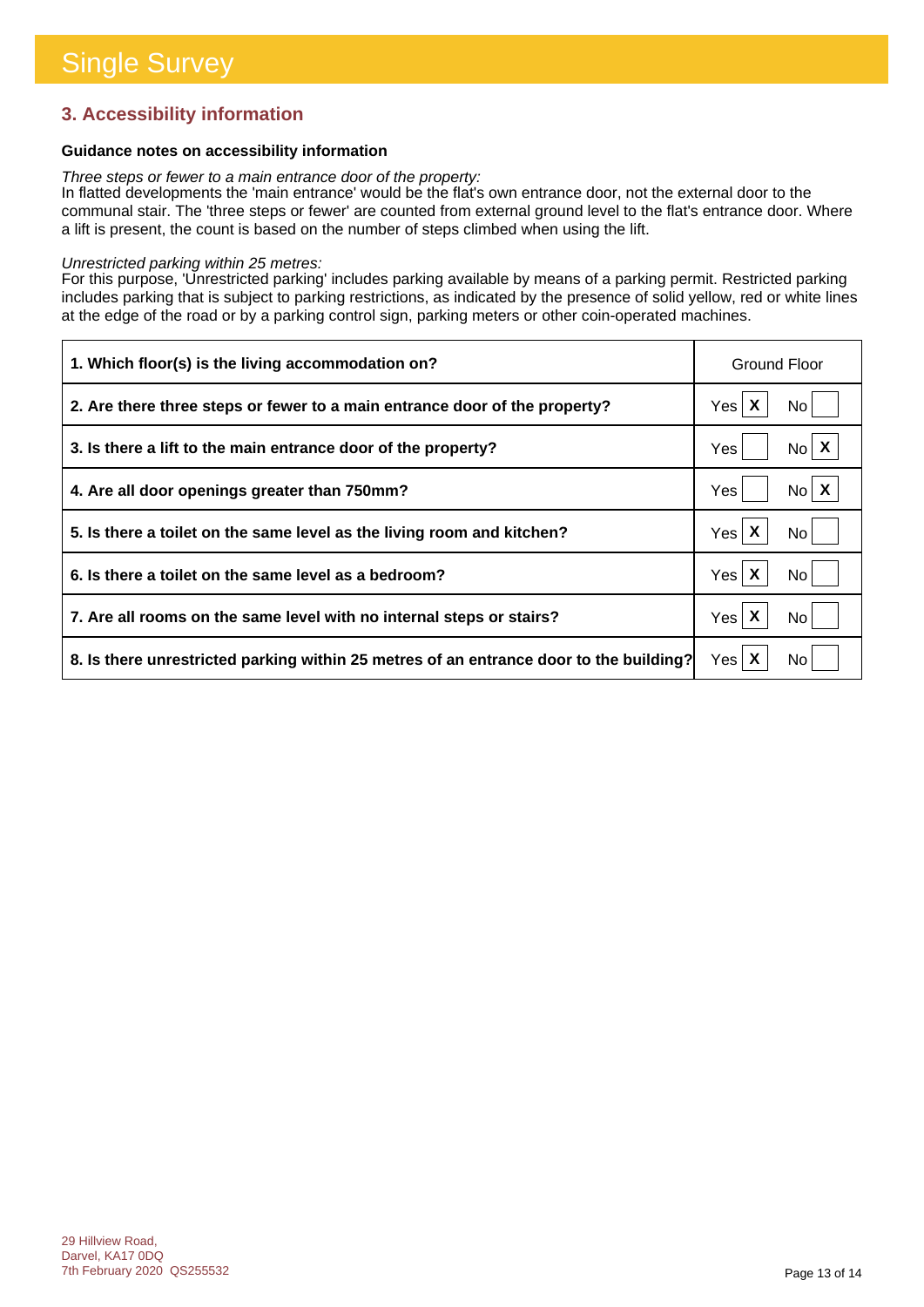### **4. Valuation and conveyancer issues**

This section highlights information that should be checked with a solicitor or licensed conveyancer. It also gives an opinion of market value and an estimated reinstatement cost for insurance purposes.

#### **Matters for a solicitor or licensed conveyancer**

The tenure is understood to be outright ownership.

In line with our normal practice, it is specifically assumed that the property and its value are unaffected by any matters which would or should be revealed to a competent Completing Solicitor by a local search and replies to the usual enquiries, or by any statutory notice and planning proposal.

**Estimated reinstatement cost for insurance purposes**

£270,000 (two hundred and seventy thousand pounds sterling).

### **Valuation and market comments**

In its present condition the opinion of valuation for the Outright Ownership interest with vacant possession on 7th February 2020 is £195,000 (one hundred and ninety five thousand pounds sterling).

| Signed | Security Print Code $[399831 = 9923]$ O |
|--------|-----------------------------------------|
|        | Electronically signed                   |

| <b>Report author</b> | Thomas O'Kane |
|----------------------|---------------|
|                      |               |

| <b>Company name</b> | Harvey Donaldson and Gibson |
|---------------------|-----------------------------|
|                     |                             |

| Address | Room E101, Floor E, Marathon House, Olympic Business Centre,<br>Kilmarnock, Ayrshire, KA2 9BE |
|---------|-----------------------------------------------------------------------------------------------|
|         |                                                                                               |

| Date of report | 11th February 2020 |
|----------------|--------------------|
|                |                    |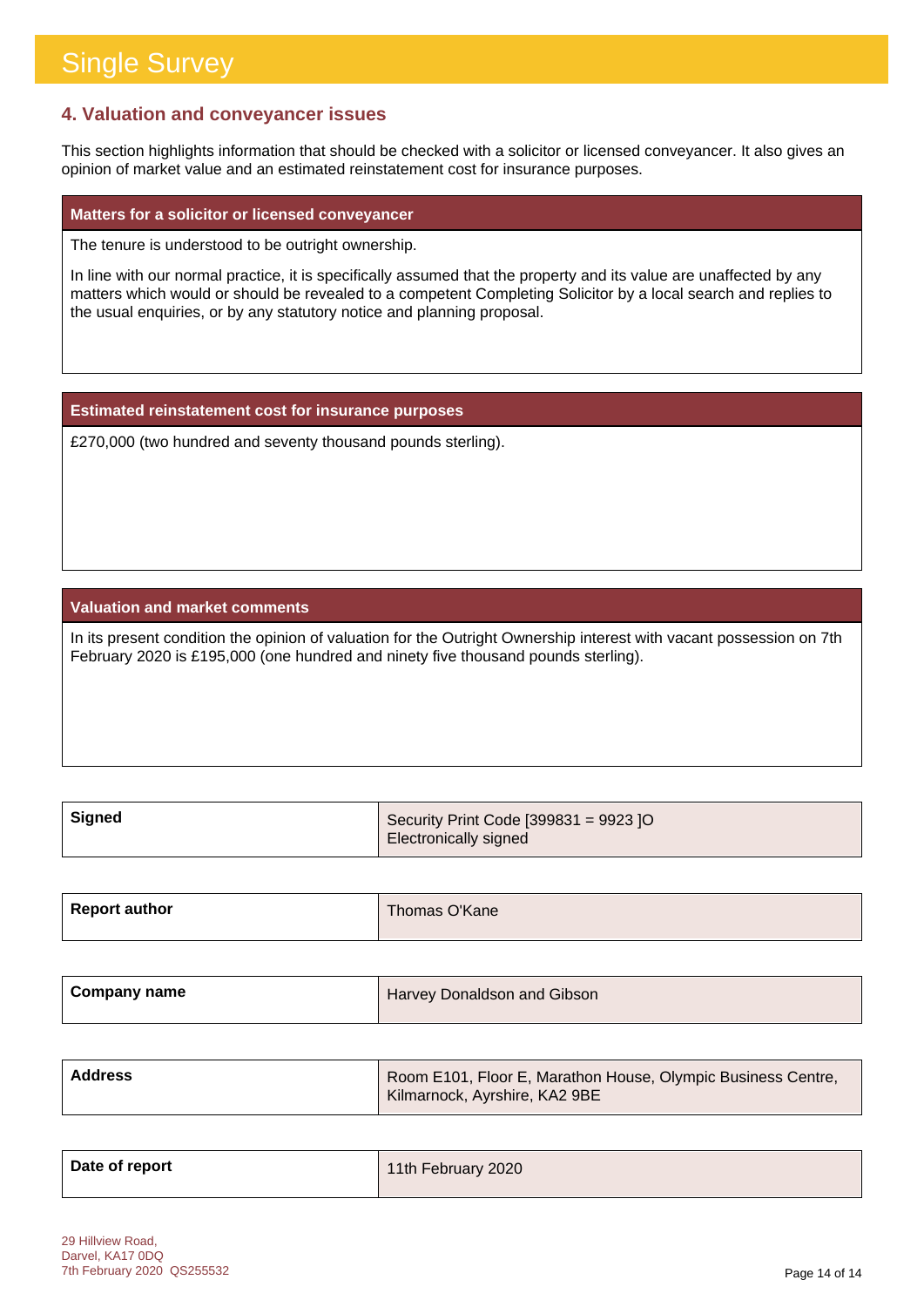# Mortgage Valuation Report



| <b>Property Address</b>                                                                                                 |                                                    |                                            |                                                                       |                                                                                             |
|-------------------------------------------------------------------------------------------------------------------------|----------------------------------------------------|--------------------------------------------|-----------------------------------------------------------------------|---------------------------------------------------------------------------------------------|
| Address                                                                                                                 | 29 Hillview Road, Darvel, KA17 0DQ                 |                                            |                                                                       |                                                                                             |
| Seller's Name<br>Date of Inspection                                                                                     | Taylor Wimpey (West Scotland)<br>7th February 2020 |                                            |                                                                       |                                                                                             |
|                                                                                                                         |                                                    |                                            |                                                                       |                                                                                             |
| <b>Property Details</b>                                                                                                 |                                                    |                                            |                                                                       |                                                                                             |
| <b>Property Type</b>                                                                                                    | House<br>Purpose built flat                        | $ X $ Bungalow<br>Converted flat           | Purpose built maisonette<br>Tenement flat                             | Converted maisonette<br>Flat over non-residential use<br>Other (specify in General Remarks) |
| <b>Property Style</b>                                                                                                   | Detached<br>X<br>Back to back                      | Semi detached<br>High rise block           | Mid terrace<br>Low rise block                                         | End terrace<br>Other (specify in General Remarks)                                           |
| Does the surveyor believe that the property was built for the public sector,<br>e.g. local authority, military, police? |                                                    |                                            |                                                                       | $ X $ No<br>Yes                                                                             |
| Flats/Maisonettes only                                                                                                  | Floor(s) on which located                          |                                            | No. of floors in block                                                | Lift provided?<br>Yes<br>No                                                                 |
| Approximate Year of Construction $\frac{1997}{1997}$                                                                    |                                                    |                                            | No. of units in block                                                 |                                                                                             |
|                                                                                                                         |                                                    |                                            |                                                                       |                                                                                             |
| Tenure                                                                                                                  |                                                    |                                            |                                                                       |                                                                                             |
| X Absolute Ownership                                                                                                    | Leasehold                                          | Ground rent £                              | Unexpired years                                                       |                                                                                             |
| <b>Accommodation</b>                                                                                                    |                                                    |                                            |                                                                       |                                                                                             |
| Number of Rooms                                                                                                         | 1<br>Living room(s)<br>2<br>Bathroom(s)            | 3<br>Bedroom(s)<br>$\overline{2}$<br>WC(s) | 1<br>Kitchen(s)<br>$\mathbf{1}$<br>Other (Specify in General remarks) |                                                                                             |
| Gross Floor Area (excluding garages and outbuildings)                                                                   |                                                    |                                            | 152<br>$m2$ (Internal)<br>171                                         | $m2$ (External)                                                                             |
| Residential Element (greater than 40%) $ \overline{x} $ Yes                                                             |                                                    | No                                         |                                                                       |                                                                                             |
| <b>Garage / Parking / Outbuildings</b>                                                                                  |                                                    |                                            |                                                                       |                                                                                             |
| $\overline{X}$ Single garage<br>Available on site?                                                                      | Double garage<br>$\overline{X}$ Yes<br>$\Box$ No   | Parking space                              |                                                                       | No garage / garage space / parking space                                                    |
| Permanent outbuildings:                                                                                                 |                                                    |                                            |                                                                       |                                                                                             |
|                                                                                                                         |                                                    |                                            |                                                                       |                                                                                             |
|                                                                                                                         |                                                    |                                            |                                                                       |                                                                                             |
|                                                                                                                         |                                                    |                                            |                                                                       |                                                                                             |
|                                                                                                                         |                                                    |                                            |                                                                       |                                                                                             |
|                                                                                                                         |                                                    |                                            |                                                                       |                                                                                             |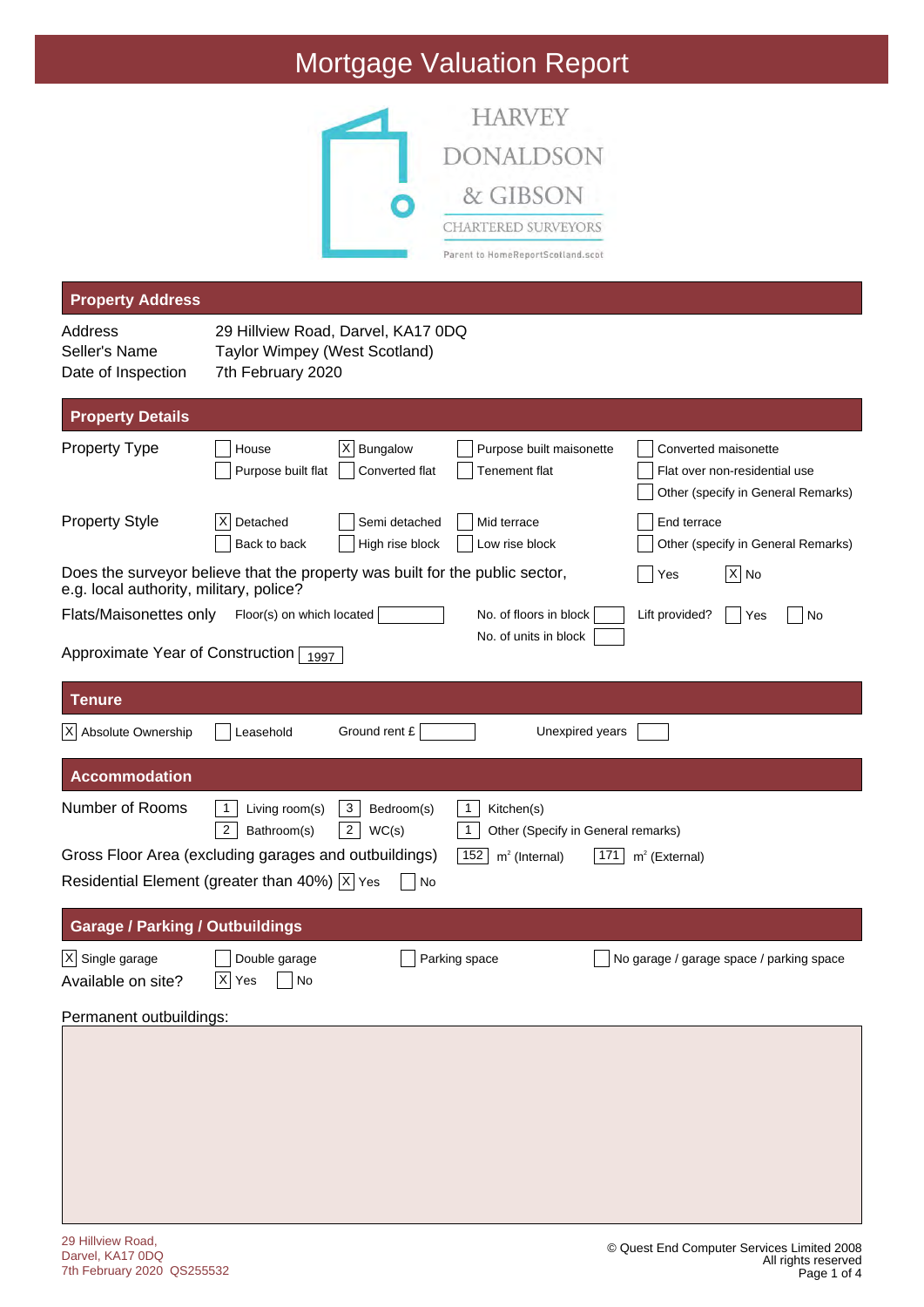# Mortgage Valuation Report

| <b>Construction</b>                                                                                                                                   |                        |                                |                                          |                                            |           |                                    |           |
|-------------------------------------------------------------------------------------------------------------------------------------------------------|------------------------|--------------------------------|------------------------------------------|--------------------------------------------|-----------|------------------------------------|-----------|
| Walls                                                                                                                                                 | <b>Brick</b>           | Stone                          | Concrete                                 | X <br>Timber frame                         |           | Other (specify in General Remarks) |           |
| Roof                                                                                                                                                  | $\times$<br>Tile       | Slate                          | Asphalt                                  | Felt                                       |           | Other (specify in General Remarks) |           |
| <b>Special Risks</b>                                                                                                                                  |                        |                                |                                          |                                            |           |                                    |           |
| Has the property suffered structural movement?                                                                                                        |                        |                                |                                          |                                            |           | Yes                                | $X $ No   |
| If Yes, is this recent or progressive?                                                                                                                |                        |                                |                                          |                                            |           | Yes                                | No        |
| Is there evidence, history, or reason to anticipate subsidence, heave, landslip or flood in the<br>immediate vicinity?                                |                        |                                |                                          |                                            |           | Yes                                | X  No     |
| If Yes to any of the above, provide details in General Remarks.                                                                                       |                        |                                |                                          |                                            |           |                                    |           |
| <b>Service Connection</b>                                                                                                                             |                        |                                |                                          |                                            |           |                                    |           |
| Based on visual inspection only. If any services appear to be non-mains, please comment on the type and location<br>of the supply in General Remarks. |                        |                                |                                          |                                            |           |                                    |           |
| Drainage                                                                                                                                              | $ X $ Mains            | Private                        | None                                     | Water                                      | X   Mains | Private                            | None      |
| Electricity                                                                                                                                           | X Mains                | Private                        | None                                     | Gas                                        | $X$ Mains | Private                            | None      |
| <b>Central Heating</b>                                                                                                                                | $ X $ Yes              | Partial                        | None                                     |                                            |           |                                    |           |
| Brief description of Central Heating:                                                                                                                 |                        |                                |                                          |                                            |           |                                    |           |
|                                                                                                                                                       |                        |                                |                                          |                                            |           |                                    |           |
| <b>Site</b>                                                                                                                                           |                        |                                |                                          |                                            |           |                                    |           |
| Apparent legal issues to be verified by the conveyancer. Please provide a brief description in General Remarks.                                       |                        |                                |                                          |                                            |           |                                    |           |
| Rights of way                                                                                                                                         | Shared drives / access |                                |                                          | Garage or other amenities on separate site |           | Shared service connections         |           |
| Ill-defined boundaries                                                                                                                                |                        |                                | Agricultural land included with property |                                            |           | Other (specify in General Remarks) |           |
| <b>Location</b>                                                                                                                                       |                        |                                |                                          |                                            |           |                                    |           |
| <b>Residential suburb</b>                                                                                                                             |                        | Residential within town / city |                                          | Mixed residential / commercial             |           | Mainly commercial                  |           |
| $ {\mathsf X} $<br>Commuter village                                                                                                                   |                        | Remote village                 |                                          | Isolated rural property                    |           | Other (specify in General Remarks) |           |
| <b>Planning Issues</b>                                                                                                                                |                        |                                |                                          |                                            |           |                                    |           |
| Has the property been extended / converted / altered?<br>If Yes provide details in General Remarks.                                                   |                        |                                |                                          | $ X $ No<br>Yes                            |           |                                    |           |
| <b>Roads</b>                                                                                                                                          |                        |                                |                                          |                                            |           |                                    |           |
| X Made up road                                                                                                                                        | Unmade road            |                                | Partly completed new road                | Pedestrian access only                     |           | Adopted                            | Unadopted |
|                                                                                                                                                       |                        |                                |                                          |                                            |           |                                    |           |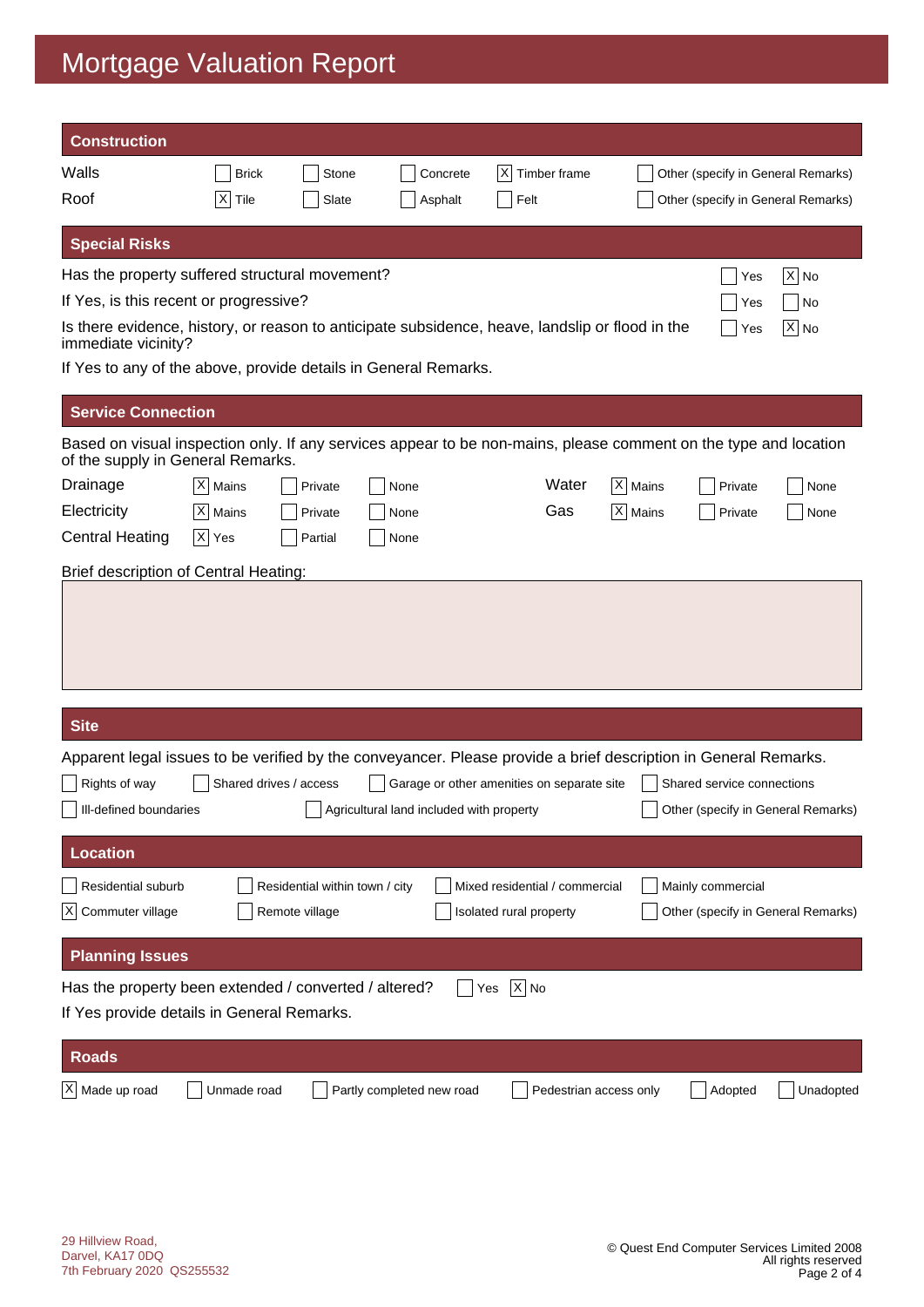#### **General Remarks**

When inspected within the limits imposed by occupation, the general condition of the property appears consistent with its age and type of construction, and no obvious significant defects were noted, which would adversely affect the subjects as a mortgage security.

### **Essential Repairs**

| None.                                 |                               |                   |          |
|---------------------------------------|-------------------------------|-------------------|----------|
|                                       |                               |                   |          |
|                                       |                               |                   |          |
| Estimated cost of essential repairs £ | Retention recommended?<br>Yes | $\overline{X}$ No | Amount £ |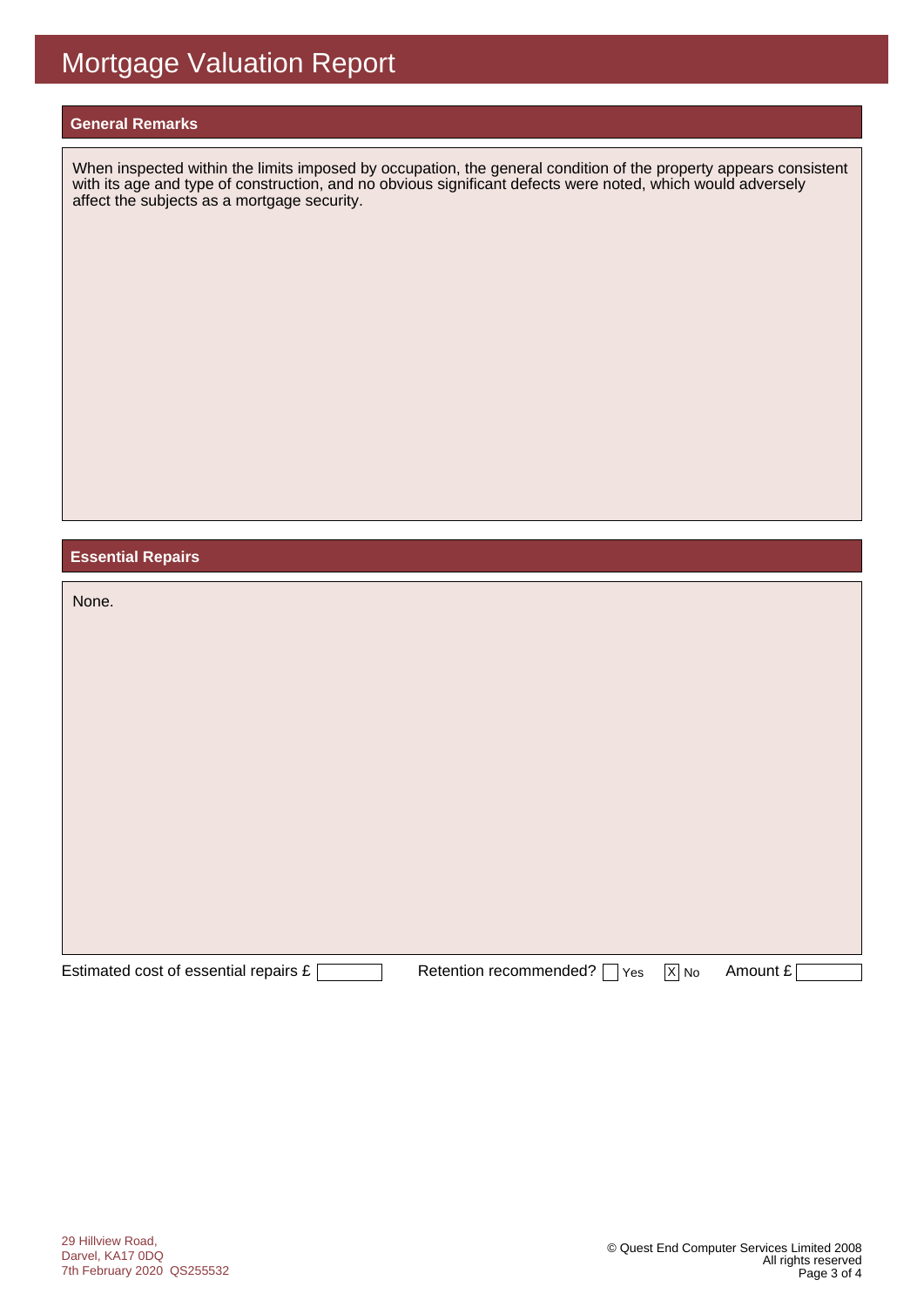# Mortgage Valuation Report

### **Comment on Mortgageability**

The property is considered to be a suitable security for mortgage lending.

| <b>Valuations</b>                  |                                                                                                          |                 |
|------------------------------------|----------------------------------------------------------------------------------------------------------|-----------------|
| Market value in present condition  |                                                                                                          | 195,000<br>£    |
|                                    | Market value on completion of essential repairs                                                          |                 |
| Insurance reinstatement value      | (to include the cost of total rebuilding, site clearance, professional fees, ancillary charges plus VAT) | £<br>270,000    |
| Is a reinspection necessary?       |                                                                                                          | $ X $ No<br>Yes |
| <b>Buy To Let Cases</b>            |                                                                                                          |                 |
| month Short Assured Tenancy basis? | What is the reasonable range of monthly rental income for the property assuming a letting on a 6         | £               |
|                                    | Is the property in an area where there is a steady demand for rented accommodation of this type?         | No<br>Yes       |
| <b>Declaration</b>                 |                                                                                                          |                 |
| Signed                             | Security Print Code [399831 = 9923 ]O                                                                    |                 |

|                             | Electronically signed by:-                                                                    |
|-----------------------------|-----------------------------------------------------------------------------------------------|
| Surveyor's name             | Thomas O'Kane                                                                                 |
| Professional qualifications | <b>MRICS</b>                                                                                  |
| Company name                | Harvey Donaldson and Gibson                                                                   |
| Address                     | Room E101, Floor E, Marathon House, Olympic Business Centre, Kilmarnock, Ayrshire,<br>KA2 9BE |
| Telephone                   | 01563 852477                                                                                  |
| Fax                         | 0203 880 9199                                                                                 |
| Report date                 | 11th February 2020                                                                            |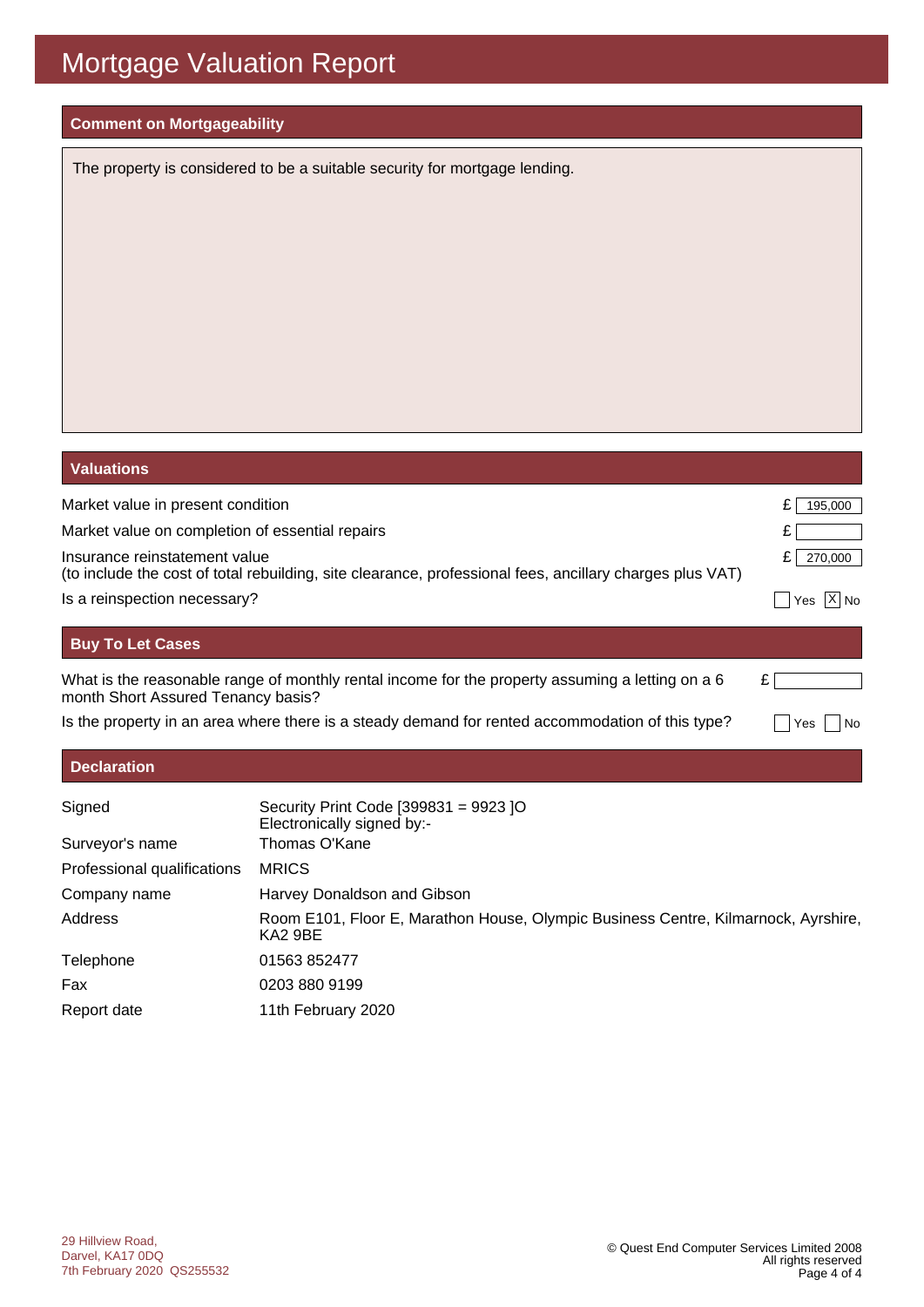# **Energy Performance Certificate (EPC)**

# **Scotland**

#### **Dwellings**

### **29 HILLVIEW ROAD, DARVEL, KA17 0DQ**

| <b>Dwelling type:</b>            | Detached bungalow            |
|----------------------------------|------------------------------|
| Date of assessment:              | 07 February 2020             |
| Date of certificate:             | 11 February 2020             |
| <b>Total floor area:</b>         | $152 \text{ m}^2$            |
| <b>Primary Energy Indicator:</b> | 220 kWh/m <sup>2</sup> /year |

**Type of assessment:** RdSAP, existing dwelling **Approved Organisation:** Elmhurst

**Reference number:** 3710-6622-0100-0603-9206 **Main heating and fuel:** Boiler and radiators, mains gas

### **You can use this document to:**

- **Compare current ratings of properties to see which are more energy efficient and environmentally friendly**
- **Find out how to save energy and money and also reduce CO2 emissions by improving your home**

| Estimated energy costs for your home for 3 years* | £3,735 | See vour<br>recommendations    |
|---------------------------------------------------|--------|--------------------------------|
| Over 3 years you could save*                      | E462   | report for more<br>information |

the based upon the cost of energy for heating, hot water, lighting and ventilation, calculated using standard assumptions



**C 75 (69-80)**

**(55-68) D 64**

**(39-54 E**

**(21-38) F**

Not environmentally friendly - higher  $\mathsf{CO}_2$  emissions

**(1-20) G**

### **Energy Efficiency Rating**

This graph shows the current efficiency of your home, taking into account both energy efficiency and fuel costs. The higher this rating, the lower your fuel bills are likely to be.

Your current rating is **band C (70)**. The average rating for EPCs in Scotland is **band D (61).**

The potential rating shows the effect of undertaking all of the improvement measures listed within your recommendations report.

### **Environmental Impact (CO2) Rating**

This graph shows the effect of your home on the environment in terms of carbon dioxide  $(CO<sub>2</sub>)$ emissions. The higher the rating, the less impact it has on the environment.

Your current rating is **band D (64)**. The average rating for EPCs in Scotland is **band D (59).**

The potential rating shows the effect of undertaking all of the improvement measures listed within your recommendations report.

### **Top actions you can take to save money and make your home more efficient**

| Recommended measures                 | Indicative cost | Typical savings over 3 years |
|--------------------------------------|-----------------|------------------------------|
| 1 Heating controls (room thermostat) | £350 - £450     | £183.00                      |
| 2 Condensing boiler                  | £2.200 - £3.000 | £276.00                      |
| 3 Solar photovoltaic (PV) panels     | £3,500 - £5,500 | £903.00                      |

A full list of recommended improvement measures for your home, together with more information on potential cost and savings and advice to help you carry out improvements can be found in your recommendations report.

To find out more about the recommended measures and other actions you could take today to stop wasting energy and money, visit greenerscotland.org or contact Home Energy Scotland on 0808 808 2282.

**THIS PAGE IS THE ENERGY PERFORMANCE CERTIFICATE WHICH MUST BE AFFIXED TO THE DWELLING AND NOT BE REMOVED UNLESS IT IS REPLACED WITH AN UPDATED CERTIFICATE**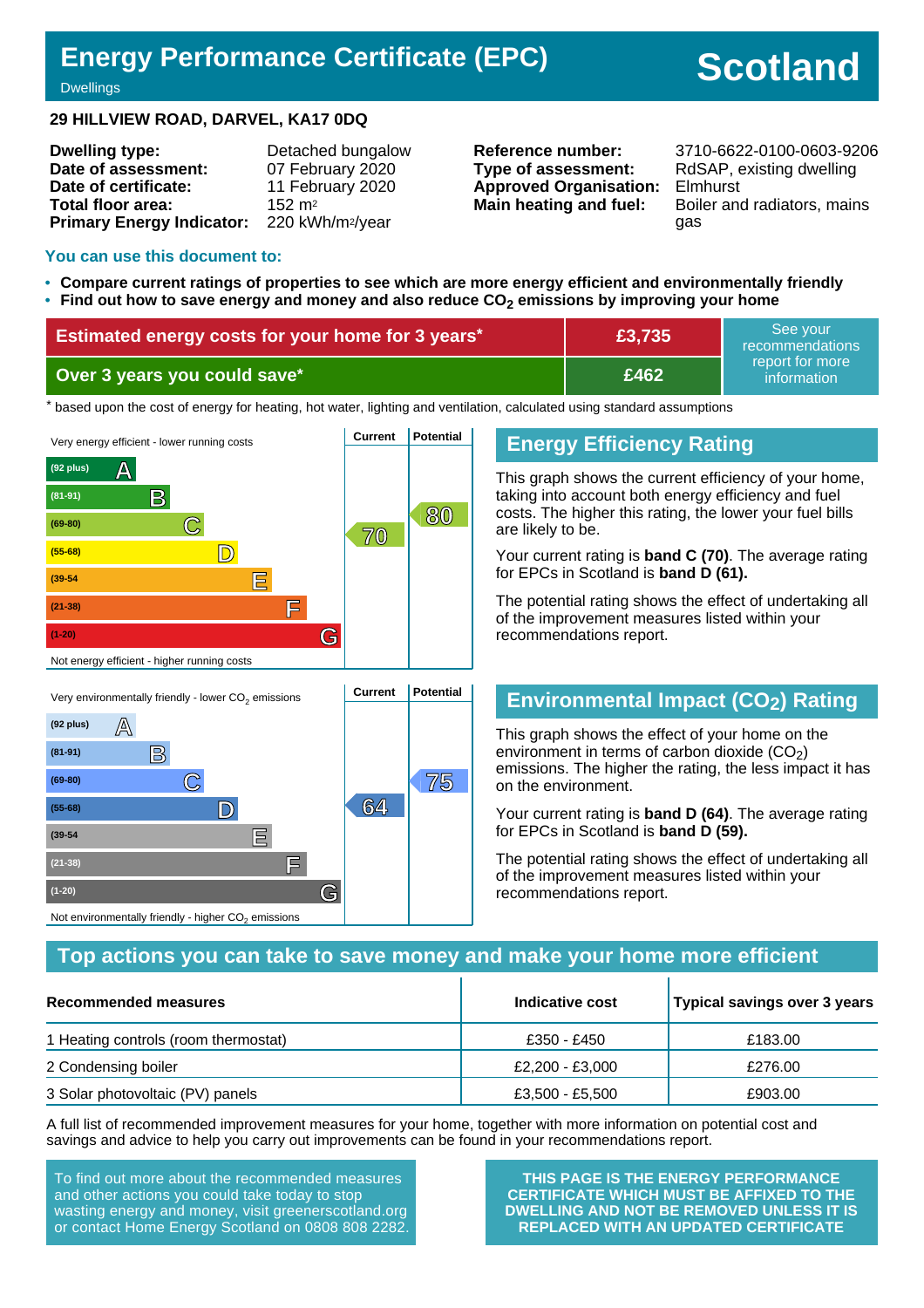### 29 HILLVIEW ROAD, DARVEL, KA17 0DQ

### 11 February 2020 RRN: 3710-6622-0100-0603-9206

### **Summary of the energy performance related features of this home**

This table sets out the results of the survey which lists the current energy-related features of this home. Each element is assessed by the national calculation methodology; 1 star = very poor (least efficient), 2 stars = poor, 3 stars = average, 4 stars = good and 5 stars = very good (most efficient). The assessment does not take into consideration the condition of an element and how well it is working. 'Assumed' means that the insulation could not be inspected and an assumption has been made in the methodology, based on age and type of construction.

| <b>Element</b>        | <b>Description</b>                          | <b>Energy Efficiency</b> | <b>Environmental</b> |
|-----------------------|---------------------------------------------|--------------------------|----------------------|
| Walls                 | Timber frame, as built, insulated (assumed) | ★★★★☆                    | ★★★★☆                |
| Roof                  | Pitched, 270 mm loft insulation             | ★★★★☆                    | ★★★★☆                |
| Floor                 | Suspended, insulated                        |                          |                      |
| Windows               | Fully double glazed                         | ★★★☆☆                    | ★★★☆☆                |
| Main heating          | Boiler and radiators, mains gas             | ★★★★☆                    | ★★★★☆                |
| Main heating controls | Programmer, TRVs and bypass                 | ★★★☆☆                    | ★★★☆☆                |
| Secondary heating     | None                                        |                          |                      |
| Hot water             | From main system                            | ★★★★☆                    | ★★★★☆                |
| Lighting              | Low energy lighting in 82% of fixed outlets | ★★★★★                    |                      |

### **The energy efficiency rating of your home**

Your Energy Efficiency Rating is calculated using the standard UK methodology, RdSAP. This calculates energy used for heating, hot water, lighting and ventilation and then applies fuel costs to that energy use to give an overall rating for your home. The rating is given on a scale of 1 to 100. Other than the cost of fuel for electrical appliances and for cooking, a building with a rating of 100 would cost almost nothing to run.

As we all use our homes in different ways, the energy rating is calculated using standard occupancy assumptions which may be different from the way you use it. The rating also uses national weather information to allow comparison between buildings in different parts of Scotland. However, to make information more relevant to your home, local weather data is used to calculate your energy use,  $CO<sub>2</sub>$  emissions, running costs and the savings possible from making improvements.

### **The impact of your home on the environment**

One of the biggest contributors to global warming is carbon dioxide. The energy we use for heating, lighting and power in our homes produces over a quarter of the UK's carbon dioxide emissions. Different fuels produce different amounts of carbon dioxide for every kilowatt hour (kWh) of energy used. The Environmental Impact Rating of your home is calculated by applying these 'carbon factors' for the fuels you use to your overall energy use.

The calculated emissions for your home are 39 kg  $CO<sub>2</sub>/m<sup>2</sup>/yr$ .

The average Scottish household produces about 6 tonnes of carbon dioxide every year. Based on this assessment, heating and lighting this home currently produces approximately 5.9 tonnes of carbon dioxide every year. Adopting recommendations in this report can reduce emissions and protect the environment. If you were to install all of these recommendations this could reduce emissions by 1.7 tonnes per year. You could reduce emissions even more by switching to renewable energy sources.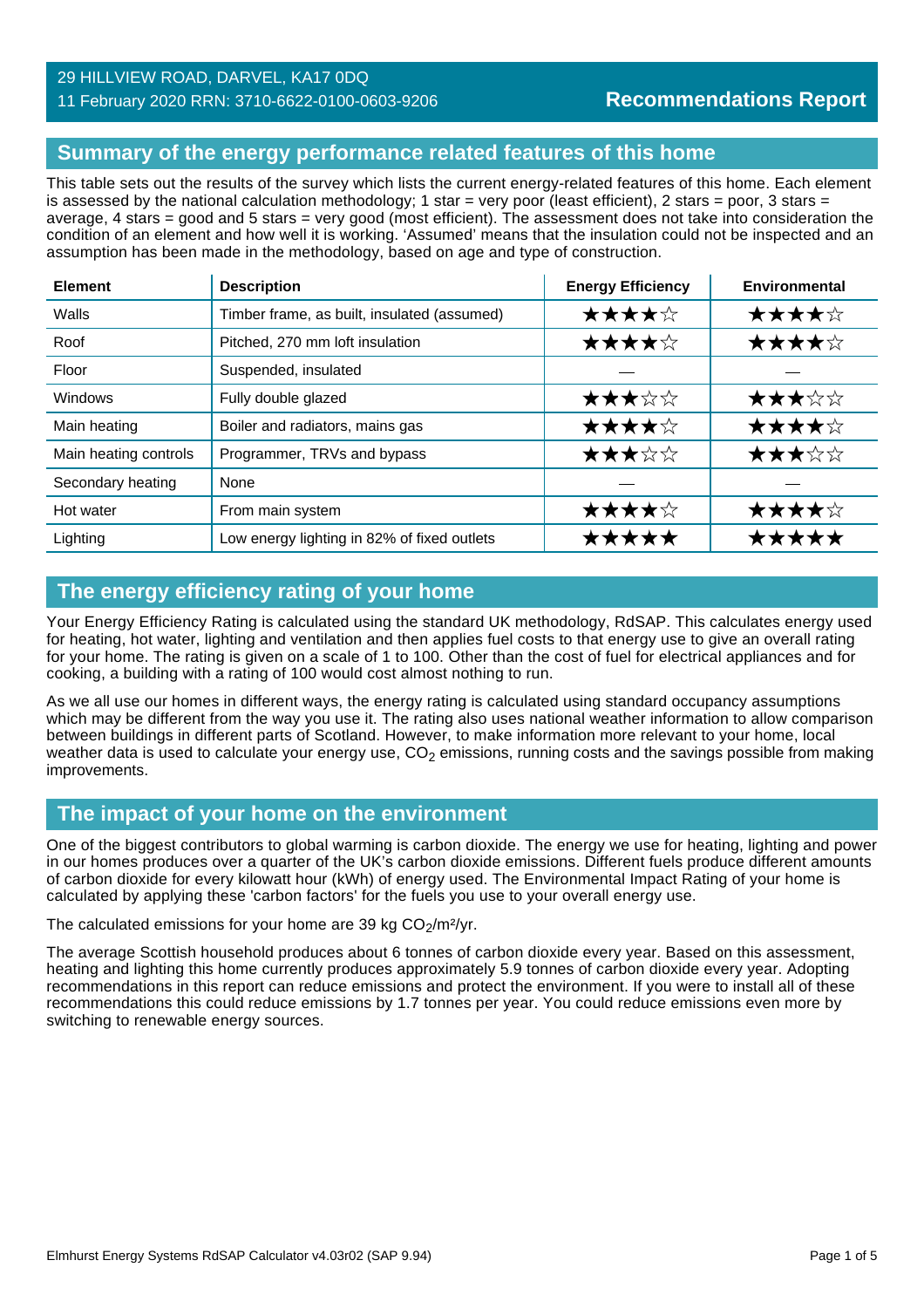### 29 HILLVIEW ROAD, DARVEL, KA17 0DQ 11 February 2020 RRN: 3710-6622-0100-0603-9206

### **Estimated energy costs for this home**

| <b>Edurington onorgy objects for this home</b> |  |                             |                               |                                 |  |  |
|------------------------------------------------|--|-----------------------------|-------------------------------|---------------------------------|--|--|
|                                                |  | <b>Current energy costs</b> | <b>Potential energy costs</b> | <b>Potential future savings</b> |  |  |
| <b>Heating</b>                                 |  | £3,051 over 3 years         | £2,625 over 3 years           |                                 |  |  |
| <b>Hot water</b>                               |  | £357 over 3 years           | £321 over 3 years             | <b>You could</b>                |  |  |
| Lighting                                       |  | £327 over 3 years           | £327 over 3 years             | save £462                       |  |  |
|                                                |  | Totals $£3,735$             | £3,273                        | over 3 years                    |  |  |

These figures show how much the average household would spend in this property for heating, lighting and hot water. This excludes energy use for running appliances such as TVs, computers and cookers, and the benefits of any electricity generated by this home (for example, from photovoltaic panels). The potential savings in energy costs show the effect of undertaking all of the recommended measures listed below.

### **Recommendations for improvement**

The measures below will improve the energy and environmental performance of this dwelling. The performance ratings after improvements listed below are cumulative; that is, they assume the improvements have been installed in the order that they appear in the table. Further information about the recommended measures and other simple actions to take today to save money is available from the Home Energy Scotland hotline which can be contacted on 0808 808 2282. Before carrying out work, make sure that the appropriate permissions are obtained, where necessary. This may include permission from a landlord (if you are a tenant) or the need to get a Building Warrant for certain types of work.

| <b>Recommended measures</b> |                                              |                 | <b>Typical saving</b> | <b>Rating after improvement</b> |                    |  |
|-----------------------------|----------------------------------------------|-----------------|-----------------------|---------------------------------|--------------------|--|
|                             |                                              | Indicative cost | per year              | <b>Energy</b>                   | <b>Environment</b> |  |
| 1                           | Upgrade heating controls                     | £350 - £450     | £61                   | $C$ 72                          | D 66               |  |
| 2                           | Replace boiler with new condensing<br>boiler | £2,200 - £3,000 | £92                   | $C$ 74                          | C69                |  |
|                             | Solar photovoltaic panels, 2.5 kWp           | £3,500 - £5,500 | £301                  | C80                             | C 75               |  |

#### **Alternative measures**

There are alternative improvement measures which you could also consider for your home. It would be advisable to seek further advice and illustration of the benefits and costs of such measures.

• Micro CHP

### **Choosing the right improvement package**

For free and impartial advice on choosing suitable measures for your property, contact the Home Energy Scotland hotline on 0808 808 2282 or go to www.greenerscotland.org.

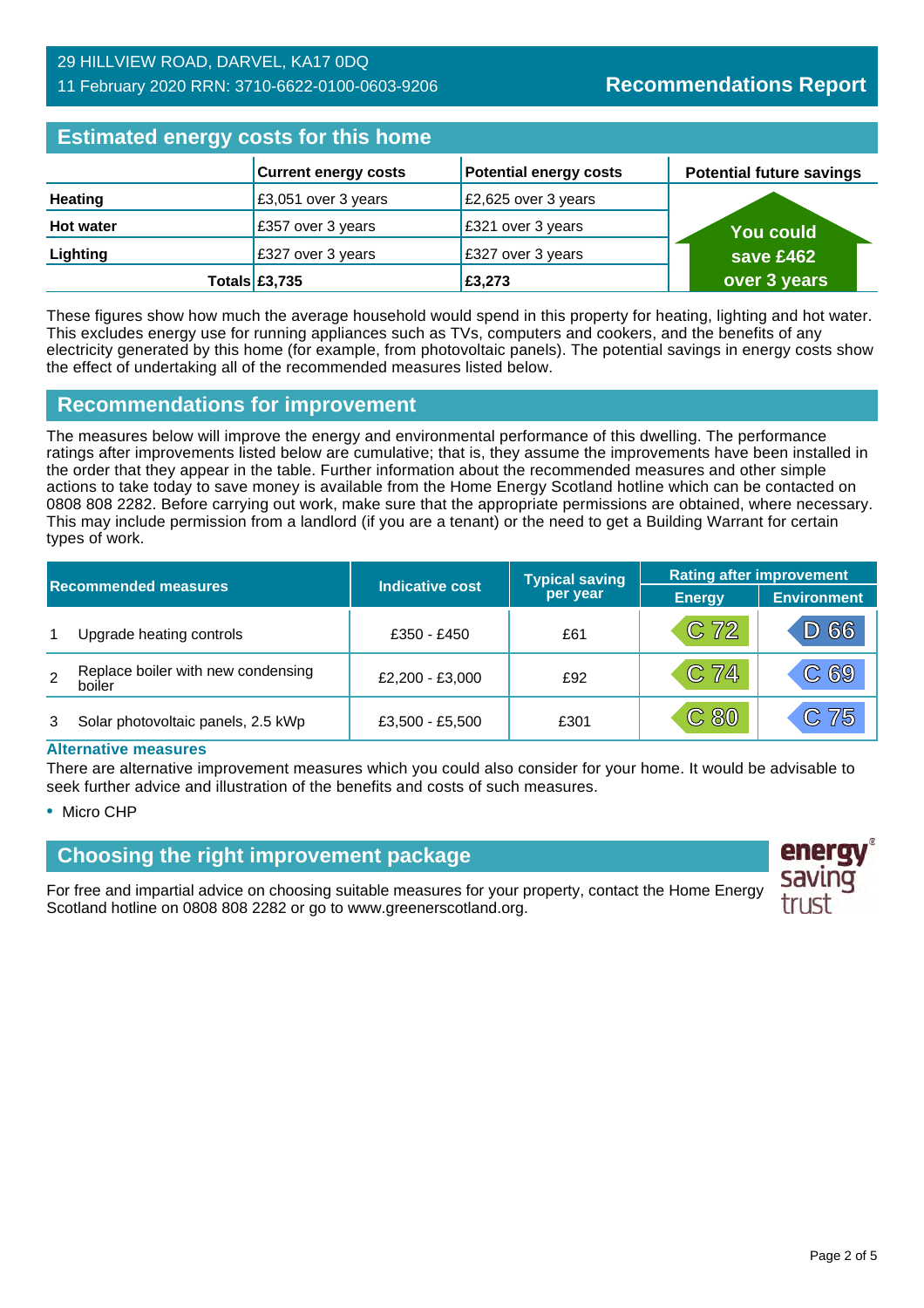### **About the recommended measures to improve your home's performance rating**

This section offers additional information and advice on the recommended improvement measures for your home

### **1 Heating controls (room thermostat)**

The heating system should have a room thermostat to enable the boiler to switch off when no heat is required. A competent heating engineer should be asked to do this work. Insist that the thermostat switches off the boiler as well as the pump and that the thermostatic radiator valve is removed from any radiator in the same room as the thermostat. Building regulations generally apply to this work and a building warrant may be required, so it is best to check with your local authority building standards department and seek advice from a qualified heating engineer.

### **2 Condensing boiler**

A condensing boiler is capable of much higher efficiencies than other types of boiler, meaning it will burn less fuel to heat this property. This improvement is most appropriate when the existing central heating boiler needs repair or replacement, however there may be exceptional circumstances making this impractical. Condensing boilers need a drain for the condensate which limits their location; remember this when considering remodelling the room containing the existing boiler even if the latter is to be retained for the time being (for example a kitchen makeover). Building regulations generally apply to this work and a building warrant may be required, so it is best to check with your local authority building standards department and seek advice from a qualified heating engineer.

### **3 Solar photovoltaic (PV) panels**

A solar PV system is one which converts light directly into electricity via panels placed on the roof with no waste and no emissions. This electricity is used throughout the home in the same way as the electricity purchased from an energy supplier. Planning permission might be required, building regulations generally apply to this work and a building warrant may be required, so it is best to check with your local authority. The assessment does not include the effect of any Feed-in Tariff which could appreciably increase the savings that are shown on this EPC for solar photovoltaic panels, provided that both the product and the installer are certified by the Microgeneration Certification Scheme (or equivalent). Details of local MCS installers are available at www.microgenerationcertification.org.

### **Low and zero carbon energy sources**

Low and zero carbon (LZC) energy sources are sources of energy that release either very little or no carbon dioxide into the atmosphere when they are used. Installing these sources may help reduce energy bills as well as cutting carbon.

**LZC energy sources present:** There are none provided for this home

### **Your home's heat demand**

You could receive Renewable Heat Incentive (RHI) payments and help reduce carbon emissions by replacing your existing heating system with one that generates renewable heat and, where appropriate, having your loft insulated and cavity walls filled. The estimated energy required for space and water heating will form the basis of the payments. For more information go to www.energysavingtrust.org.uk/scotland/rhi.

| <b>Heat demand</b>           | <b>Existing dwelling</b> | Impact of Joft<br>insulation | Impact of cavity<br>wall insulation | Impact of solid wall<br>insulation |
|------------------------------|--------------------------|------------------------------|-------------------------------------|------------------------------------|
| Space heating (kWh per year) | 17.085                   | N/A                          | N/A                                 | N/A                                |
| Water heating (kWh per year) | 2,320                    |                              |                                     |                                    |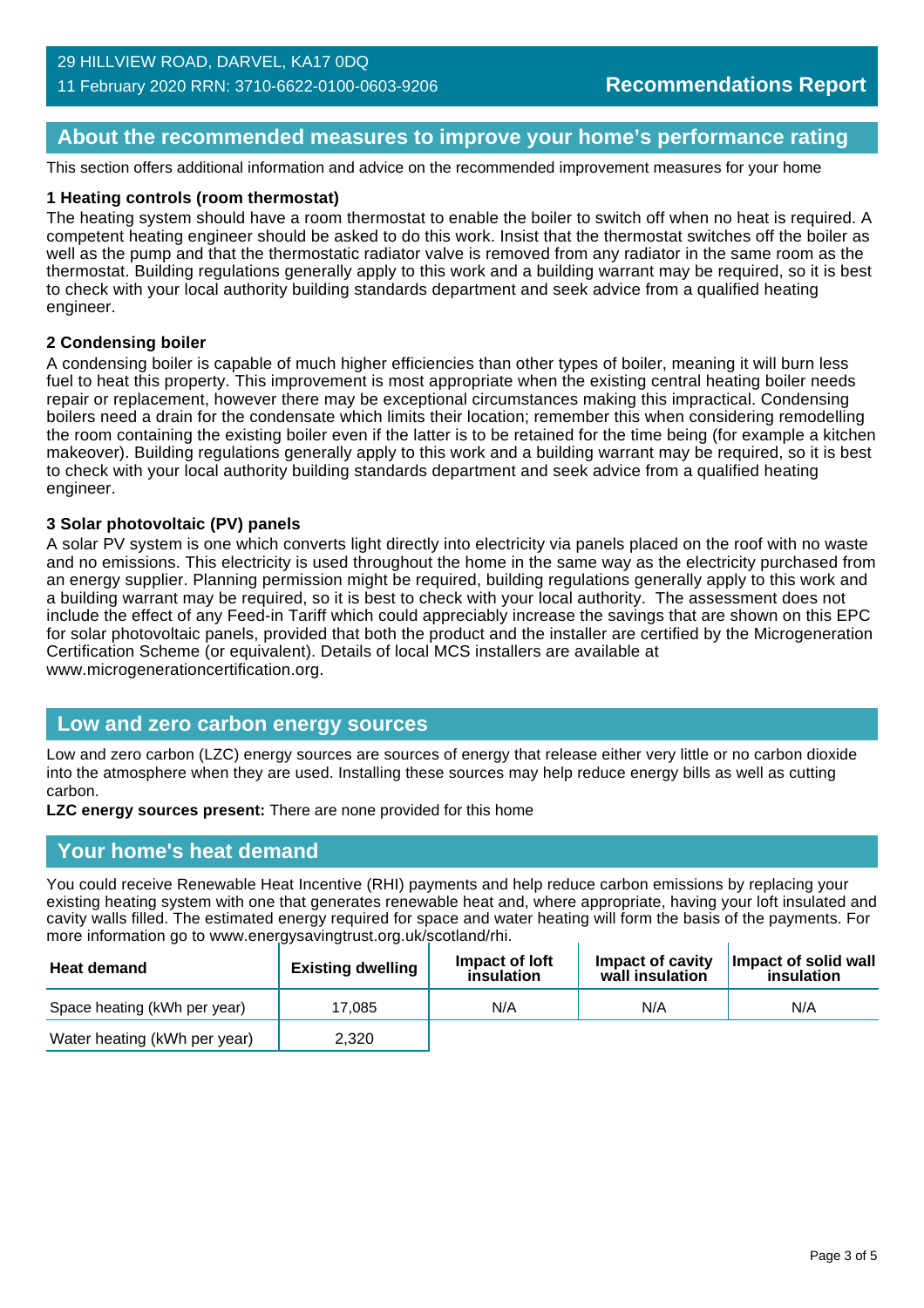### 29 HILLVIEW ROAD, DARVEL, KA17 0DQ 11 February 2020 RRN: 3710-6622-0100-0603-9206

### **About this document**

This Recommendations Report and the accompanying Energy Performance Certificate are valid for a maximum of ten years. These documents cease to be valid where superseded by a more recent assessment of the same building carried out by a member of an Approved Organisation.

The Energy Performance Certificate and this Recommendations Report for this building were produced following an energy assessment undertaken by an assessor accredited by Elmhurst (www.elmhurstenergy.co.uk), an Approved Organisation Appointed by Scottish Ministers. The certificate has been produced under the Energy Performance of Buildings (Scotland) Regulations 2008 from data lodged to the Scottish EPC register. You can verify the validity of this document by visiting www.scottishepcregister.org.uk and entering the report reference number (RRN) printed at the top of this page.

| Assessor's name:            | Mr. Thomas O'Kane                                |
|-----------------------------|--------------------------------------------------|
| Assessor membership number: | EES/016098                                       |
| Company name/trading name:  | Harvey Donaldson & Gibson Chartered Surveyors    |
| Address:                    | Room E101 Marathon House Olympic Business Centre |
|                             | Kilmarnock                                       |
|                             | KA2 9BE                                          |
| Phone number:               | 01563852477                                      |
| Email address:              | frances.wilson@hdg.co.uk                         |
| Related party disclosure:   | No related party                                 |

If you have any concerns regarding the content of this report or the service provided by your assessor you should in the first instance raise these matters with your assessor and with the Approved Organisation to which they belong. All Approved Organisations are required to publish their complaints and disciplinary procedures and details can be found online at the web address given above.

### **Use of this energy performance information**

Once lodged by your EPC assessor, this Energy Performance Certificate and Recommendations Report are available to view online at www.scottishepcregister.org.uk, with the facility to search for any single record by entering the property address. This gives everyone access to any current, valid EPC except where a property has a Green Deal Plan, in which case the report reference number (RRN) must first be provided. The energy performance data in these documents, together with other building information gathered during the assessment is held on the Scottish EPC Register and is available to authorised recipients, including organisations delivering energy efficiency and carbon reduction initiatives on behalf of the Scottish and UK governments. A range of data from all assessments undertaken in Scotland is also published periodically by the Scottish Government. Further information on these matters and on Energy Performance Certificates in general, can be found at www.gov.scot/epc.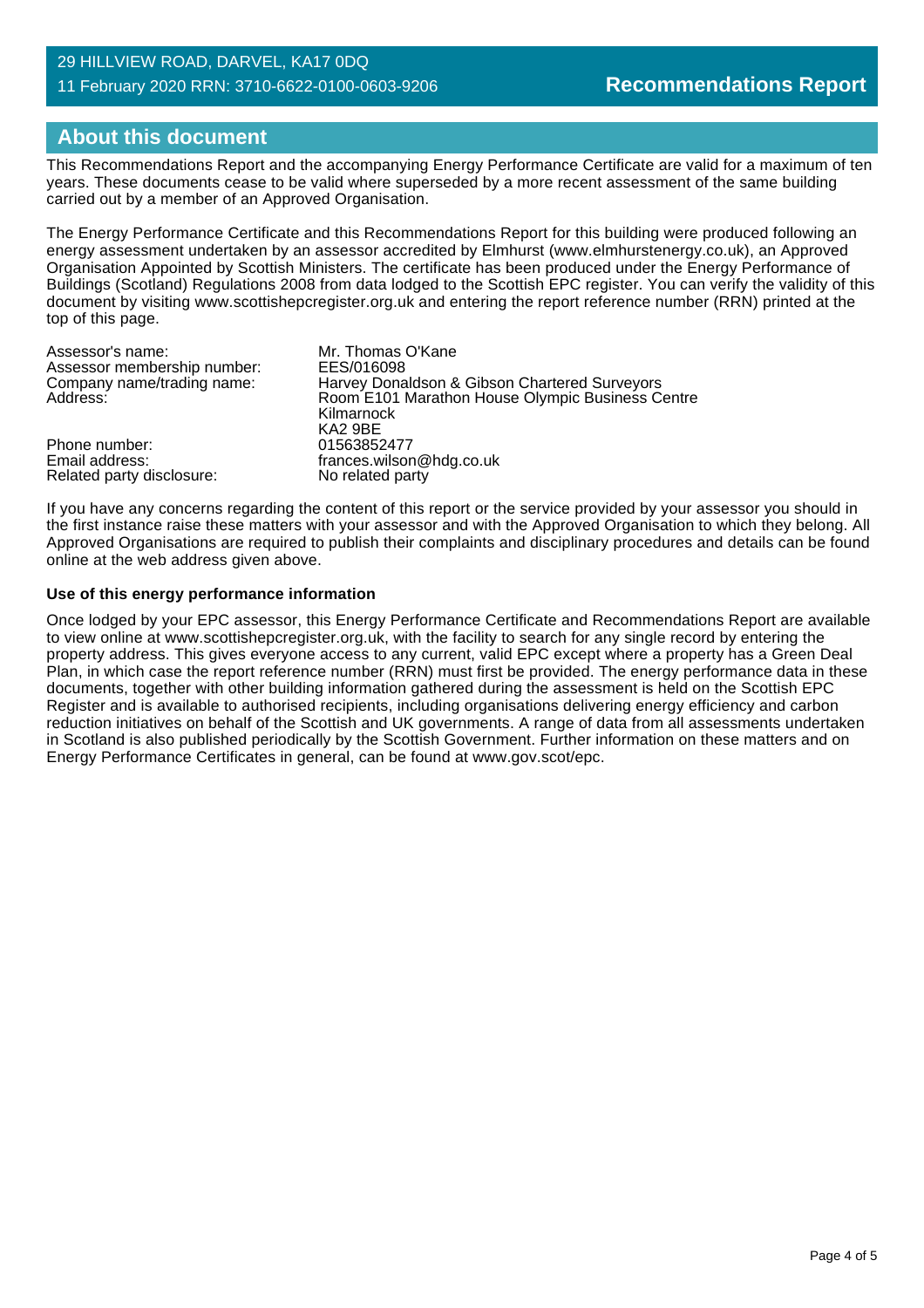### 29 HILLVIEW ROAD, DARVEL, KA17 0DQ 11 February 2020 RRN: 3710-6622-0100-0603-9206

### **Advice and support to improve this property**

There is support available, which could help you carry out some of the improvements recommended for this property on page 3 and stop wasting energy and money.For more information, visit greenerscotland.org or contact Home Energy Scotland on 0808 808 2282.

Home Energy Scotland's independent and expert advisors can offer free and impartial advice on all aspects of energy efficiency, renewable energy and more.



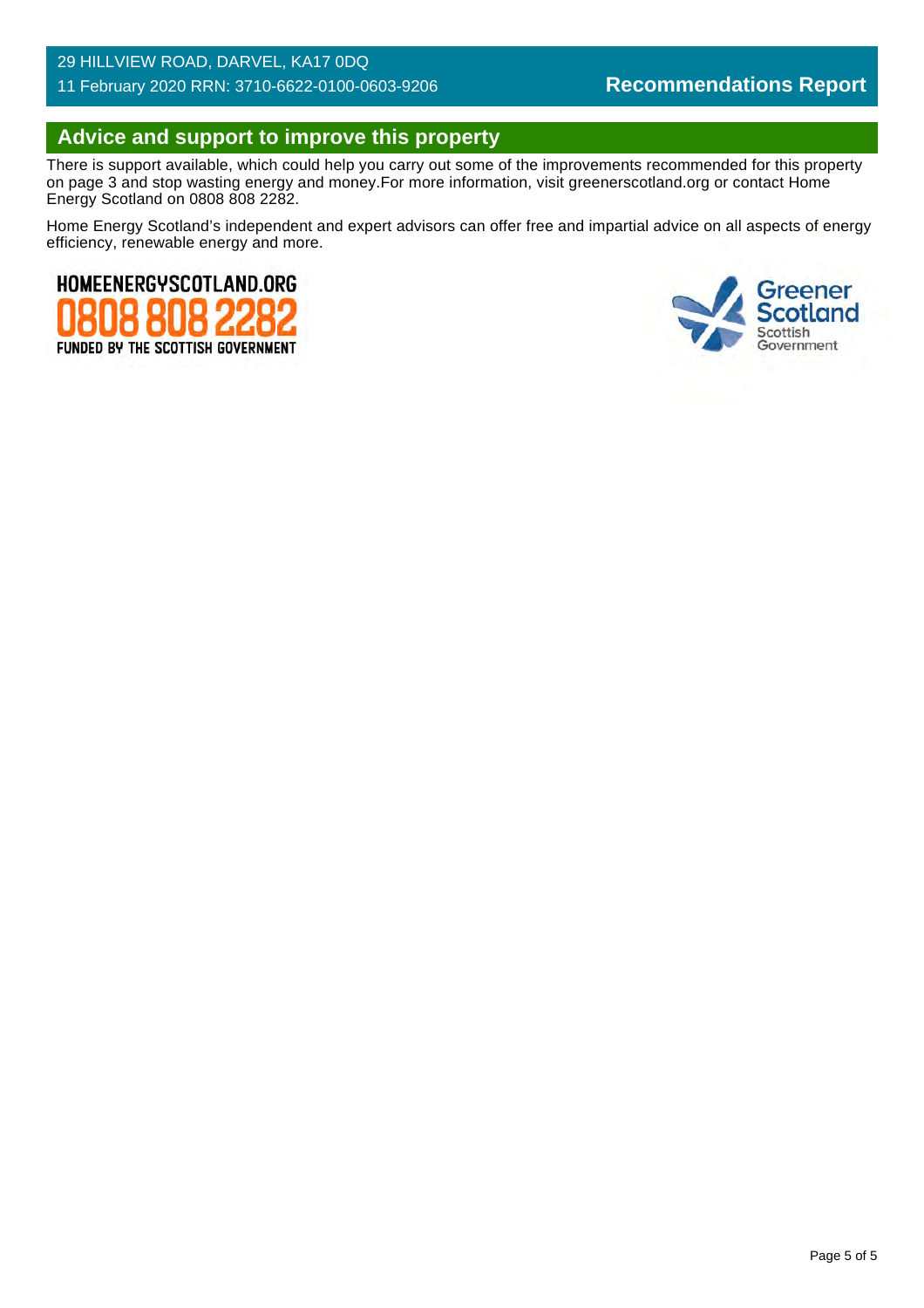

| <b>Property address</b>                                                 |  |
|-------------------------------------------------------------------------|--|
| 29 Hillview Road<br><b>Darvel</b><br><b>Ayrshire</b><br><b>KA17 0DQ</b> |  |

| seller(s) | Mr<br>Mactavish<br>Mrs<br>⅍ |
|-----------|-----------------------------|
|-----------|-----------------------------|

| <b>Completion date of property</b> | 3rd February 2020 |
|------------------------------------|-------------------|
| <b>guestionnaire</b>               |                   |

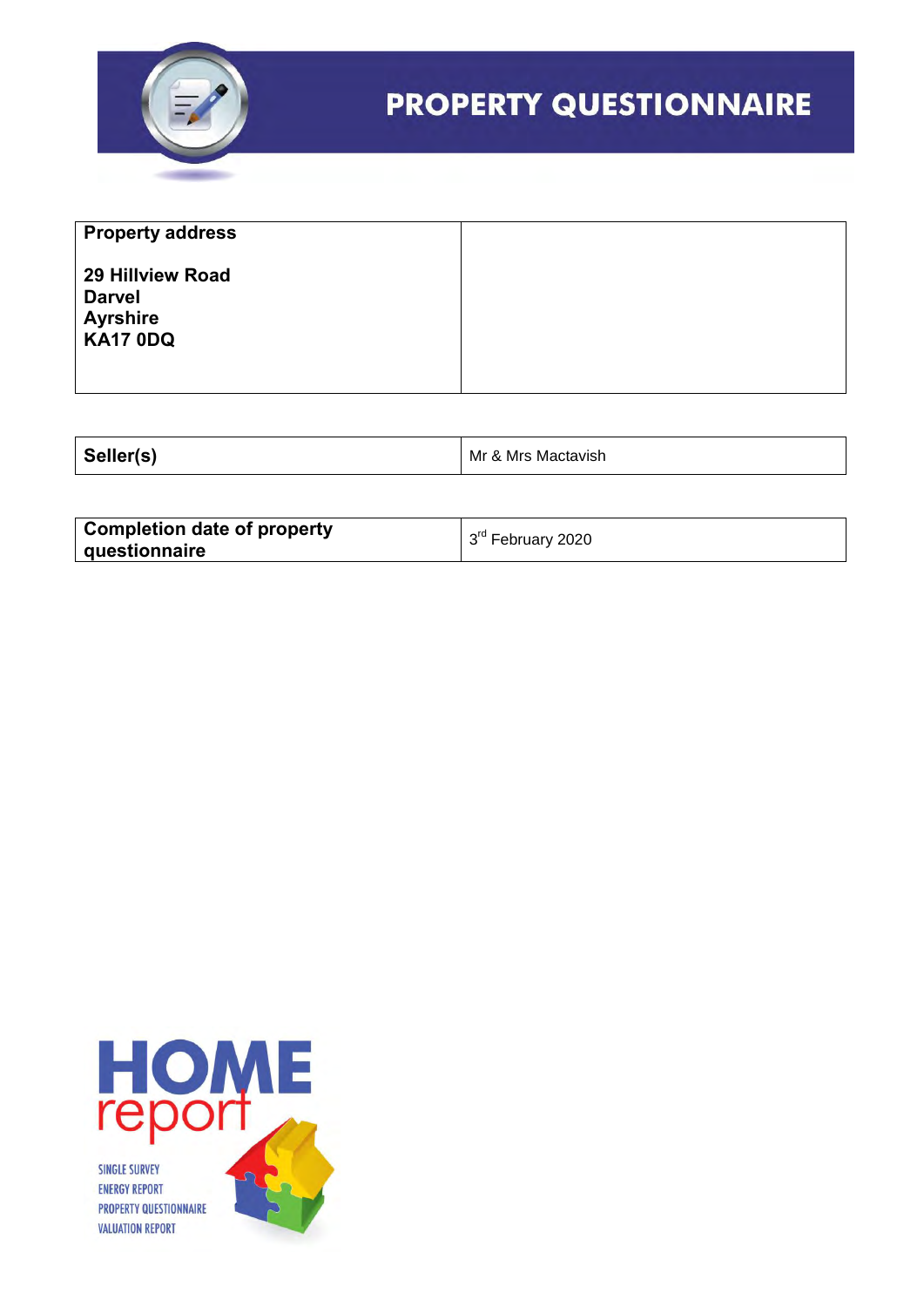

### **Note for sellers**

- Please complete this form carefully. It is important that your answers are correct.
- The information in your answers will help ensure that the sale of your house goes smoothly. Please answer each question with as much detailed information as you can.
- If anything changes after you fill in this questionnaire but before the date of entry for the sale of your house, tell your solicitor or estate agent immediately.

### **Information to be given to prospective buyer(s)**

| 1. | <b>Length of ownership</b>                                                                                                                                                                               |                                       |  |
|----|----------------------------------------------------------------------------------------------------------------------------------------------------------------------------------------------------------|---------------------------------------|--|
|    | How long have you owned the property? 23 years                                                                                                                                                           |                                       |  |
| 2. | <b>Council tax</b>                                                                                                                                                                                       |                                       |  |
|    | Which Council Tax band is your property in? (Please tick)                                                                                                                                                |                                       |  |
|    | $\mathsf{A}$<br>B  <br>C I<br>0 F<br>G  <br>$H \Box$<br>D<br>Е.                                                                                                                                          |                                       |  |
| 3. | <b>Parking</b>                                                                                                                                                                                           |                                       |  |
|    | What are the arrangements for parking at your property?<br>(Please tick all that apply)                                                                                                                  |                                       |  |
|    | П.<br>Garage                                                                                                                                                                                             |                                       |  |
|    | <b>Allocated parking space</b>                                                                                                                                                                           |                                       |  |
|    | <b>Driveway</b><br>П.<br>$\bullet$                                                                                                                                                                       |                                       |  |
|    | <b>Shared parking</b>                                                                                                                                                                                    |                                       |  |
|    | On street<br>П.<br>$\bullet$                                                                                                                                                                             |                                       |  |
|    | <b>Resident permit</b>                                                                                                                                                                                   |                                       |  |
|    | <b>Metered parking</b><br>$\bullet$                                                                                                                                                                      |                                       |  |
|    | Other (please specify):                                                                                                                                                                                  |                                       |  |
| 4. | <b>Conservation area</b>                                                                                                                                                                                 |                                       |  |
|    | Is your property in a designated Conservation Area (that is an area of<br>special architectural or historical interest, the character or<br>appearance of which it is desirable to preserve or enhance)? | <b>Yes</b><br><b>No</b><br>Don't know |  |
| 5. | <b>Listed buildings</b>                                                                                                                                                                                  |                                       |  |
|    | Is your property a Listed Building, or contained within one<br>(that is a building recognised and approved as being of special<br>architectural or historical interest)?                                 | <b>Yes</b><br><b>No</b>               |  |
| 6. | Alterations/additions/extensions                                                                                                                                                                         |                                       |  |
| а. | (i) During your time in the property, have you carried out any<br>structural alterations, additions or extensions (for example,<br>provision of an extra bath/shower room, toilet, or bedroom)?          | <b>Yes</b><br><b>No</b>               |  |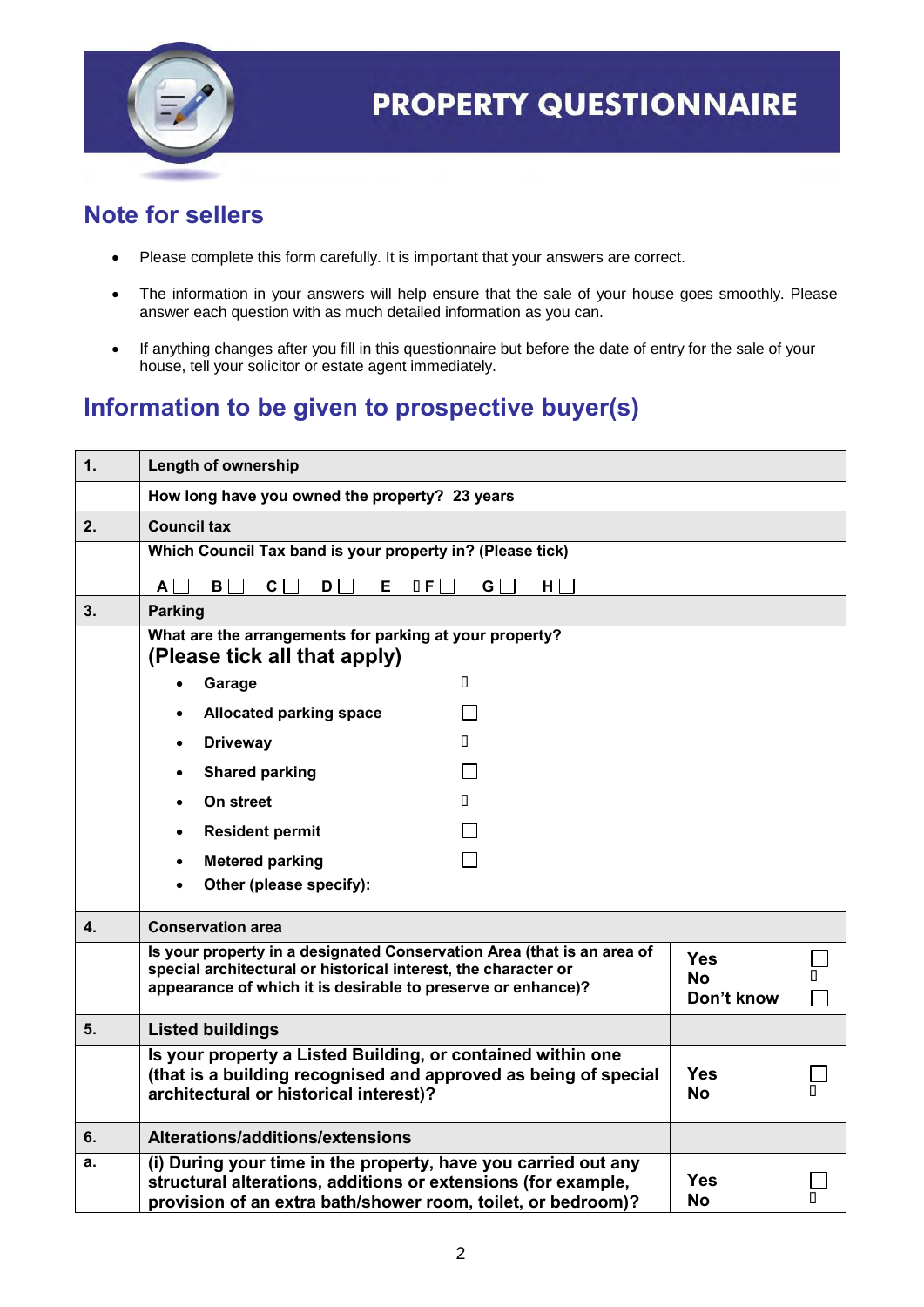

|               | If you have answered yes, please describe below the changes<br>which you have made:                                                                                                                                                                                                                                                                                                                                                                         |                                           |   |
|---------------|-------------------------------------------------------------------------------------------------------------------------------------------------------------------------------------------------------------------------------------------------------------------------------------------------------------------------------------------------------------------------------------------------------------------------------------------------------------|-------------------------------------------|---|
|               | (ii) Did you obtain planning permission, building warrant,<br>completion certificate and other consents for this work?<br>If you have answered yes, the relevant documents will be<br>needed by the purchaser and you should give them to your<br>solicitor as soon as possible for checking.<br>If you do not have the documents yourself, please note below<br>who has these documents and your solicitor or estate agent<br>will arrange to obtain them: | <b>Yes</b><br><b>No</b>                   |   |
| $\mathbf b$ . | Have you had replacement windows, doors, patio doors or<br>double glazing installed in your property?<br>If you have answered yes, please answer the three questions<br>below:                                                                                                                                                                                                                                                                              | <b>Yes</b><br><b>No</b>                   |   |
|               | (i) Were the replacements the same shape and type as the<br>ones you replaced?                                                                                                                                                                                                                                                                                                                                                                              | <b>Yes</b><br><b>No</b>                   |   |
|               | (ii) Did this work involve any changes to the window or door<br>openings?                                                                                                                                                                                                                                                                                                                                                                                   | <b>Yes</b><br><b>No</b>                   |   |
|               | (iii) Please describe the changes made to the windows doors, or patio doors (with<br>approximate dates when the work was completed):<br>Please give any guarantees which you received for this work to your solicitor or<br>estate agent.                                                                                                                                                                                                                   |                                           |   |
| 7.            | <b>Central heating</b>                                                                                                                                                                                                                                                                                                                                                                                                                                      |                                           |   |
| а.            | Is there a central heating system in your property?<br>(Note: a partial central heating system is one which does not<br>heat all the main rooms of the property -<br>the main living room, the bedroom(s), the hall and the<br>bathroom).<br>If you have answered yes or partial – what kind of central<br>heating is there?                                                                                                                                | <b>Yes</b><br><b>No</b><br><b>Partial</b> | Ш |
|               | (Examples: gas-fired, solid fuel, electric storage heating, gas<br>warm air).<br>If you have answered yes, please answer the three questions<br>below:                                                                                                                                                                                                                                                                                                      | <b>Gas fired</b>                          |   |
|               | i) When was your central heating system or partial central<br>heating system installed?                                                                                                                                                                                                                                                                                                                                                                     | 1997                                      |   |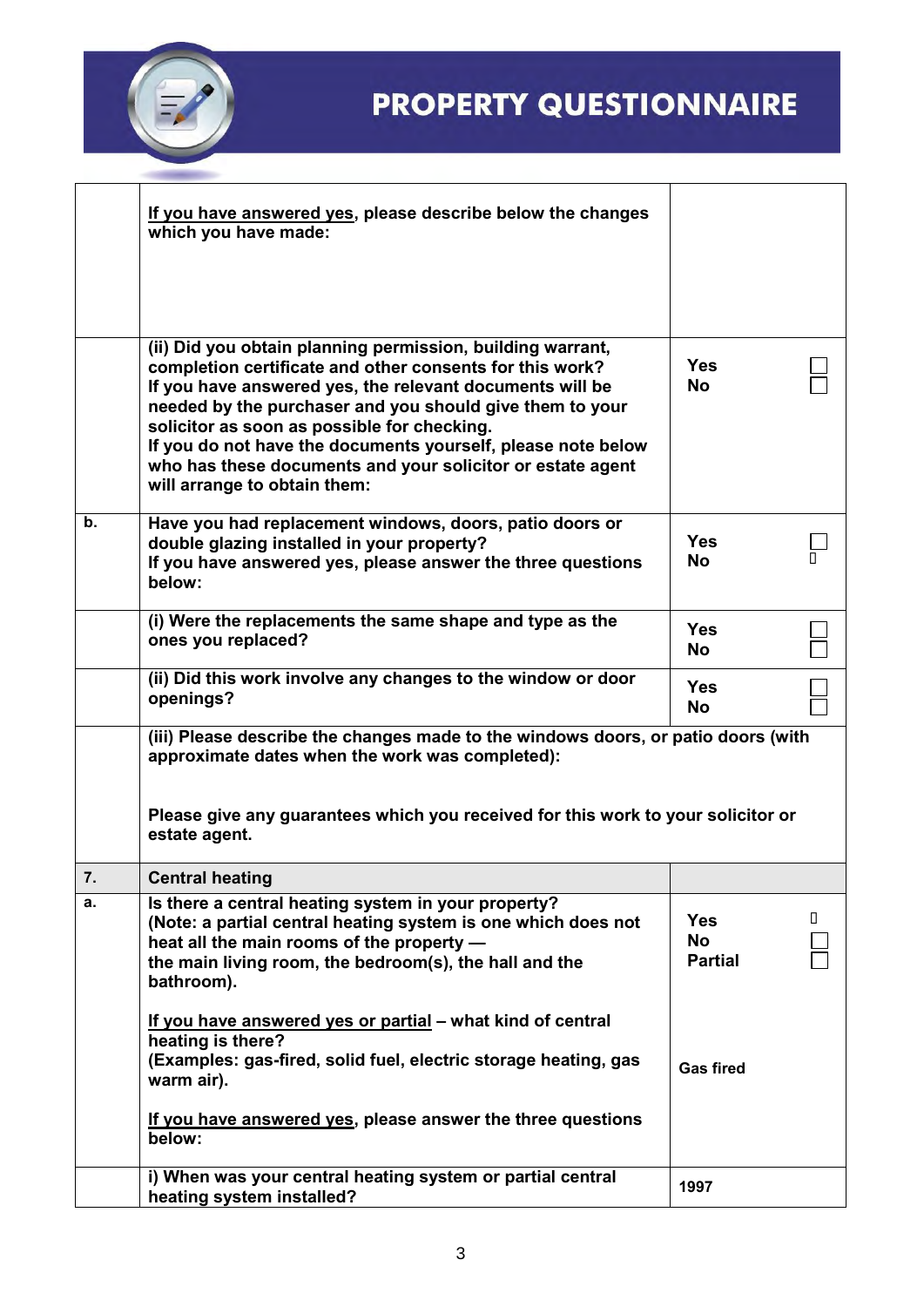

|               | (ii) Do you have a maintenance contract for the central heating<br>system?                                    | <b>Yes</b><br>No.   | П. |
|---------------|---------------------------------------------------------------------------------------------------------------|---------------------|----|
|               | If you have answered yes, please give details of the company<br>with which you have a maintenance contract:   | <b>Scottish Gas</b> |    |
|               | (iii) When was your maintenance agreement last renewed?<br>(Please provide the month and year).               | <b>Jan 2020</b>     |    |
| 8.            | <b>Energy Performance Certificate</b>                                                                         |                     |    |
|               | Does your property have an Energy Performance Certificate<br>which is less than 10 years old?                 | Yes<br>No           |    |
| 9.            | Issues that may have affected your property                                                                   |                     |    |
| a.            | Has there been any storm, flood, fire or other structural<br>damage to your property while you have owned it? | Yes<br>No.          |    |
|               | If you have answered yes, is the damage the subject of any<br>outstanding insurance claim?                    | Yes<br>No.          |    |
| $\mathbf b$ . | Are you aware of the existence of asbestos in your property?                                                  |                     |    |
|               | If you have answered yes, please give details:                                                                | Yes<br>No           |    |
|               |                                                                                                               |                     |    |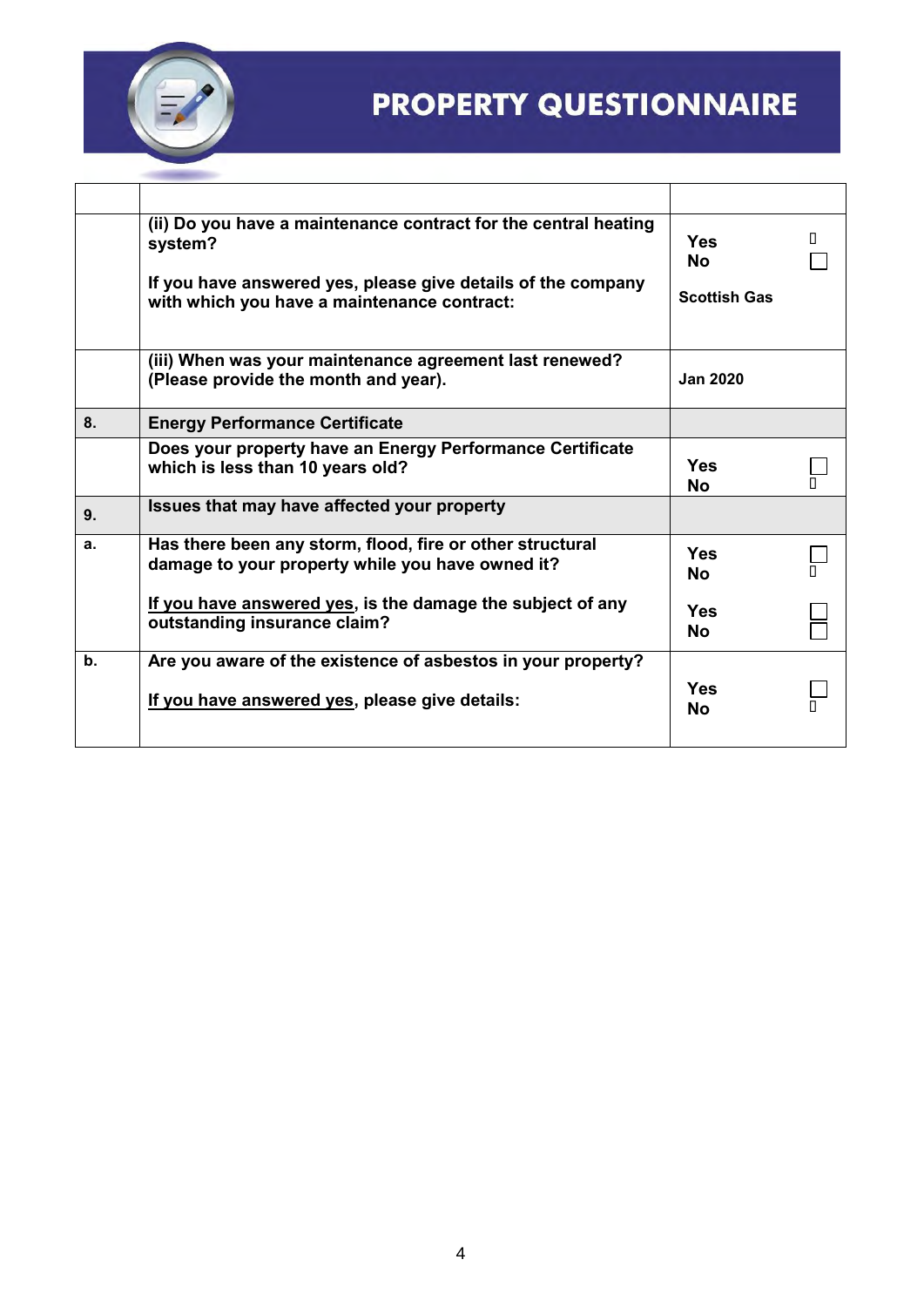

**10. Services**

**a. Please tick which services are connected to your property and give details of the supplier:**

| <b>Services</b>                        | <b>Connected</b> | <b>Supplier</b>       |
|----------------------------------------|------------------|-----------------------|
| Gas or liquid petroleum gas            | П                | Ovo                   |
| Water mains or private<br>water supply | Π                | <b>Scottish Water</b> |
| <b>Electricity</b>                     | Π                | Ovo                   |
| <b>Mains drainage</b>                  | П                | <b>Scottish Water</b> |
| <b>Telephone</b>                       | П                | <b>BT</b>             |
| <b>Cable TV or satellite</b>           |                  |                       |
| <b>Broadband</b>                       | П                | <b>BT</b>             |

| $b$ . | Is there a septic tank system at your property?<br>If you have answered yes, please answer the two questions<br>below:                                                      | <b>Yes</b><br><b>No</b>               |  |
|-------|-----------------------------------------------------------------------------------------------------------------------------------------------------------------------------|---------------------------------------|--|
|       | (i) Do you have appropriate consents for the discharge from<br>your septic tank?                                                                                            | <b>Yes</b><br><b>No</b><br>Don't know |  |
|       | (ii) Do you have a maintenance contract for your septic tank?                                                                                                               | <b>Yes</b><br><b>No</b>               |  |
|       | If you have answered yes, please give details of the company<br>with which you have a maintenance contract:                                                                 |                                       |  |
| 11.   | Responsibilities for shared or common areas                                                                                                                                 |                                       |  |
| a.    | Are you aware of any responsibility to contribute to the cost of<br>anything used jointly, such as the repair of a shared drive, private<br>road, boundary, or garden area? | <b>Yes</b><br><b>No</b><br>Don't know |  |
|       | If you have answered yes, please give details:                                                                                                                              |                                       |  |
| b.    | Is there a responsibility to contribute to repair and maintenance of<br>the roof, common stairwell or other common areas?                                                   | <b>Yes</b><br><b>No</b><br>Don't know |  |
|       | If you have answered yes, please give details:                                                                                                                              |                                       |  |
| c.    | Has there been any major repair or replacement of any part of the<br>roof during the time you have owned the property?                                                      | <b>Yes</b>                            |  |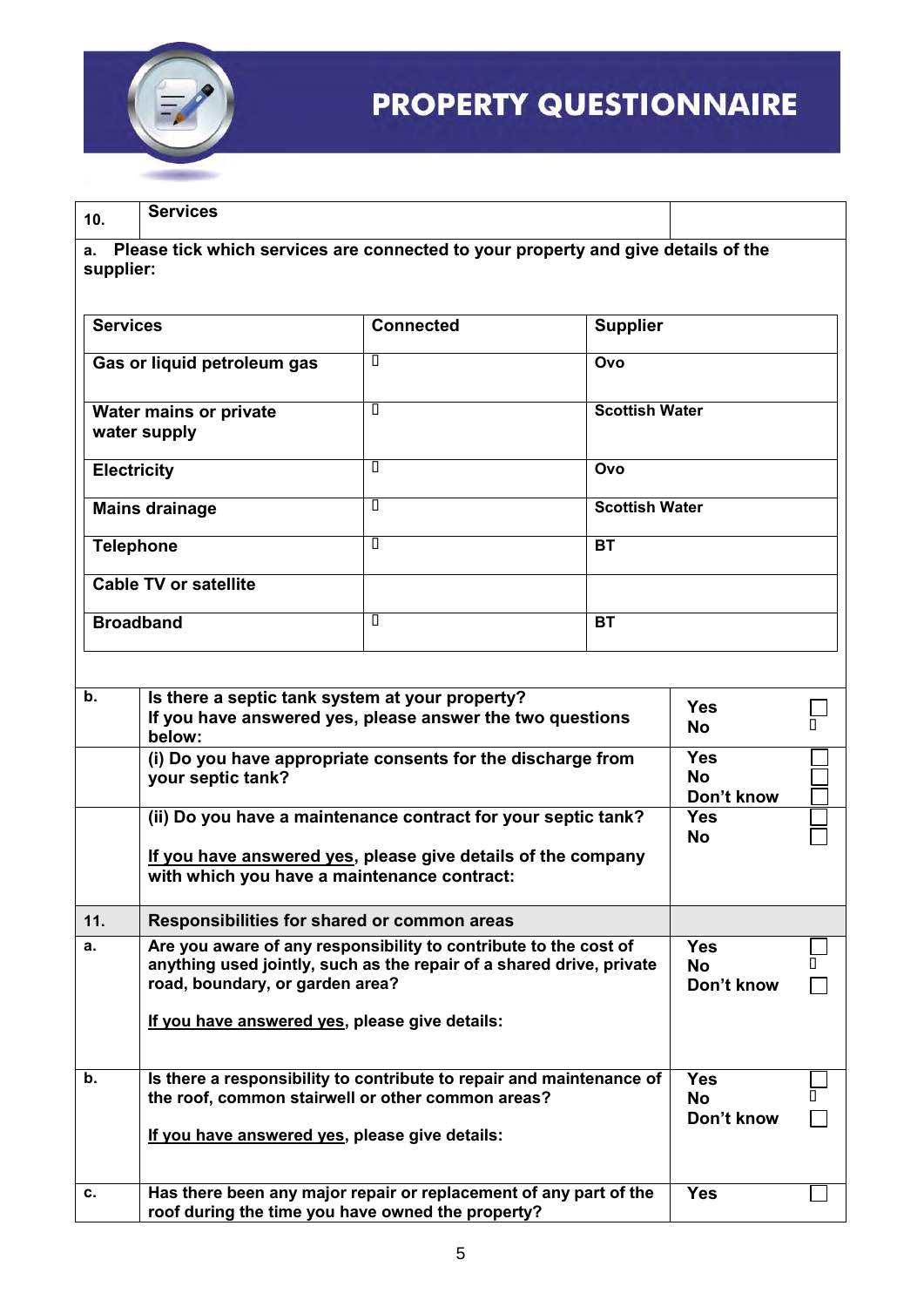

|     |                                                                                                                                                                                                                          | <b>No</b>               | П |
|-----|--------------------------------------------------------------------------------------------------------------------------------------------------------------------------------------------------------------------------|-------------------------|---|
| d.  | Do you have the right to walk over any of your neighbours'<br>property — for example to put out your rubbish bin or to maintain<br>your boundaries?                                                                      | <b>Yes</b><br><b>No</b> |   |
|     | If you have answered yes, please give details:                                                                                                                                                                           |                         |   |
| е.  | As far as you are aware, do any of your neighbours have the right<br>to walk over your property, for example to put out their rubbish<br>bin or to maintain their boundaries?                                            | <b>Yes</b><br><b>No</b> |   |
|     | If you have answered yes, please give details:                                                                                                                                                                           |                         |   |
| f.  | As far as you are aware, is there a public right of way across<br>any part of your property? (public right of way is a way over<br>which the public has a right to pass, whether or not the land is<br>privately-owned.) | <b>Yes</b><br><b>No</b> |   |
|     | If you have answered yes, please give details:                                                                                                                                                                           |                         |   |
| 12. | Charges associated with your property                                                                                                                                                                                    |                         |   |
| а.  | Is there a factor or property manager for your property?<br>If you have answered yes, please provide the name and address,<br>and give details of any deposit held and approximate charges:                              | <b>Yes</b><br><b>No</b> |   |
| b.  | Is there a common buildings insurance policy?                                                                                                                                                                            | <b>Yes</b>              |   |
|     | If you have answered yes, is the cost of the insurance included in<br>your monthly/annual factor's charges?                                                                                                              | <b>No</b><br>Don't know |   |
| с.  | Please give details of any other charges you have to pay on a regular basis for the<br>upkeep of common areas or repair works, for example to a residents' association, or<br>maintenance or stair fund.                 |                         |   |
| 13. | <b>Specialist works</b>                                                                                                                                                                                                  |                         |   |
| а.  | As far as you are aware, has treatment of dry rot, wet rot, damp or<br>any other specialist work ever been carried out to your property?                                                                                 | <b>Yes</b><br><b>No</b> | П |
|     | If you have answered yes, please say what the repairs were for,<br>whether you carried out the repairs (and when) or if they were<br>done before you bought the property.                                                |                         |   |
|     | As far as you are aware, has any preventative work for dry rot, wet<br>rot, or damp ever been carried out to your property?                                                                                              | <b>Yes</b><br><b>No</b> |   |
| b.  | If you have answered yes, please give details:                                                                                                                                                                           |                         |   |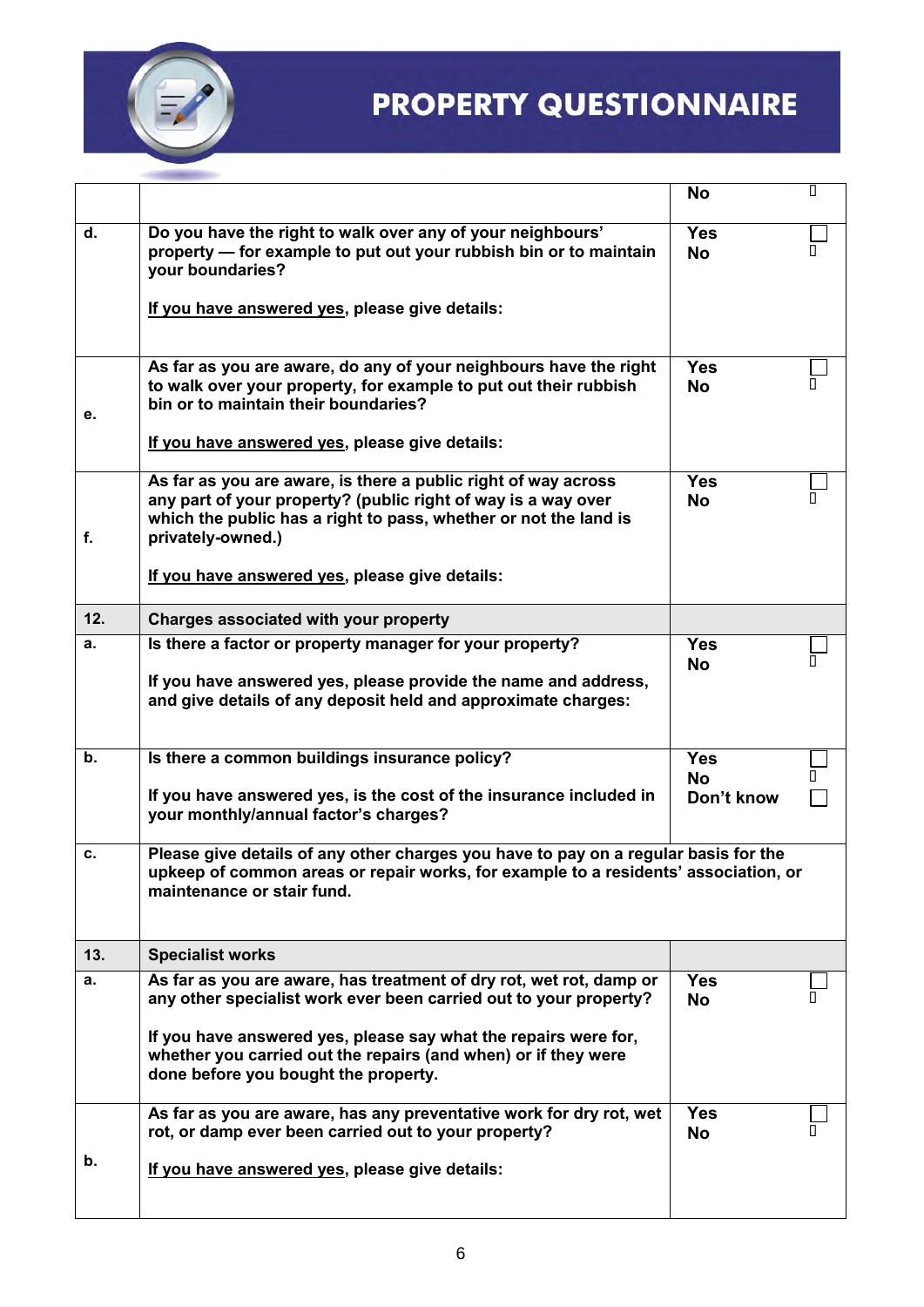

|    | If you have answered yes to 13(a) or (b), do you have any<br>guarantees relating to this work?                                                                                                                                                                                                                                                                                                  | Yes<br><b>No</b> |  |
|----|-------------------------------------------------------------------------------------------------------------------------------------------------------------------------------------------------------------------------------------------------------------------------------------------------------------------------------------------------------------------------------------------------|------------------|--|
| C. | If you have answered yes, these guarantees will be needed by the<br>purchaser and should be given to your solicitor as soon as<br>possible for checking. If you do not have them yourself<br>and<br>your solicitor or estate agent will arrange for them to be obtained.<br>You will also need to provide a description of the work carried<br>out. This may be shown in the original estimate. |                  |  |
|    | Guarantees are held by:                                                                                                                                                                                                                                                                                                                                                                         |                  |  |

| 14.   | <b>Guarantees</b>                                                                                                                                |           |                         |               |                                       |      |  |
|-------|--------------------------------------------------------------------------------------------------------------------------------------------------|-----------|-------------------------|---------------|---------------------------------------|------|--|
| a.    | Are there any guarantees or warranties for any of the following:                                                                                 |           |                         |               |                                       |      |  |
|       |                                                                                                                                                  | <b>No</b> | <b>Yes</b>              | Don't<br>know | <b>With title</b><br>deeds            | Lost |  |
| (i)   | <b>Electrical work</b>                                                                                                                           |           |                         | П             |                                       |      |  |
| (ii)  | Roofing                                                                                                                                          |           |                         | Л             |                                       |      |  |
| (iii) | <b>Central heating</b>                                                                                                                           |           |                         | П             |                                       |      |  |
| (iv)  | <b>National House Building Council</b><br>(NHBC)                                                                                                 |           |                         | $\Box$        |                                       |      |  |
| (v)   | Damp course                                                                                                                                      |           |                         | Л             |                                       |      |  |
| (vi)  | Any other work or installations?<br>(for example, cavity wall insulation,<br>underpinning, indemnity policy)                                     |           |                         | Π             |                                       |      |  |
| b.    | If you have answered 'yes' or 'with title deeds', please give details of the work or<br>installations to which the guarantee(s) relate(s):       |           |                         |               |                                       |      |  |
| c.    | Are there any outstanding claims under any of the guarantees<br>listed above?                                                                    |           | <b>Yes</b><br><b>No</b> |               |                                       |      |  |
|       | If you have answered yes, please give details:                                                                                                   |           |                         |               |                                       |      |  |
| 15.   | <b>Boundaries</b>                                                                                                                                |           |                         |               |                                       |      |  |
|       | So far as you are aware, has any boundary of your property been<br>moved in the last 10 years?<br>If you have answered yes, please give details: |           |                         |               | <b>Yes</b><br><b>No</b><br>Don't know |      |  |
| 16.   | Notices that affect your property                                                                                                                |           |                         |               |                                       |      |  |
|       | In the past three years have you ever received a notice:                                                                                         |           |                         |               |                                       |      |  |
| a.    | advising that the owner of a neighbouring property has made a<br>planning application?                                                           |           |                         |               | <b>Yes</b><br><b>No</b>               | п    |  |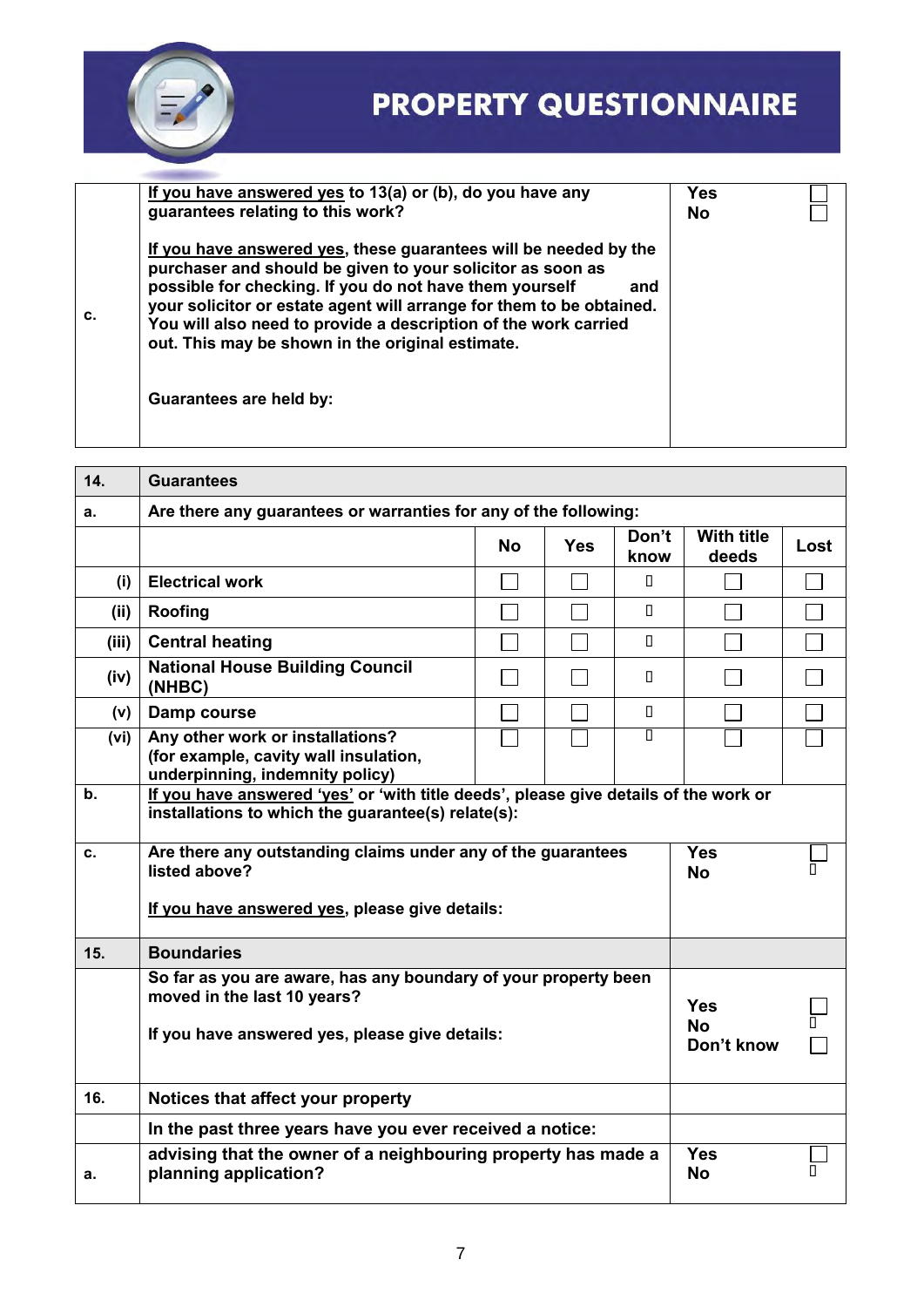

| b. | that affects your property in some other way?                                                                                                                                                                             | Yes<br><b>No</b>        |  |  |  |
|----|---------------------------------------------------------------------------------------------------------------------------------------------------------------------------------------------------------------------------|-------------------------|--|--|--|
| c. | that requires you to do any maintenance, repairs or<br>improvements to your property?                                                                                                                                     | <b>Yes</b><br><b>No</b> |  |  |  |
|    | If you have answered yes to any of a-c above, please give the notices to your<br>solicitor or estate agent, including any notices which arrive at any time before the<br>date of entry of the purchaser of your property. |                         |  |  |  |

**Declaration by the seller(s)/or other authorised body or person(s)** 

**I/We confirm that the information in this form is true and correct to the best of my/our knowledge and belief.** 

Signature(s) : Kerr Mactavish

**Date: 2nd February 2020**